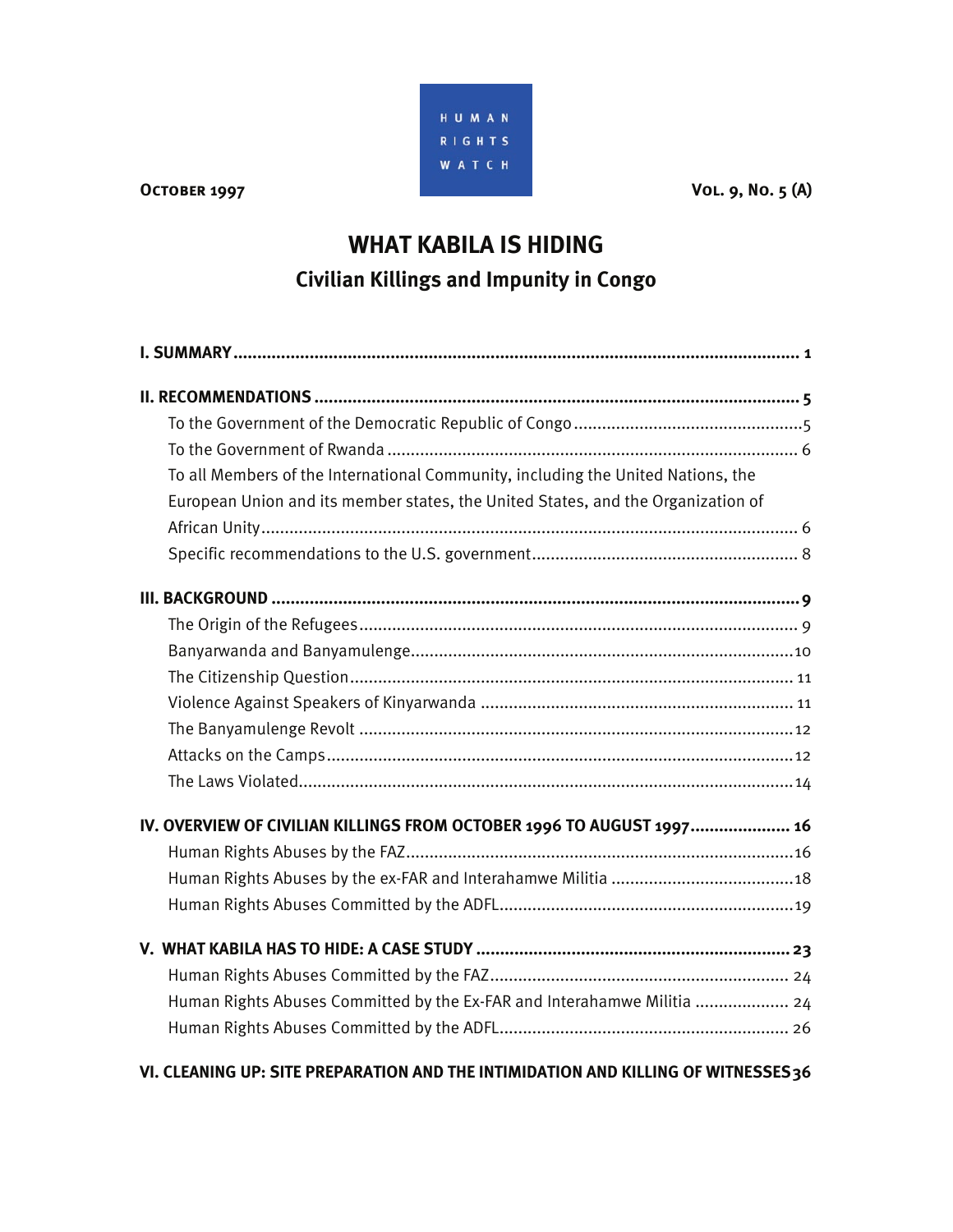| VII. WHO IS IN CHARGE: TOWARDS ESTABLISHING RESPONSIBILITY  40 |  |
|----------------------------------------------------------------|--|
|                                                                |  |
|                                                                |  |
|                                                                |  |
|                                                                |  |
|                                                                |  |
|                                                                |  |
|                                                                |  |
|                                                                |  |
|                                                                |  |

#### VIII. UNCERTAIN PAST, UNCERTAIN FUTURE: CIVILIAN KILLINGS IN NORTH-KIVU TODAY ..... 47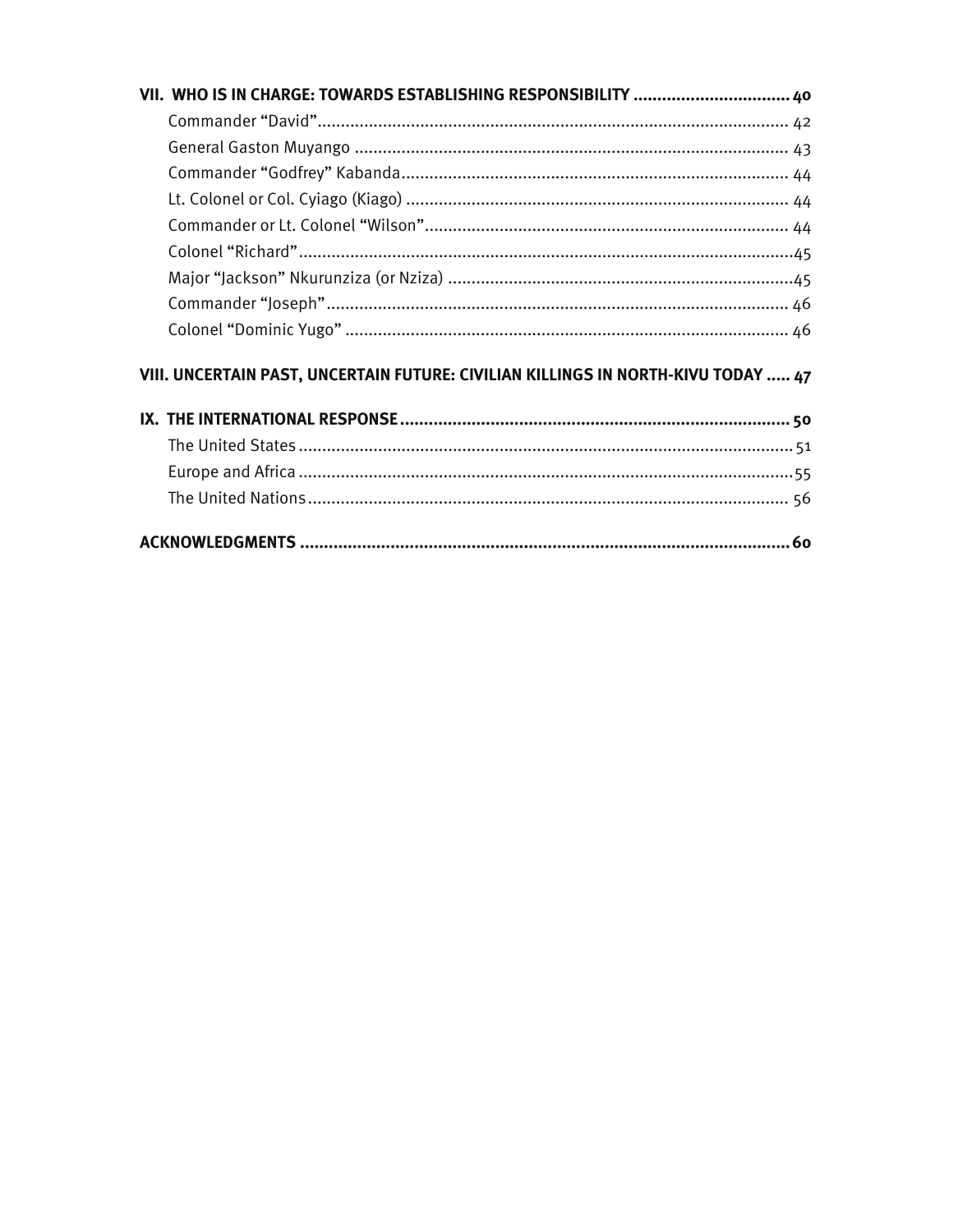#### **I. SUMMARY**

The Rwandan Patriotic Army (RPA) and the Alliance of Democratic Forces for the Liberation of Congo-Zaire (ADFL) carried out massive killings of civilian refugees and other violations of basic principles of international humanitarian law during attacks on refugee camps in the former Zaire (now the Democratic Republic of Congo) that began in late 1996, and in the ensuing seven months as war spread across the country. The war pitted the ADFL, used here to mean all forces under the nominal command of Laurent-Desiré Kabila,<sup>1</sup> with important backing from Rwanda, Uganda, Burundi, Angola and other neighboring states, against a coalition of then President Mobutu Sese Seko's Zairian Armed Forces (FAZ), former Rwandan Armed Forces (ex-FAR), Rwandan *Interahamwe* militia, and mercenaries. In addition to overthrowing former Zairian President Mobutu, the RPA and ADFL sought to disperse the refugee camps in Eastern Zaire, home to hundreds of thousands of civilian refugees as well as the ex-FAR and Interahamwe. Since the beginning of the war in the former Zaire gross violations of international humanitarian law have been committed by all parties to the conflict.

The nature and scale of abuses by different armed parties during the war varied significantly. The FAZ, ill-equipped and poorly motivated to combat the ADFL, were responsible along with their mercenary allies for countless acts of looting, destruction, and rape, in addition to indiscriminate bombings of Congolese populations resulting in numerous civilian casualties. Prior to the war, the FAZ, Interahamwe and local militia had carried out attacks on civilian populations in the east, as part of a national intimidation campaign against ethnic Tutsi Congolese.<sup>2</sup> The ex-FAR and Interahamwe militia supported their combat with and flight from the ADFL and its allies by widespread theft from Congolese communities and using civilian refugees as a shield. Ex-FAR and armed militia who had fled Rwanda in the wake of the genocide were responsible for sporadic killings of Congolese and reportedly some civilian refugees. Members of the ADFL military, in particular its Kinyarwanda and Kiswahilispeaking elements, regular troops of the Rwandan Patriotic Army (RPA), and their allies were responsible for large-scale killings of civilian refugees from Rwanda throughout their military

**<sup>1</sup>** In addition to being president of Congo, Kabila is minister of defense and commander in chief of the armed forces, but clearly he does not control all the soldiers participating in or allied with the ADFL who fought on his behalf. Substantial numbers of non-Congolese, including Rwandans, Ugandans, Burundians, and Angolans assisted Congolese who helped put Kabila in power, with Rwandans playing the most visible role. Throughout this report, we refer to all these soldiers as the ADFL forces. Military leaders responsible for massacres are discussed in greater detail in the "Who's in Charge: Towards Establishing Responsibility" chapter of this report.

 $^2$ See Human Rights Watch/Africa and Federation Internationale des Ligues des Droits de l'Homme, "Forced to Flee: Violence Against Ethnic Tutsi in Zaire," vol. 8, no. 2(A), July 1996.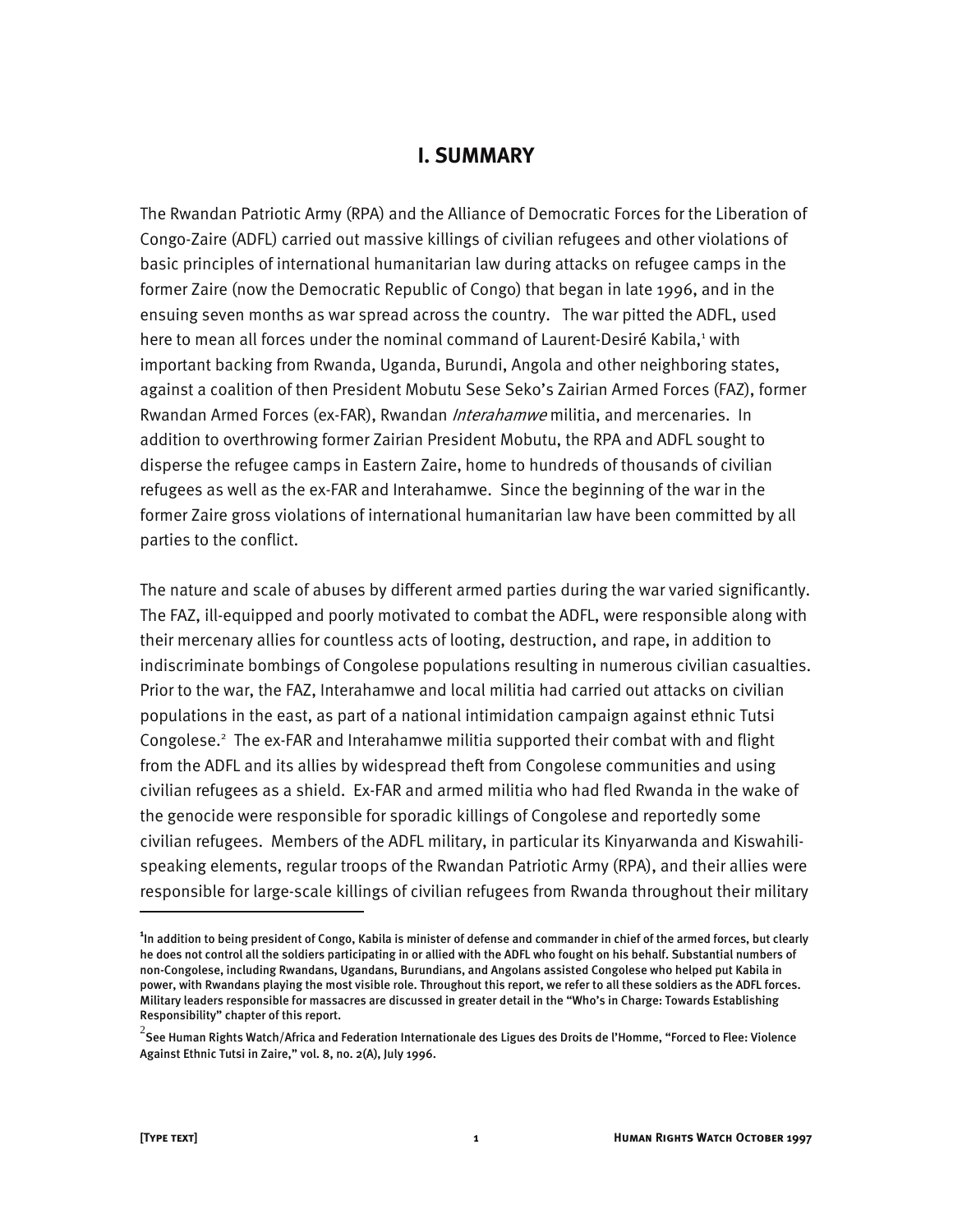advance across the Democratic Republic of Congo (Congo). One Rwandan officer who had been in charge of troops at several massacre sights in Congo commented, "It's so easy to kill someone; you just go—[pointing his finger like a pistol]—and it's finished."

These killings represent the latest in a cycle of massive violations of international humanitarian and human rights law in the Great Lakes Region in which impunity for the perpetrators has been the rule. Human Rights Watch/International Federation of Human Rights Leagues (FIDH) will soon publish a major account of the 1994 genocide in Rwanda, including precursor events and the entirely inadequate response of the international community.

Human Rights Watch/FIDH interviewed Congolese, refugees, international humanitarian workers, and long-time foreign residents in several provinces of Congo and the subregion during a six-week mission. Human Rights Watch/FIDH visited an eighty-kilometer stretch of road in one region of Congo, far from areas where combat took place, along which civilian refugees were slaughtered by members of the ADFL and RPA. In this area, Human Rights Watch/FIDH photographed mass grave sites of refugees and areas of road still littered with their decomposed bodies, among which the remains of women and children were clearly identifiable. Many of the skulls seen and photographed contained holes or were fractured, suggesting blows with a heavy object. The testimony of eyewitnesses describing how certain refugees were killed corroborated with physical evidence on the site, such as smashed skulls or other physical trauma. The refugees in this particular area were killed largely with machetes and knives by Kinyarwanda and Kiswahili-speaking members of the ADFL and members of the RPA. Prior to the arrival of the ADFL and RPA to this area, the ex-FAR and armed Rwandan exiles operating with them were responsible for widespread theft, destruction and reportedly some killings of Congolese civilians.

The killings and violations of international humanitarian law in this area represent a crosssection of events that occurred throughout Congo. Thousands of refugees, often young men, the sick, and those too weak to flee were killed by soldiers of the ADFL and RPA as they advanced across Congo. Thousands of other civilian refugees were deliberately cut off from humanitarian assistance, resulting in thousands of deaths due to starvation, dehydration, and disease. Many of the remains of refugees that were killed by the ADFL or the RPA have been exhumed, burned, or otherwise disposed of out of sight of potential witnesses. Congolese have been intimidated to keep them from providing information about the killings through arrests, beatings, and killings of those who have dared to speak out. Killings of civilians from several ethnic groups continue in Congo, most notably in the east where the unresolved issues of land rights, citizenship, and customary power have aggravated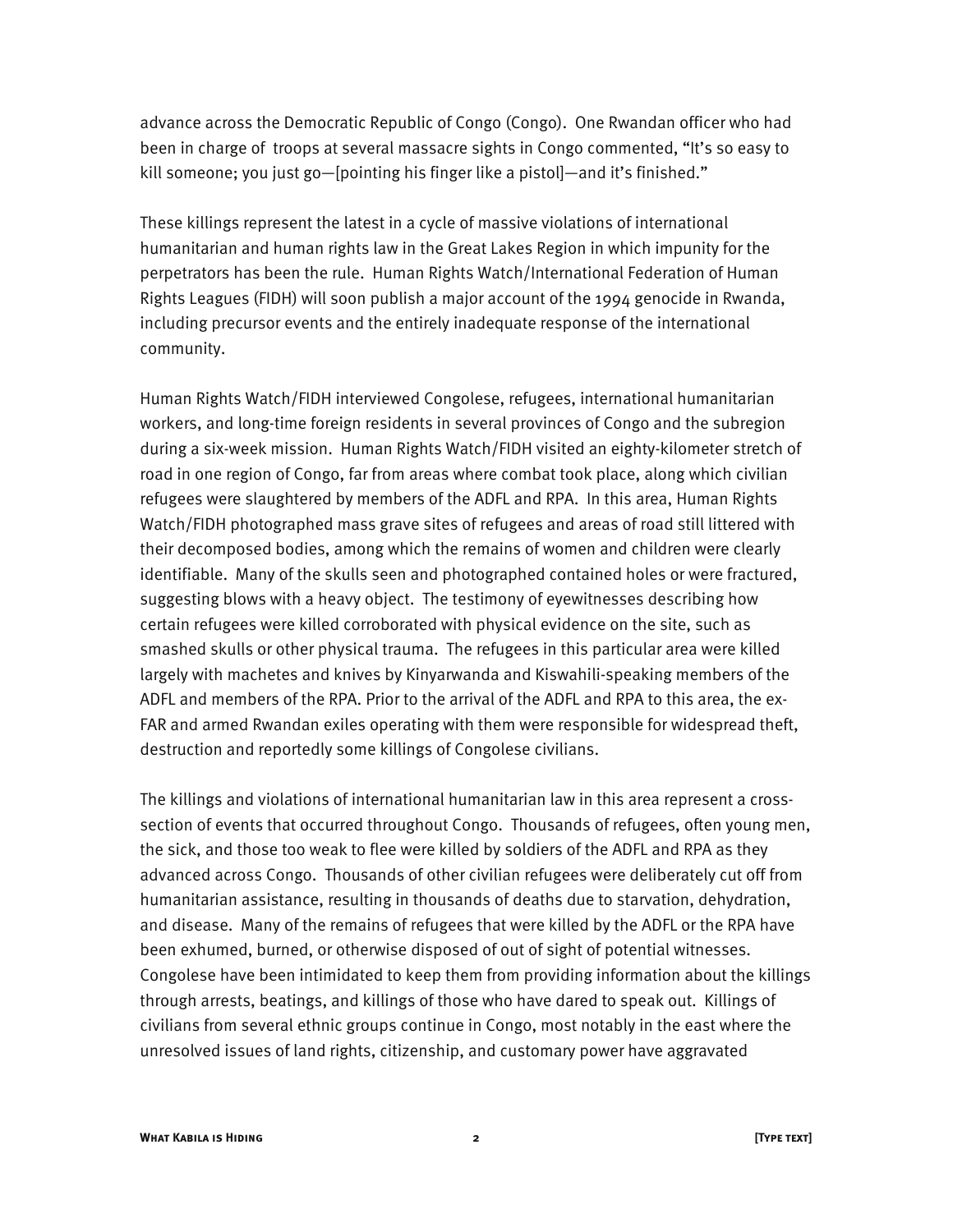violence between remnants of the ex-FAR, Mobutu's former Army (ex-FAZ), and other ethnicbased Congolese militia, all aligned against the troops of the Rwandan Patriotic Army still garrisoning the region.

Some members of the international community, including the United States, were aware of Rwanda's intention to attack refugee camps in Eastern Zaire well in advance and either supported the idea, were unable to propose alternative solutions to the challenges posed by the camps, or did nothing to prevent it. After months of denial, Rwandan Vice-President Paul Kagame in early July 1997, claimed responsibility for planning and leading the invasion of the former Zaire and explained that his objective of dispersing refugees and destroying the ex-FAR and Interahamwe had been made known to officials of the United Nations and the United States among other members of the international community. The United States provided key political support to the Rwandan authorities throughout the military campaign in Congo and up to the present; knowledgeable witnesses have claimed that U.S. military provided training and assistance to the RPA on Congolese territory.

In April 1997, upon the recommendation of the United Nations special rapporteur on Zaire, the United Nations Commission on Human Rights requested that an investigation be conducted into mass killings and other gross violations of human rights in Congo. Since then, the Congolese government has demanded changes in the mandate of the U.N. investigation and repeatedly stalled the investigation. International support for the investigation has fluctuated: negotiations between Kabila and U.S. Ambassador Bill Richardson and U.N. Secretary-General Kofi Annan led to a change in the head of the U.N. mission and its mandate; as of this writing, however, the United Nations, European Union and United States have taken a firmer stand on the investigation taking place, insisting that international aid be conditioned on cooperation with the U.N. mission. Key members of the Organization of African Unity (OAU) have been firm in their support of Kabila as he defies the U.N. investigation.

The Congolese and Rwandan governments, along with the international community, should take all measures necessary to put an end to impunity in the region. This includes public recognition by all governments concerned that massacres of civilians took place during the armed conflict in Congo, as well as insisting that war criminals are investigated and held accountable for their acts. In parallel, efforts should be reinforced to bring the perpetrators of the 1994 genocide in Rwanda to justice. The international community should encourage the growth of Congolese organizations of civil society and provide aid in key areas such as health and education through nongovernmental organizations, but condition its other nonhumanitarian aid on full compliance and cooperation with the United Nations Secretary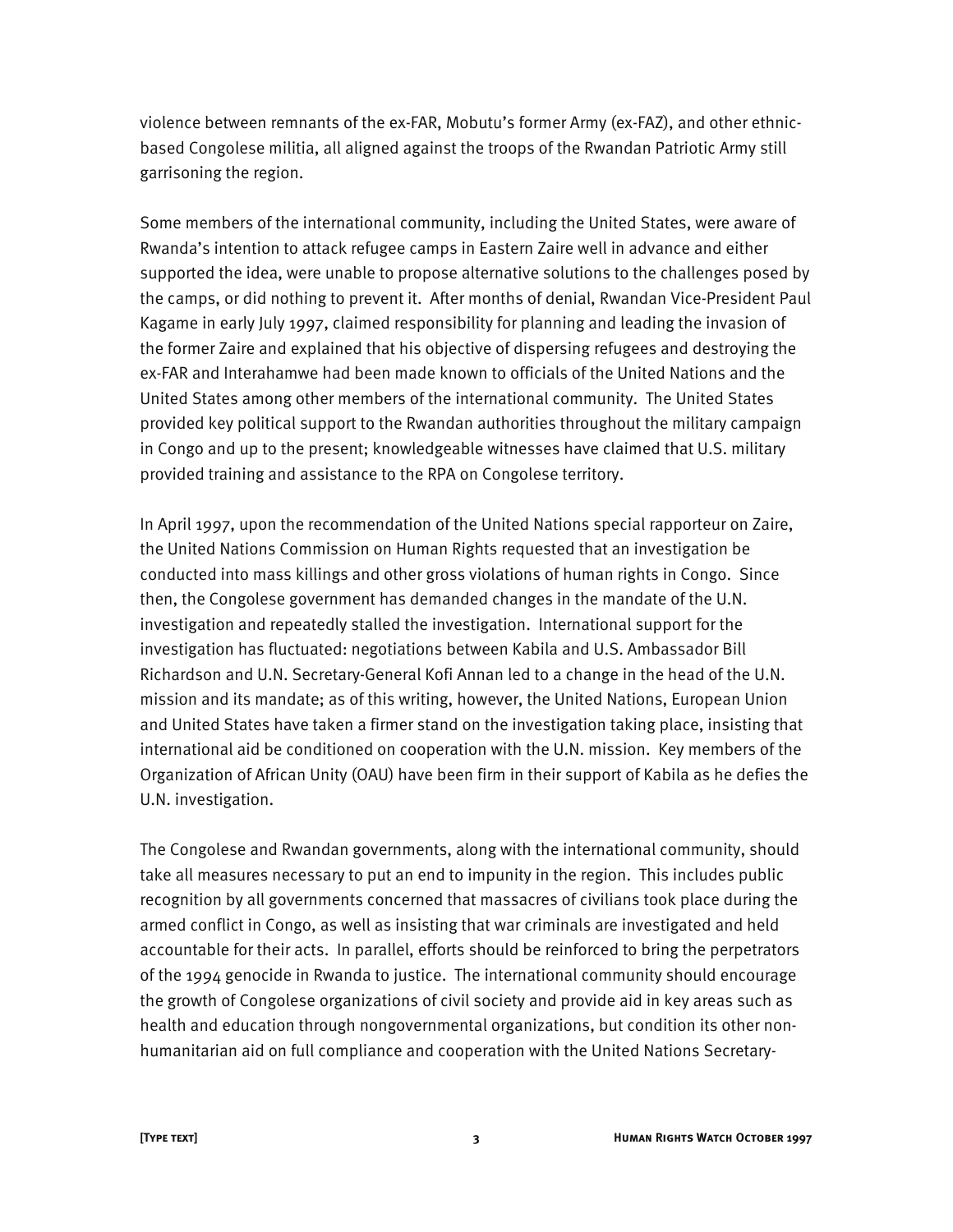General's Investigative Mission and respect for international human rights norms. International support for national institutions of justice should be an urgent priority once the Congolese government has fully cooperated with the U.N. Investigative Mission.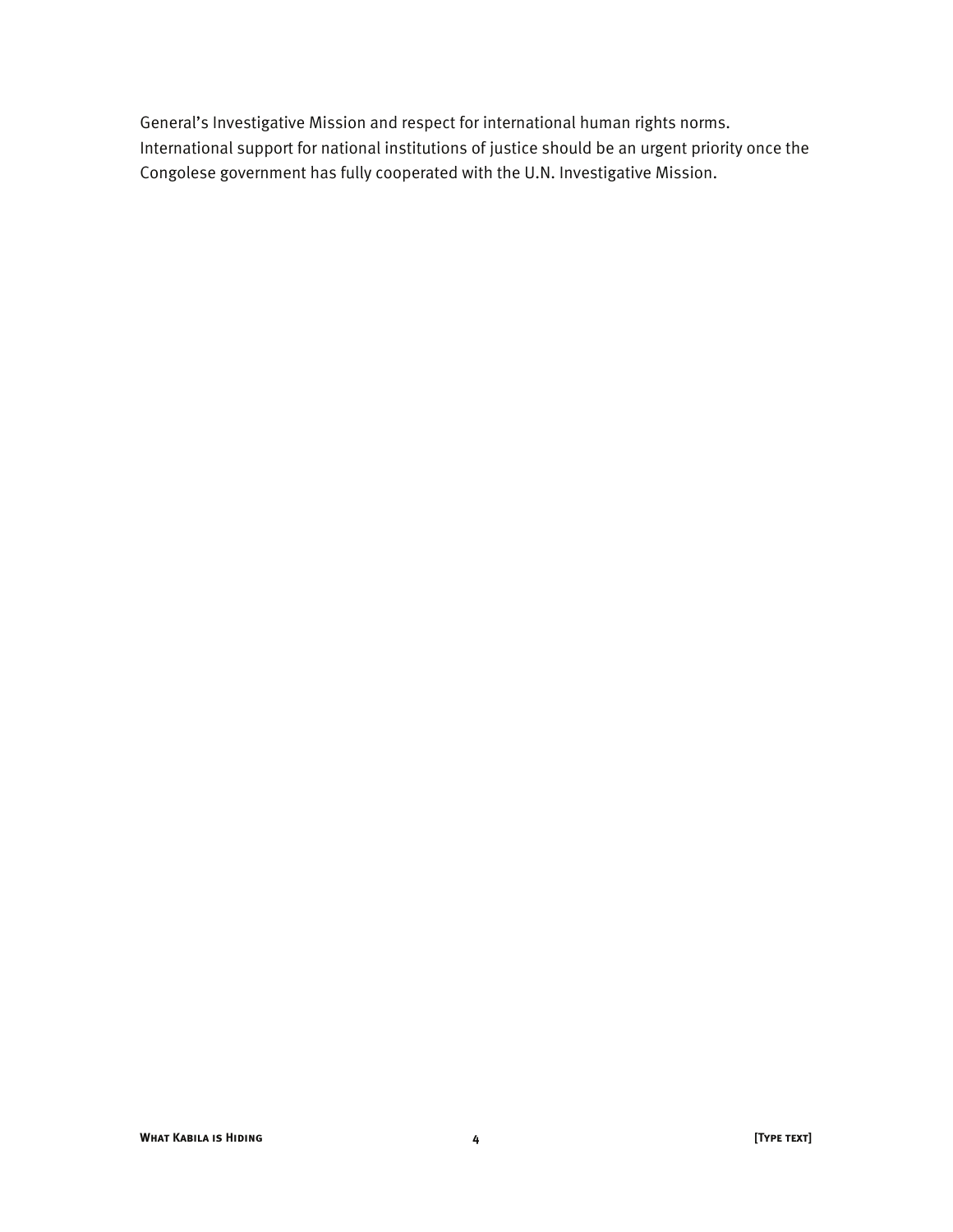## **II. RECOMMENDATIONS**

#### To the Government of the Democratic Republic of Congo

- Suspend and investigate members of the ADFL suspected of involvement in civilian massacres and other violations of humanitarian law, and hold individuals accountable for such abuses; members of the ADFL who obstructed humanitarian assistance to civilian populations should be subject to investigation, and prosecution where appropriate. ADFL officers and troops under investigation should be suspended from positions of authority for the duration of the investigation.
- Publicly denounce deliberate killings of civilians in Congo by all parties, including foreign military from Rwanda and other neighboring states, during the seven-month war that brought the ADFL to power, as well as ongoing killings. Insist that those responsible are immediately withdrawn from the field and subject to investigation, and prosecution where appropriate, either in Congo or their home country.
- Protect refugees, internally displaced, and other civilian populations from abuses committed by members of the former Rwandan Army (the ex-FAR, Forces Armées Rwandaises), Interahamwe and other armed militia, and FAZ; in doing so, respect international humanitarian law and take all possible measures to limit civilian and refugee casualties during military operations.
- Cooperate fully with the International Criminal Tribunal in Arusha in bringing those responsible for the 1994 Rwanda genocide to justice.
- Allow the United Nations Secretary-General's Investigative Mission unhampered access to all regions of Congo and ensure its security and independence in accordance with its mandate. Instruct members of the ADFL and other military forces present in Congo to cease the destruction of evidence of civilian massacres and other abuses. Encourage the Congolese population and ADFL military to cooperate with the U.N. mission and ensure the protection of those who provide information.
- Cease its intimidation campaign against potential witnesses of civilian massacres. Investigate human rights abuses committed by ADFL or other military forces on Congolese territory against individuals suspected of collaboration with the U.N. Investigative Mission.
- Guarantee the protection and assistance of refugees on Congolese territory in accordance with international standards, including the right to non-refoulement. Create the conditions necessary for the United Nations High Commissioner for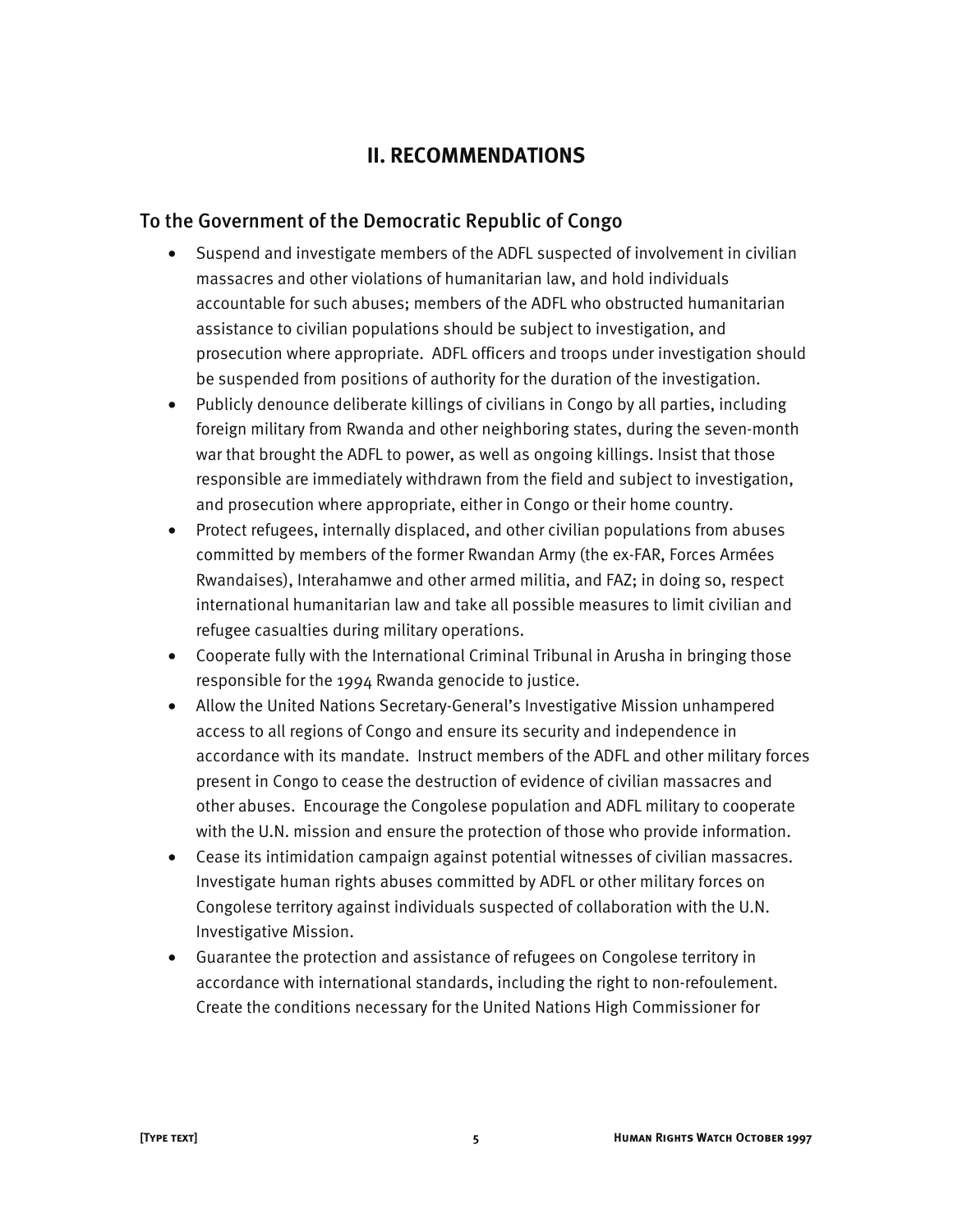Refugees (UNHCR) to provide assistance and protection to refugees remaining in Congo.

- Support the work of Congolese organizations of civil society, especially those involved in the protection and promotion of human rights.
- Establish national institutions to promote the rule of law and respect for human rights, in particular an independent judiciary and a permanent human rights commission.
- Initiate training programs in basic principles of human rights and international humanitarian law for members of the police, army, and judiciary.

#### To the Government of Rwanda

- Withdraw, suspend from active duty, and investigate Rwandan military suspected of being involved in civilian massacres in Congo, and hold individuals accountable for such abuses; members of the RPA who obstructed humanitarian assistance to civilian populations should be subject to investigation, and prosecution where appropriate.
- Assist the U.N. Investigative Mission in Congo in fulfilling its mission by publicly disclosing the names of officers and Rwandan units deployed in Congo from September 1996 up to the present, as well as all other information relevant to their mandate.
- Denounce deliberate killings of civilian refugees and Congolese civilians during the war that brought the ADFL to power and up to the present.
- Protect and assist refugees upon repatriation to Rwanda. Cooperate fully with the UNHCR in its efforts to protect and assist refugees, in particular by providing access to recent returnees.

## To all Members of the International Community, including the United Nations, the European Union and its member states, the United States, and the Organization of African Unity

• Insist that accountability for human rights abuses in Congo and Rwanda not be sacrificed for economic or diplomatic reasons. Members of the ex-FAR and Interahamwe militia, as well as individuals from the ADFL, RPA, and other militaries or mercenaries responsible for massive civilian killings in Rwanda or in Congo should not be granted impunity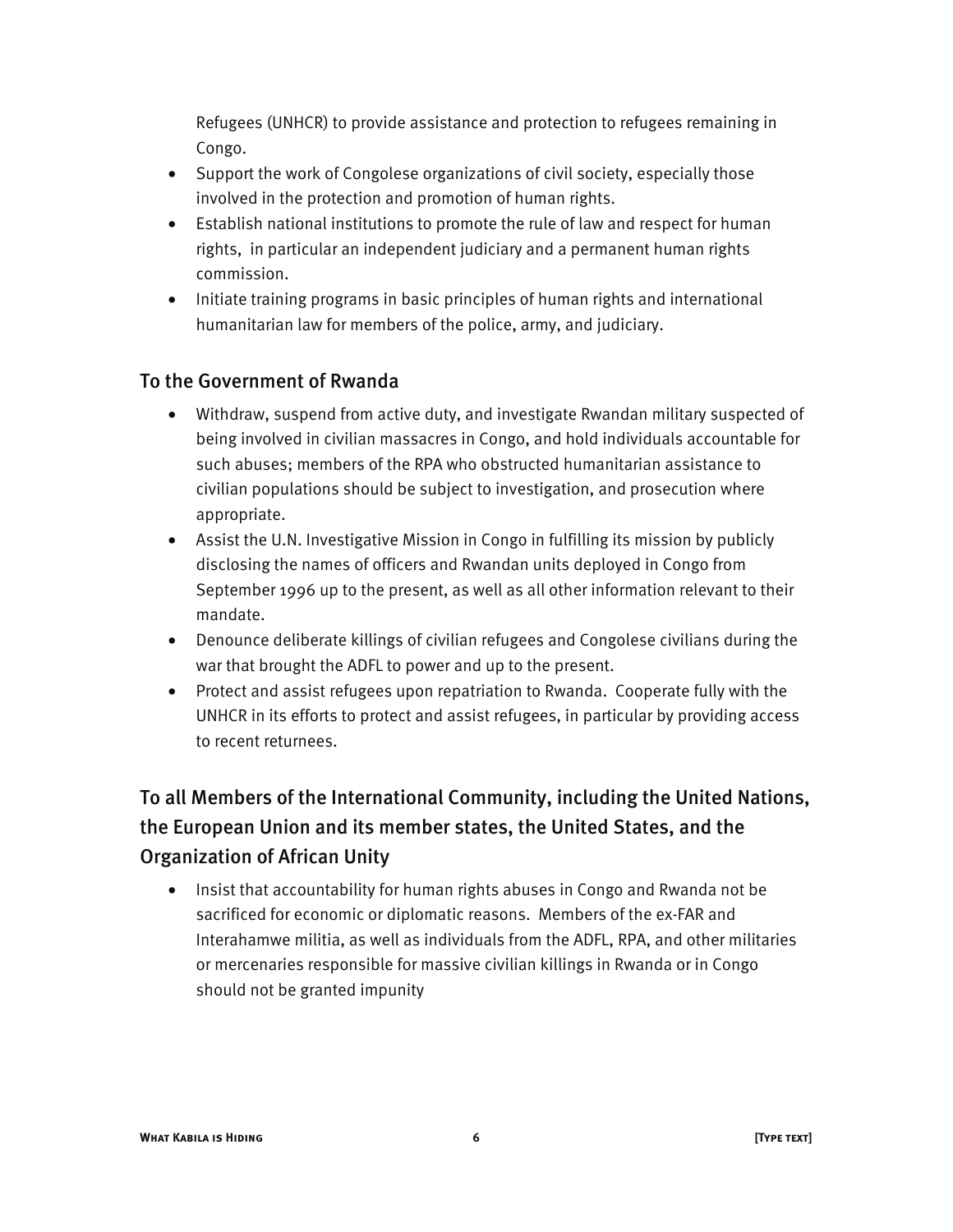- Consider extending the mandate of the International Criminal Tribunal in Arusha to include jurisdiction over war crimes and crimes against humanity committed during the war in Congo.
- Make assistance for the Congolese judiciary an urgent priority once the government of Congo fully complies and cooperates with the U.N. Investigative Mission. Insist on the development of the judiciary as an independent institution. Assist the Congolese government in the establishment of other national institutions that will help to promote the rule of law, such as a permanent human rights commission, once full cooperation with the U.N. team takes place.
- Provide immediate aid to the Congolese population via nongovernmental channels for humanitarian relief. Condition the convening of any donor meetings and the granting of non-humanitarian aid, particularly balance of payments support, on full compliance and cooperation with the U.N. Secretary-General's Investigative Mission and respect for human rights. The European Union should lift the suspension of development aid to Congo, as outlined in the Lomé Convention, only upon full compliance and cooperation with the U.N. Secretary-General's Investigative Mission.
- Support Congolese organizations of civil society in their efforts to promote and protect human rights. Encourage the Congolese government to foster the growth of and consult with such organizations.
- Make sufficient human and financial resources available to the UNHCR to enable a process of individual determination of refugee status for Rwandans, Burundians, and other refugees in the subregion. Protection, assistance, and the right to asylum should be provided to those who qualify by the states of the Great Lakes region as well as the international community.
- Assure that ex-FAR, Interahamwe militia, and others implicated in the 1994 genocide in Rwanda, as well as these forces and Mobutu's FAZ who have committed war crimes and other humanitarian law violations under the Mobutu government or since the ADFL took power, are pursued wherever they may be and brought to justice.
- The United Nations should continue its human rights investigation in Congo regardless of whether the Kabila government cooperates with the investigation. If access to Congolese territory is impossible, the U.N. should continue the investigation based on sources available outside the country. The U.N. team should also investigate the various levels of responsibility for the crisis, including the failure of the international community to remove armed elements from the camps in eastern Zaire and in permitting them to prepare new combat against Rwanda.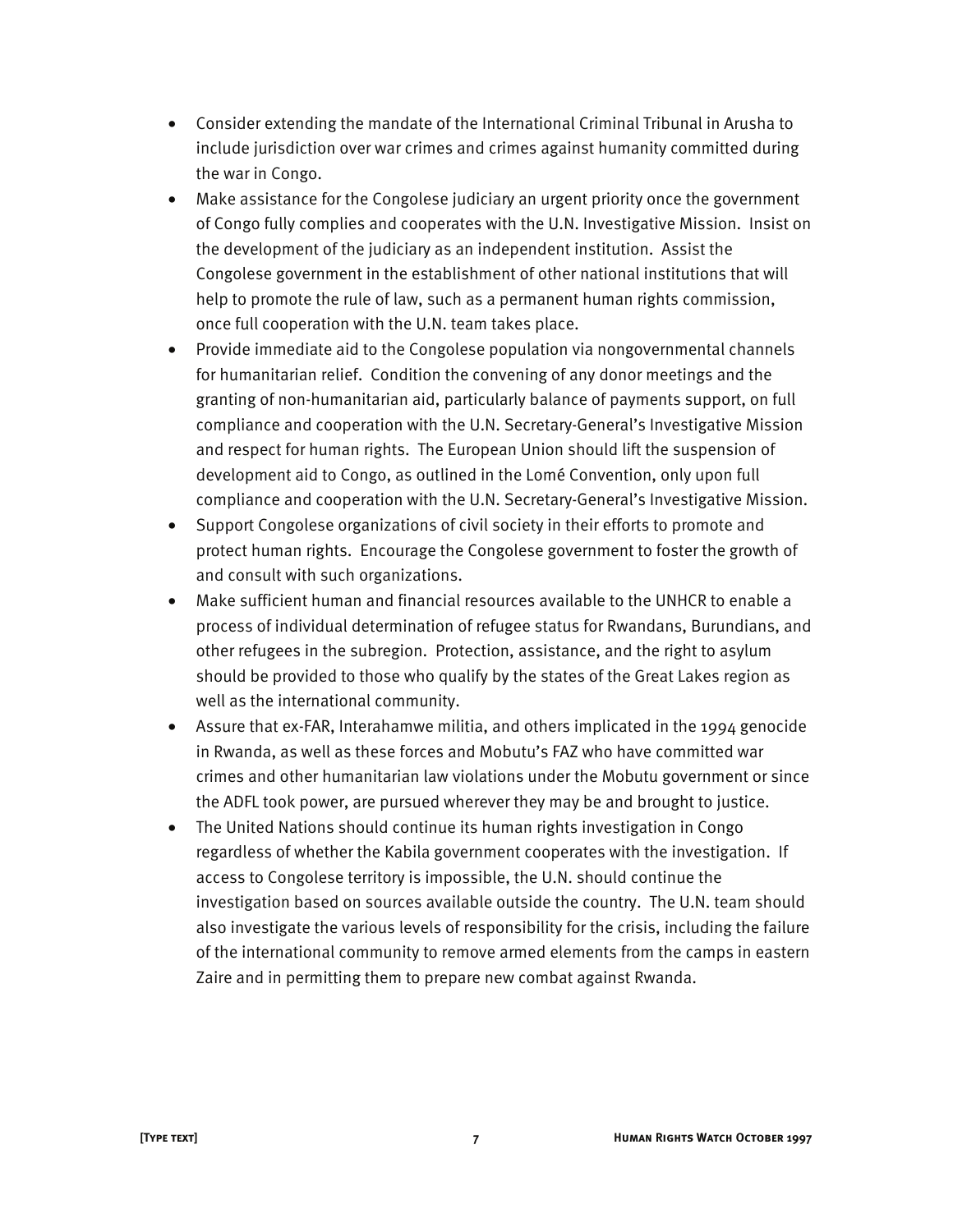#### Specific recommendations to the U.S. government

- Publicly acknowledge and denounce deliberate killings of civilians in Congo by the members ADFL, troops of the Rwandan Patriotic Army (RPA) and members of other foreign militaries allied with the ADFL, and release all information available regarding these atrocities.
- U.S. Department of Defense and other government agencies should fully disclose the nature of all present and past involvement in training, tactical support, field assistance, or arms shipments to Rwanda or Congo for use by the ADFL or Rwandan, Ugandan or other forces operating in the Democratic Republic of Congo.
- Conduct investigations to determine whether any of the military involved in civilian massacres or other gross violations of international humanitarian law have received training from the U.S. armed forces or other U.S. agencies, either in the region or in the U.S. Make public the identities of any such military and insist on their prosecution where appropriate.
- Immediately suspend any tactical support, field assistance, or arms shipments to Rwanda. The U.S. should conduct a thorough evaluation of the efficacy of U.S. military training to Rwanda in the areas of international humanitarian law, military justice, and other areas pertaining to the respect of human rights. The U.S. should make public its findings of this investigation.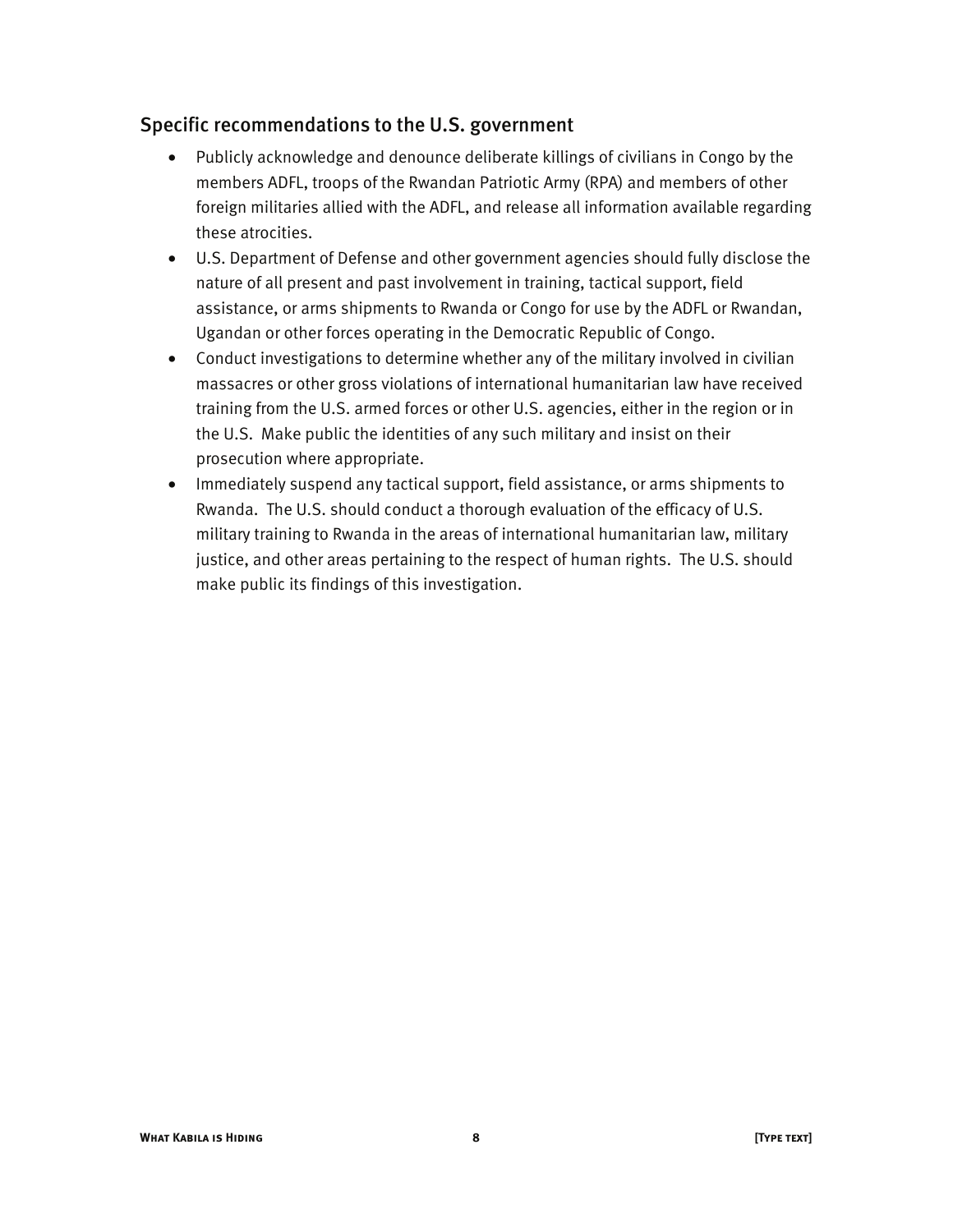#### **III. BACKGROUND**

#### The Origin of the Refugees

In April 1994, Hutu extremists used the military, administrative and political structures of Rwanda to carry out a genocide against the minority Tutsi and to kill moderate Hutu who were seen as Tutsi collaborators. Soldiers of the Rwandan Armed Forces (FAR) and members of militia groups known as the Interahamwe took the lead in slaughtering more than 500,000 people.3

In July 1994, the Rwandan Patriotic Front (RPF), a predominantly Tutsi movement, overthrew the genocidal government, against which it had waged war since 1991. Some two million Rwandans then fled to surrounding countries, some because they feared retribution from the RPF, some because they were ordered to follow government leaders into exile. The estimated 1.1 million who ended up in Zaire included both refugees as well as others who were implicated in crimes against humanity in their home country and remained armed, planning to continue the genocide—and their war against the RPF—from adjacent countries. This mixed population settled in camps, the great majority in Zaire and the next largest number in Tanzania, where they were nourished at the expense of the international community. Human rights organizations like Human Rights Watch and the International Federation of Human Rights (FIDH), humanitarian agencies, including the United Nations High Commissioner for Refugees (UNHCR), and the Rwandan government repeatedly demanded international intervention to separate the refugees, many of them women and children, from the armed elements, former soldiers (ex-FAR) and militia members. Although the U.N. prepared plans for such action, the Security Council rejected them as too expensive and perhaps unworkable.

Administrative officials and military and political leaders responsible for the genocide controlled the camps and with the ex-FAR and militia intimidated many refugees into staying in the camps instead of returning home. Within Rwanda, human rights abuses, particularly killings by soldiers, massive arrests without regard to due process, and the paralysis of the judicial system also discouraged refugees from returning.

 $^3$ Interahamwe were a militia organized by former Rwandan President Juvenal Habyarimana's political party. During the genocide in Rwanda, the militia were transformed into bands of killers.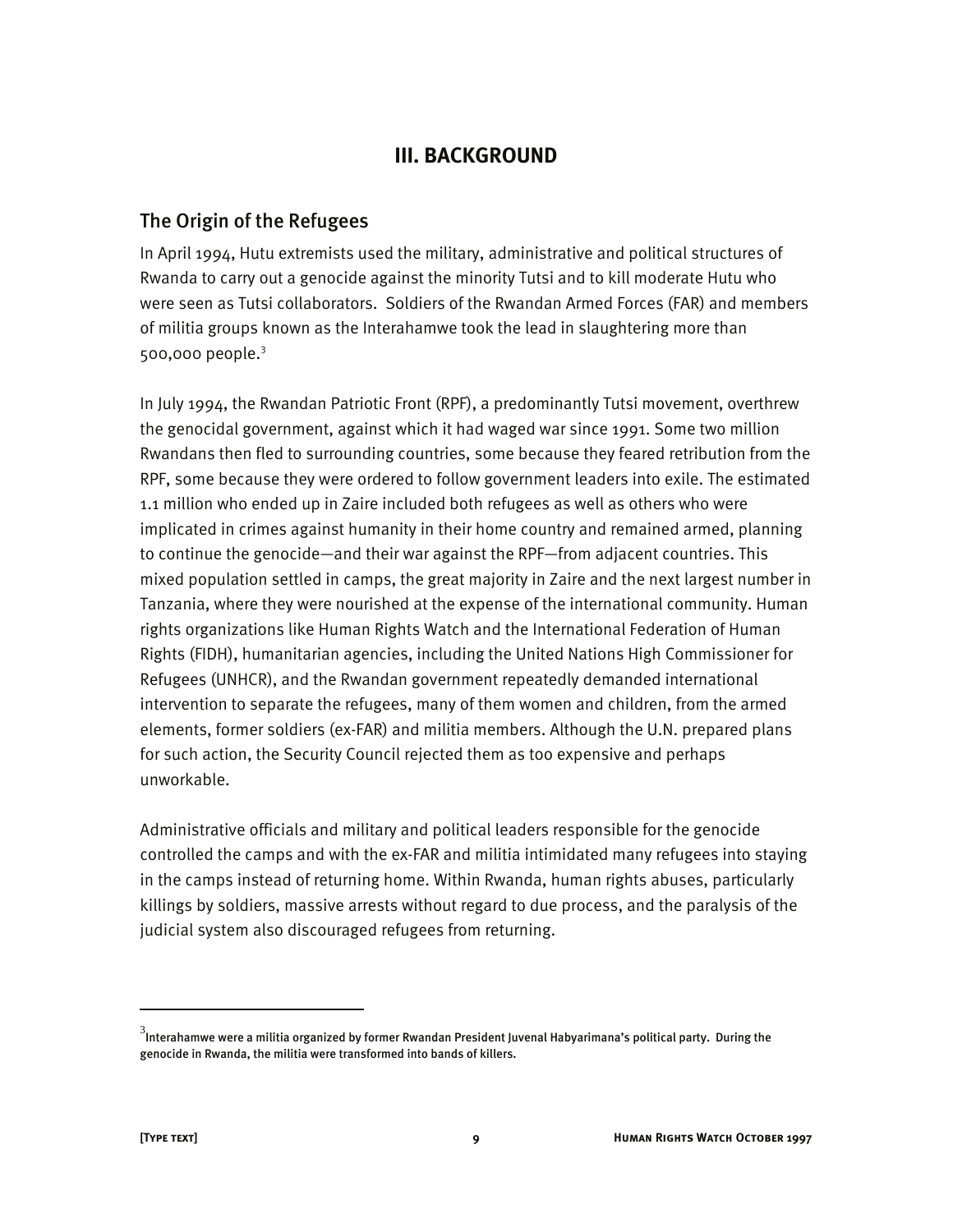Beginning almost immediately after settling in the enormous border-area camps, the ex-FAR and militia reorganized, trained new recruits and bought new arms from abroad. <sup>4</sup> As their incursions into Rwanda increased in number and impact, the government of Rwanda signaled that it would act on its own to end the threat from the camps in Zaire if the international community failed to intervene. In the face of stepped-up infiltration in 1996, a rash of killings of civilians in border areas, and apparently aware of preparations for an invasion, Rwandan leader General Paul Kagame again alerted leaders of the U.S. and perhaps other countries that Rwanda would act if conditions did not change.

#### Banyarwanda and Banyamulenge

Before the massive influx of Rwandans in 1994, about half of the 3 million people of North-Kivu, in the former Zaire's extreme northeast, were speakers of Kinyarwanda, the language of Rwanda. Known collectively as Banyarwanda, they included about four times as many Hutu as Tutsi.<sup>5</sup> Some had been present before the drawing of colonial boundaries, while others had migrated from Rwanda for economic reasons or as political refugees during the twentieth century, many with official encouragement from the Belgian authorities in the 1930s. In some areas, such as Masisi, the Banyarwanda comprised a large majority of the population.6

Of the Banyarwanda in South-Kivu, a group of pastorals on the Itombwe plateau, principally near Mulenge, became known, at least to themselves, as the Banyamulenge (the people of Mulenge hill or forest) during the rebellions against Mobutu in 1964. Most of the Banyamulenge are descendants of Rwandans who fled political repression and population pressure in Rwanda during the 18th and 19th centuries;<sup>7</sup> other Banyarwanda immigrated to the area in more recent times, some fleeing oppression in Rwanda in 1959. Many Banyamulenge came under threat from the rebel forces led by Kabila and others in the 1964 uprisings and sought protection from the Mobutu regime in Kinshasa, while others sided with the rebellion. The term Banyamulenge came to be used widely in Congo to refer to ethnic Tutsi Congolese in general from mid-1996.

1

<sup>&</sup>lt;sup>4</sup> See Human Rights Watch/Arms Project, "Rearming with Impunity," A Human Rights Watch Short Report. (New York: May 1995) vol. 7, no. 4.

 $^5$ Mgr. Ngabu, "Situation qui prévaut dans le diocèse autour des massacres dans les zones de Walikale et Masisi," May 11, 1993. Cited in Aloys Tegera, "La réconcilliation communautaire: Le cas des massacres au Nord Kivu," in André Guichoua, ed., Les Crises politiques au Burundi et au Rwanda (Lille: Université des Sciences et Technologies de Lille, 1995), p. 399. **6** For a more detailed discussion of the origins of the Banyarwanda, see Human Rights Watch/FIDH, "Forced to Flee: Violence against the Tutsi in Zaire," A Human Rights Watch Short Report, vol. 8, no. 2(A), July 1996.

<sup>&</sup>lt;sup>7</sup>David Newbury, "Irredentist Rwanda: Ethnic and Territorial Frontiers in Central Africa," *Africa Today*, vol. 44, no. 2, 1997.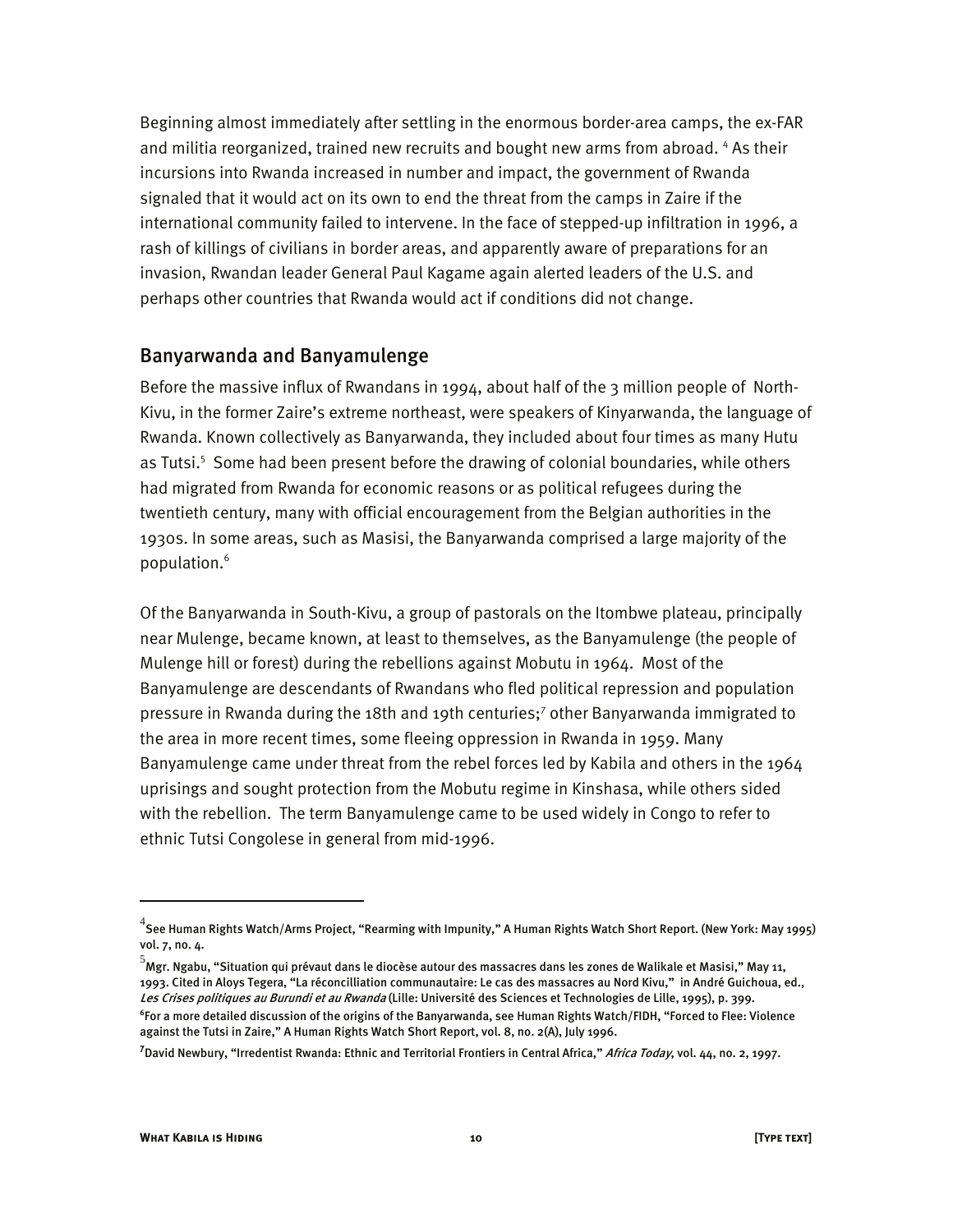### The Citizenship Question

The right to Zairian citizenship, recognized for Banyamulenge and Banyarwanda by earlier laws and constitutions, was limited in 1981 to those people who could prove that their ancestors lived in Zaire before 1885. But the 1981 law was not actively enforced and identity cards of Kinyarwanda-speakers were not revoked. Politicians who feared the number of votes represented by Kinyarwanda-speakers in proposed elections stirred up feelings against them among people of neighboring ethnic groups. At the time of the National Conference in 1991,<sup>8</sup> Celestin Anzuluni, a Bembe from South-Kivu, led a move to exclude the Banyamulenge, claiming they were not Zairians but Rwandan immigrants.<sup>9</sup> Banyarwanda from North-Kivu were similarly to be excluded. After this, leaders of other ethnic groups increasingly challenged the rights of Banyamulenge and Banyarwanda generally to Zairian citizenship.

### Violence Against Speakers of Kinyarwanda

In 1993, Hunde, Nande, and Nyanga civilian militia known as Mai-Mai and Bangilima, encouraged by government officials and sometimes supported by the Zairian military, attacked Hutu and Tutsi communities in North-Kivu, killing thousands and displacing some 300,000.10 The arrival in Eastern Zaire of the enormous number of Rwandans in flight in 1994 exacerbated tensions between previously resident Kinyarwanda-speakers and other ethnic groups. The Interahamwe militia and many of the former military and civilian authorities of Rwanda encouraged hatred of Tutsi among adjacent populations. Local ethnic groups which had once viewed Hutu and Tutsi as a common enemy sided increasingly with Hutu, both refugees and local residents, in attacking Tutsi, who were sometimes branded as loyal to the new government of Rwanda. In South-Kivu, Bembe and Rega, encouraged by comments by regional politicians, began to organize militia, following the model of the Interahamwe of Rwanda and the Mai-Mai and Bangilima of North-Kivu.<sup>11</sup>

Feeling increasingly threatened by harassment and arrests and talk of expulsion, $12$  numbers of Banyamulenge young men went to Rwanda where they joined or were trained by the

**<sup>8</sup>** The National Sovereign Conference was a meeting of all sectors of Zairian society that set the framework for the transition to democracy in Zaire.

**<sup>9</sup>** J. Bruno Kadima Abuika, "Large complot ourdi contre le Congo-Kinshasa dans sa partie Est," Umoja, February 26, 1996; Human Rights Watch/FIDH interview with Jonas, a Munyamulenge, in Butare, January 10, 1996.

**<sup>10</sup>**United States Committee on Refugees, "Inducing the Deluge," July 1993.

**<sup>11</sup>**Originaires des Zones de Fizi, Mwenga et Uvira, "Droit de réponse au Mémorandum du 05/10/95 des immigrés rwandais sous le pseudonyme 'Banyamulenge,'" letter to Minister of the Interior, November 4, 1995.

**<sup>12</sup>**Heritiers de la Justice, "Vue synoptique des violations des droits de l'homme au sud-kivu en 1995, Bukavu, December 10, 1995; Human Rights Watch/FIDH interview with Jonas, a Munyamulenge, in Butare, January 10, 1996.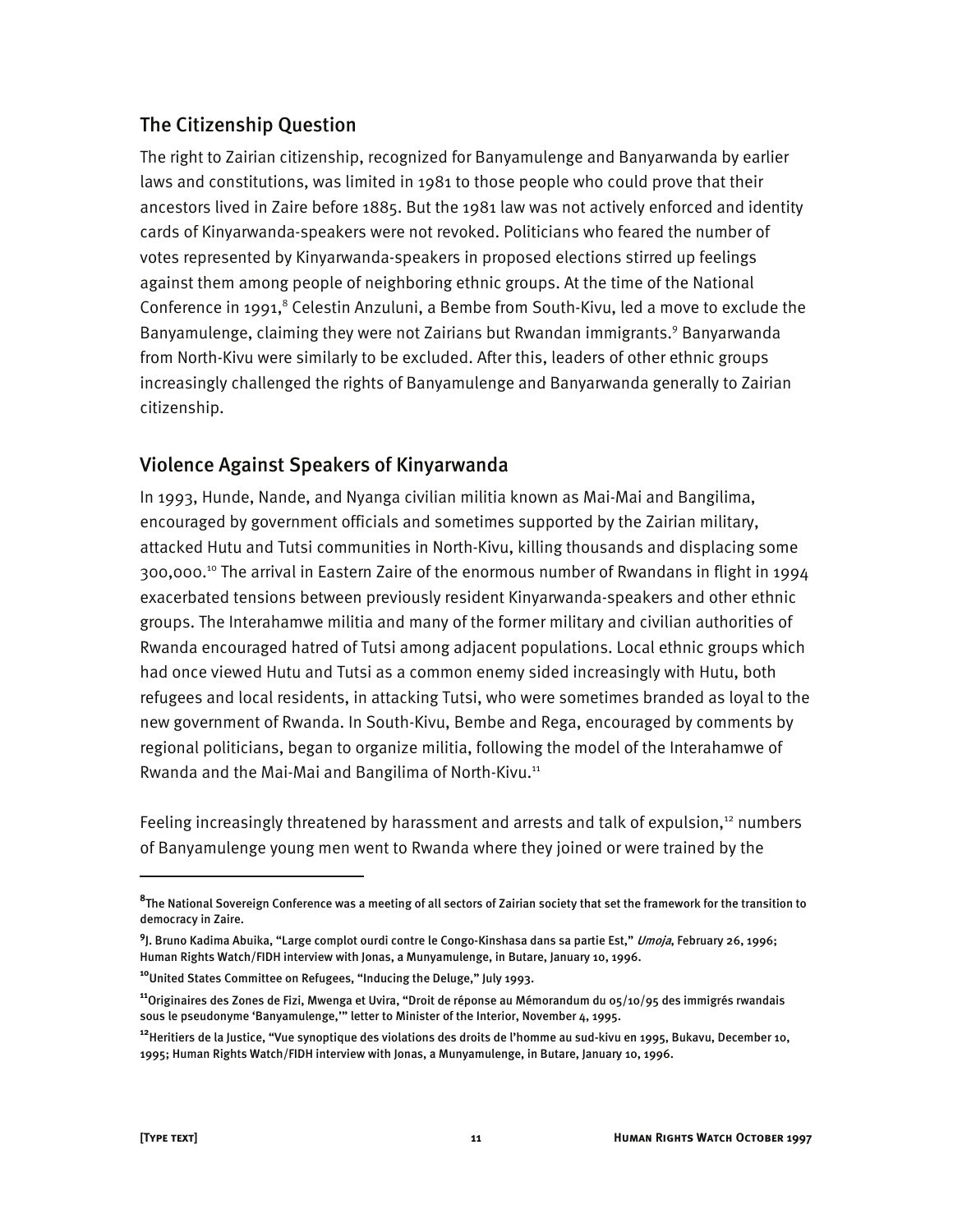Rwandan Patriotic Army (RPA), which also supplied them with weapons. In South-Kivu, others organized their own militia and bought arms during 1995. According to one witness, "The Banyamulenge [even] bought rifles from the Interahamwe [in the refugee camps]. . . . With the crisis in Zaire, the Interahamwe sold their guns."<sup>13</sup>

In early 1996 Interahamwe, Mai-Mai, and Bangilima killed hundreds of Tutsi and drove more than 18,000 from North-Kivu into exile in Rwanda and Uganda.<sup>14</sup>

#### The Banyamulenge Revolt

In August 1996, Zairian authorities banned MILIMA, a development and human rights nongovernmental (NGO) working among the Banyamulenge, and arrested several prominent Banyamulenge. In early September Zairian authorities said Banyamulenge should leave the country, an order formalized on October 7 by the deputy governor of South-Kivu, Lwasi Ngabo Lwabanji, who ordered all Banyamulenge to leave Zaire within a week.<sup>15</sup>

In early September, Bembe militia, supported by FAZ soldiers, began attacking Banyamulenge villages, killing and raping, and forcing survivors to flee. The Banyamulenge, joined by other groups, rose up against the Zairian government. They later formed a coalition, the Alliance of Democratic Forces for the Liberation of Congo-Zaire (ADFL), and chose Laurent-Desiré Kabila as spokesman, a post he later transformed into president of the movement. Rwandan, Ugandan and later Angolan troops supported the ADFL and quickly overran the demoralized and poorly disciplined Zairian Armed Forces (FAZ).<sup>16</sup> After a rapid advance from east to west, during which he was generally hailed as a liberator, Kabila proclaimed himself head of the newly declared Democratic Republic of Congo on May 18, 1997.

#### Attacks on the Camps

As the ADFL forces and their allies began combat against the FAZ they simultaneously attacked the camps sheltering the Rwandans, breaking the control of the former

**<sup>13</sup>**Human Rights Watch/FIDH interview at Bugarama Transit Camp, Cyangugu, November 4, 1996.

**<sup>14</sup>**See Human Rights Watch/FIDH, "Forced to Flee: Violence against the Tutsi in Zaire"

**<sup>15</sup>**Sam Ngoza, "Zaire's People of Tutsi Origin Say 'Enough is Enough,' " All Africa Press Service, November 12, 1996; "Crisis Grips Central Africa," The Jakarta Post, December 23, 1996.

**<sup>16</sup>**For details of human rights abuses in the early days of the war, see Human Rights Watch/FIDH, "Forced to Flee: Violence Against the Tutsis in Zaire"; Human Rights Watch/Africa & Fédération Internationale des Ligues des Droits de l'Homme,"'Attacked By All Sides,' Civilians and the War in Eastern Zaire," A Human Rights Watch Short Report, vol. 9, no. 1(A),

March 1997; Human Rights Watch/Africa, "Transition, War and Human Rights," A Human Rights Watch Short Report, vol. 9, no. 2(A), April 1997.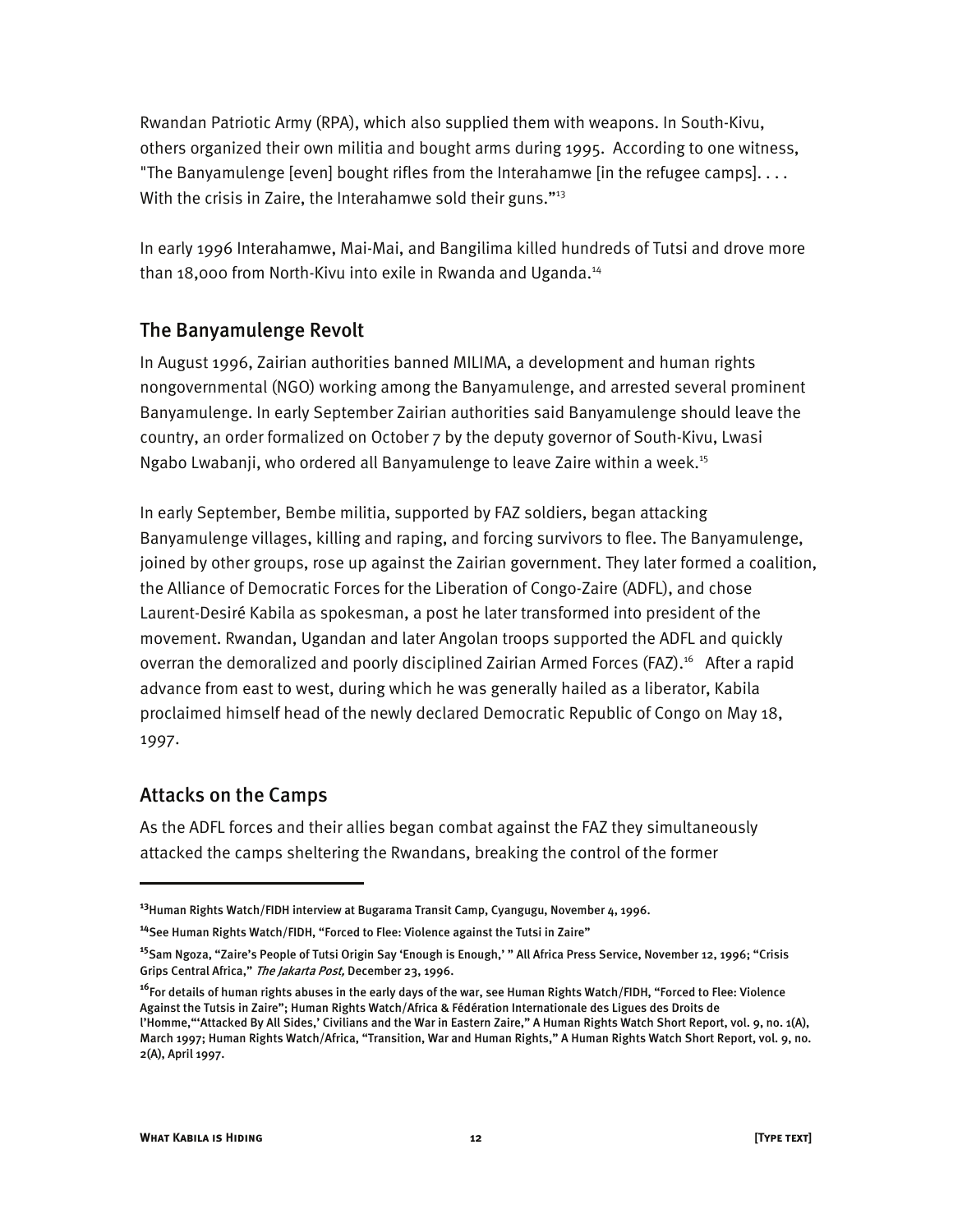administrative and military authorities. In some camps, the ex-FAR and militia retreated quickly, sometimes after briefly resisting the ADFL advance. The majority of people in the camps, perhaps 600,000 of the 1.1 million estimated to have been in residence in October 1996, returned to Rwanda in November. Of those who returned, many went voluntarily, while others were forced back by the ADFL, fearful of the conditions in Rwanda. A number estimated in the thousands died in the first weeks of the attacks on the camps, caught in crossfire between the ADFL and elements of the ex-FAR, militia and FAZ; killed by the former camp authorities in an effort to prevent their return to Rwanda or to force them to accompany the ex-FAR and militia on their retreat westward; or killed by ADFL and RPA troops. Hundreds of thousands of Rwandans fled westward, some in relatively organized caravans, others in scattered small groups. Tens of thousands of these were armed elements, but the rest were unarmed civilians, many of them women and children.

Many of the civilians who fled to the west were attacked again, some of them repeatedly as they sought safety. In a few cases, ex-FAR and militia used the refugees as human shields or even injured and killed them. But in the vast majority of instances, it was clearly ADFL soldiers and their foreign allies who slaughtered the refugees. In addition, untold thousands died of hunger or disease because ADFL and Zairian authorities denied humanitarian agencies permission to enter their zones to deliver assistance or because the security conditions prevented them from doing their work. Some humanitarian workers testified that ADFL soldiers accompanied them, supposedly to facilitate their work but really to find out where refugees were hidden in order to return later to eliminate them.

The UNHCR states that it helped an additional 234,000 Rwandans return to Rwanda between December 1996 and June 1997 and that it had located an additional 52,600 Rwandans, about half of them in Congo and the other half dispersed in the Central African Republic, Congo (Brazzaville) and Angola by July 1997. According to the refugee agency's figures, an estimated 213,000 Rwandans remain unaccounted for, either dead in the period of violence or hidden in the forests or among the people of Congo. $17$ 

Controversy continues about the exact number of refugees who perished during the conflict due to massacres, malnutrition, or disease. Kabila's government has effectively denied the U.N. Secretary-General's Investigative Team and other diplomatic missions or human rights organizations access to reported massacre sites and thus has made assessment of the casualties impossible.

**<sup>17</sup>**UNHCR public information fact sheet, July 2, 1997.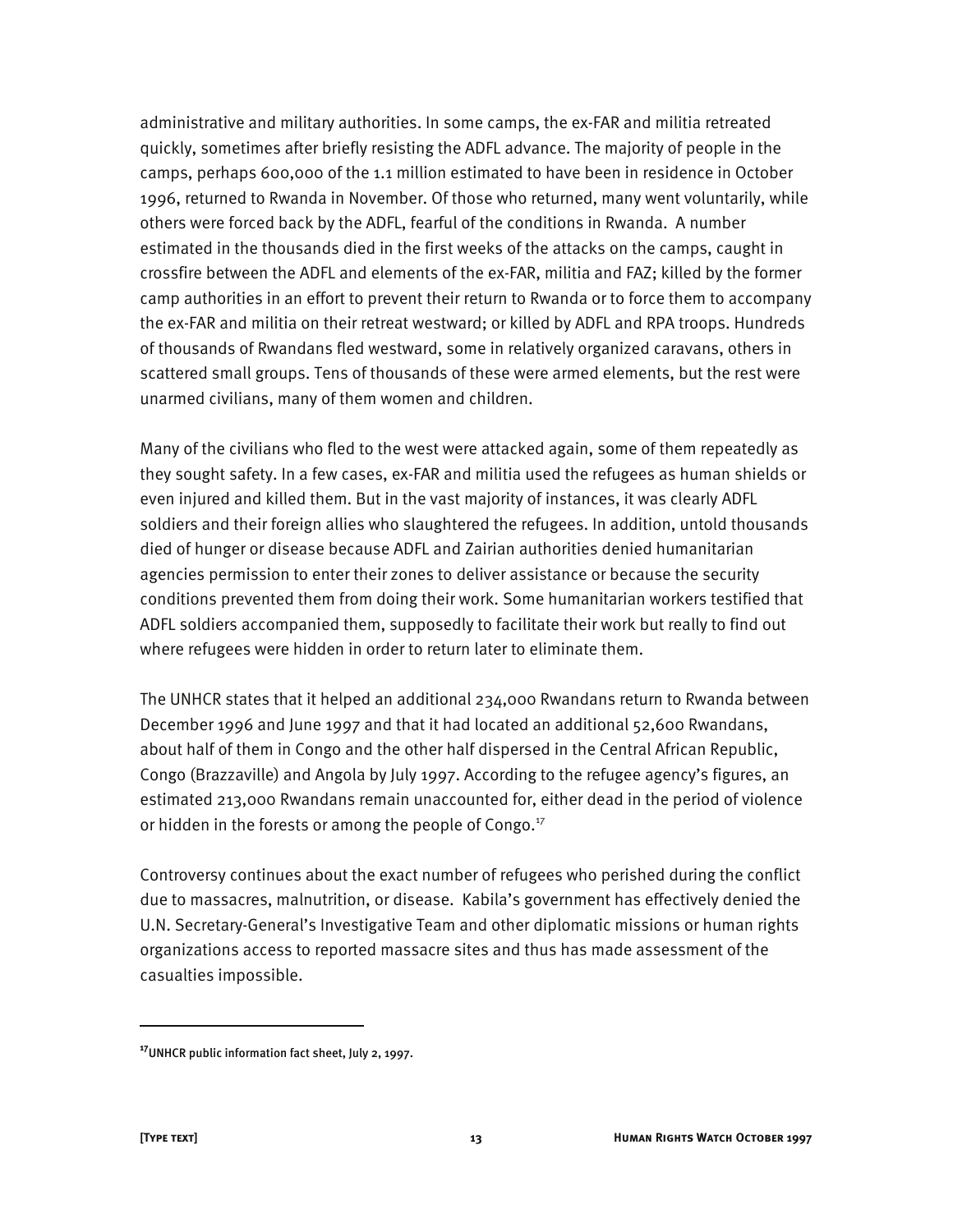#### The Laws Violated

All parties to the war in Congo, whether rebel or governmental, are bound by international humanitarian law to respect basic norms concerning victims of armed conflict. In particular, regardless of whether a government or an insurgent group, all sides are obliged to apply common Article 3 of the Geneva Conventions of 1949:

In case of an armed conflict not of an international character occurring in the territory of one of the High Contracting Parties, each Party to the conflict shall be bound to apply, as a minimum, the following provisions:

1. Persons taking no active part in the hostilities, including members of the armed forces who had laid down their arms and those placed hors de combat by sickness, wounds, detention, or any other cause, shall be in all circumstances treated humanely, without any adverse distinction founded on race, colour, religion or faith, sex, birth or wealth, or any other similar criteria.

To this end the following acts are and shall remain prohibited at any time and in any place whatsoever with respect to the above-mentioned persons:

- a) violence to life and person, in particular murder of all kinds, mutilation, cruel treatment and torture;
- b) taking of hostages;
- c) outrages upon personal dignity, in particular humiliating and degrading treatment;
- d) the passing of sentences and the carrying out of executions without previous judgment pronounced by a regularly constituted court, affording all the judicial guarantees which are recognized as indispensable by civilized peoples.

Furthermore, all parties to the conflict in Congo should respect the principles of U.N. General Assembly Resolution 2444, which recognizes the customary law principle obliging all factions of an armed conflict at all times to treat civilians distinctly from combatants. It states that,

the following principles for observance by all government and other authorities responsible for action in armed conflicts: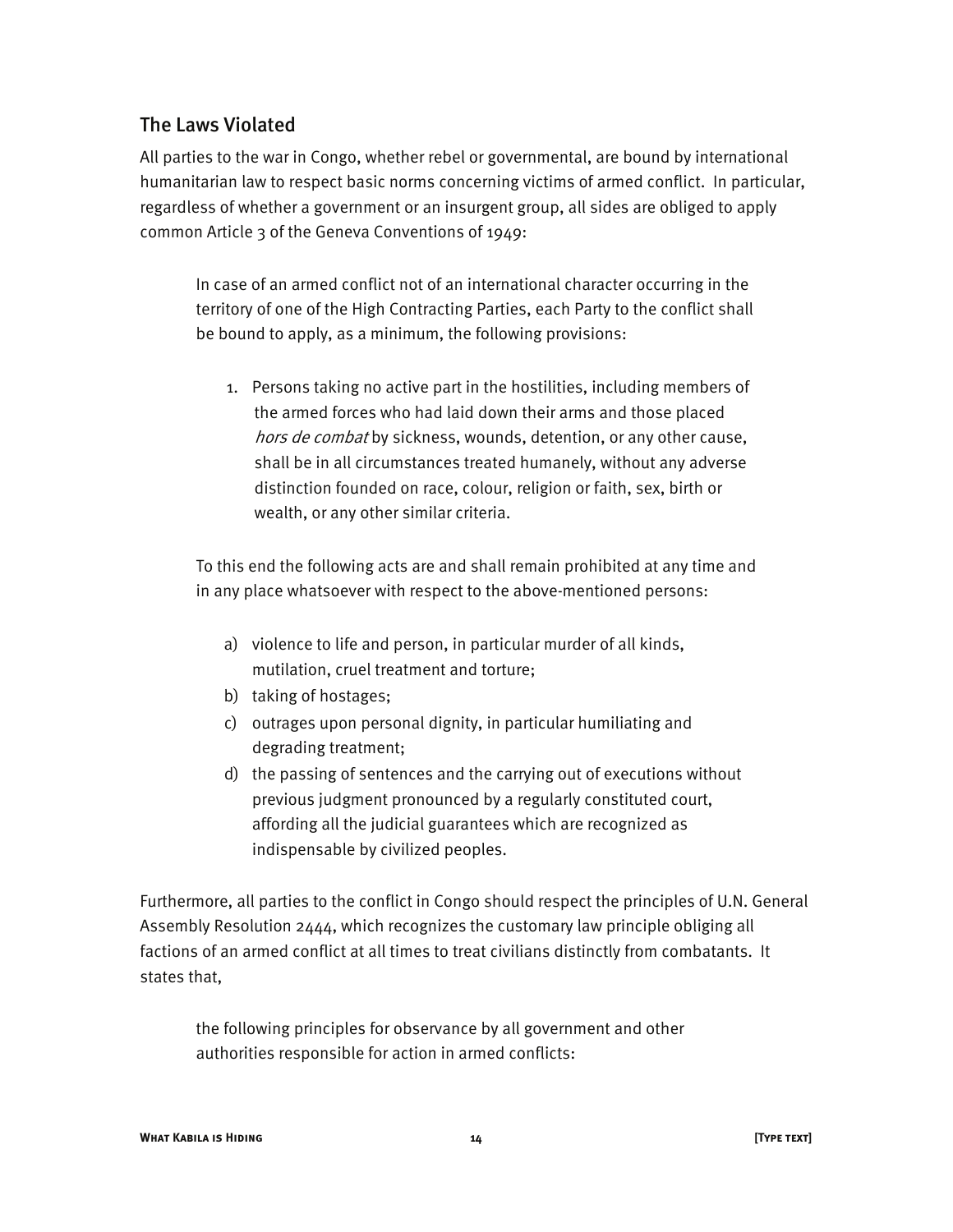- a) That the right of the parties to a conflict to adopt means of injuring the enemy is not unlimited;
- b) That it is prohibited to launch attacks against the civilian populations as such;
- c) That distinction must be made at all times between persons taking part in the hostilities and members of the civilian population to the effect that the latter be spared as much as possible.

While the above principles apply to all parties to the war in Congo, additional bodies of international humanitarian and human rights law place further obligations on certain parties to the conflict, notably the government of the former Zaire, the ADFL authorities who succeeded to the international obligations of the former government, the government of Rwanda and other governmental allies of the ADFL.<sup>18</sup>

**<sup>18</sup>**Notably, the former Zaire had ratified, among other treaties, the four Geneva Conventions of 1949 and Protocol 1 Additional to the Geneva Conventions. The ADFL government of Congo succeeded to these obligations on May 17, 1997 when it ousted the Zairian authorities. The Rwandan government has also ratified, among other treaties, the four Geneva Conventions of 1949 and Protocols 1 and 2 Additional to the Geneva Conventions.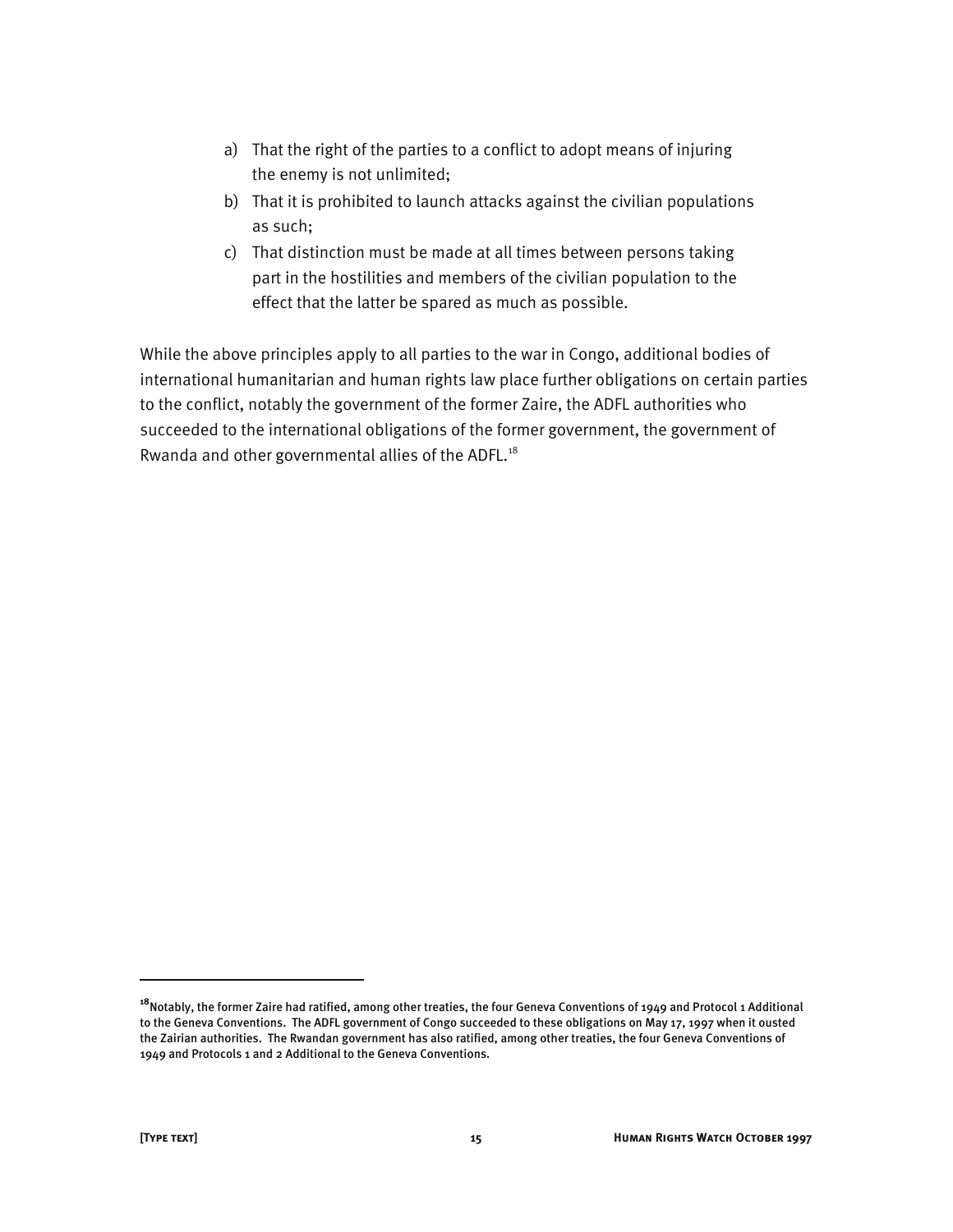## **IV. OVERVIEW OF CIVILIAN KILLINGS FROM OCTOBER 1996 TO AUGUST 1997**

The seven-month war between the Alliance of Democratic Forces for the Liberation of Congo-Zaire (ADFL) and the Zairian Armed Forces (FAZ) was accompanied by gross violations of human rights and international humanitarian law. Killings of both Congolese civilians and refugees continued at the time of this writing. This overview summarizes the general trends of killings in Congo from the outbreak of the war in October 1996 through August 1997.

Most of the killings and other abuses from October 1996 between August 1997 were committed by individuals belonging to three distinct groups: former President Mobutu's FAZ and mercenaries; the former Rwandan Armed Forces (ex-FAR) and militia from the camps; and the ADFL, consisting of both Kabila's troops and military from several neighboring states, including Rwandan, Uganda, Angola, and Burundi. Other armed militia have also reportedly attacked civilians, particularly in recent months in eastern Congo.

The nature and scale of the killings and other violations committed by each of these groups differed significantly.

#### Human Rights Abuses by the FAZ

Throughout the war that led to the ousting of Mobutu, the Congolese population, refugees, and foreign nationals in Congo were witness to numerous violations of international humanitarian law and other abuses committed by the notoriously ill-trained and poorly supported FAZ. Mobutu's forces perpetrated abuses to sustain their fighting with and retreat from the ADFL, to enrich themselves, and to settle old scores with opponents of the Mobutu regime. These acts included widespread theft, rape, various acts of revenge, destruction of infrastructure, destruction of private and public property, and killings of civilians.

In September 1996 the FAZ, indigenous militia from South-Kivu, and armed elements from the refugee camps carried out attacks against Banyamulenge and other ethnic Tutsi in South-Kivu, resulting in numerous civilian deaths and incidents of rape.19 This followed a period of several months of intensifying intimidation of Tutsi by military and civilian

**<sup>19</sup>**Human Rights Watch/Africa, "Zaire: Transition, War and Human Rights."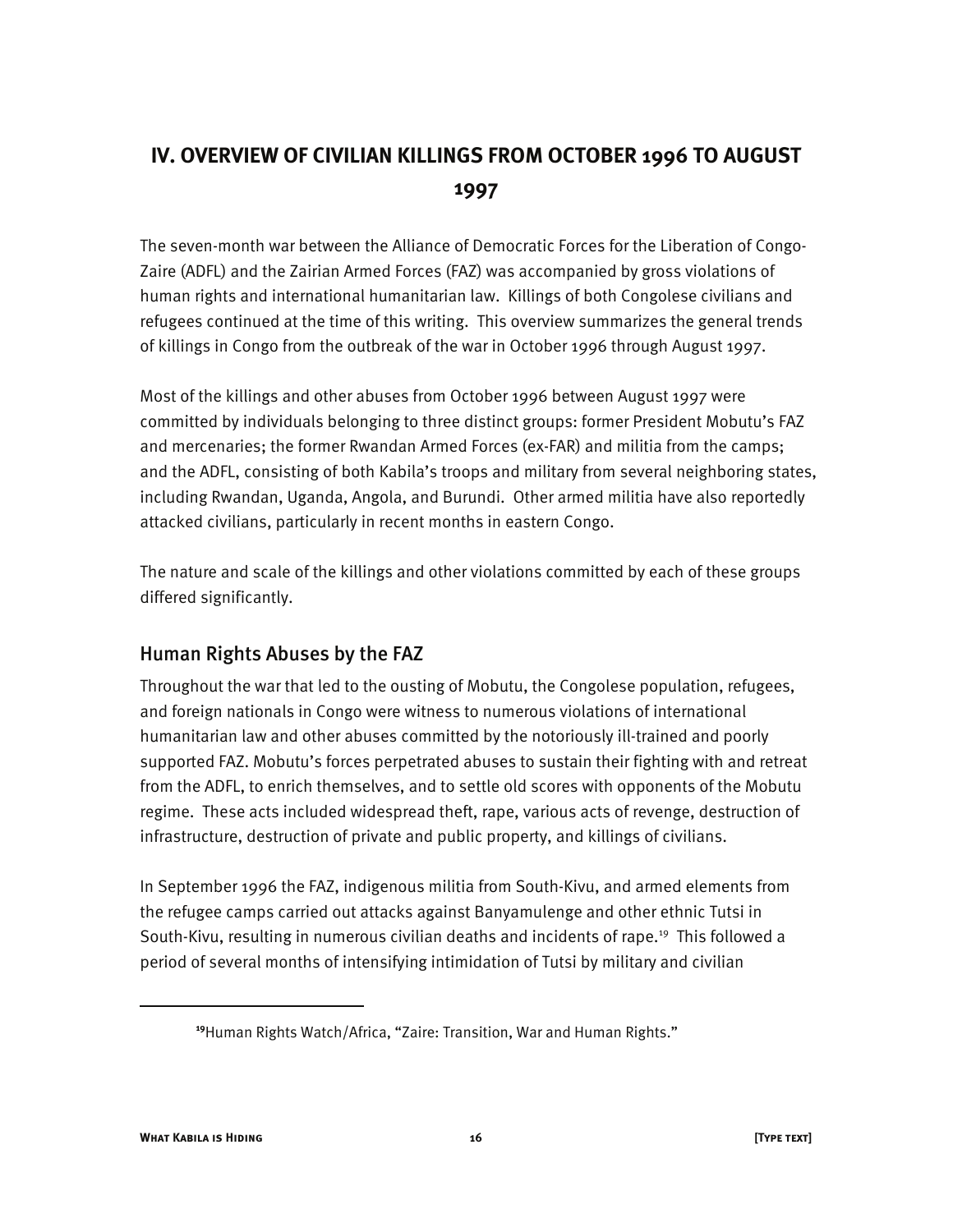authorities throughout the country, as authorities claimed that Rwanda and Burundi were arming the Banyamulenge.

Throughout the war, the FAZ exercised a blatant disregard for international humanitarian law. Before fleeing the city of Kindu in February of 1997, the FAZ looted the Kindu General Hospital, depriving patients of medical care and stealing basic medical supplies and equipment including medicine and mattresses in use by patients.<sup>20</sup> In mid-February 1997, the FAZ, in collaboration with Serb and other mercenaries, bombarded several cities in eastern Zaire, including Bukavu, Shabunda, and Walikale, resulting in dozens of civilian deaths and injuries.<sup>21</sup> In early May of 1997, indiscriminate bombardment by the FAZ of the city of Kenge, 180 kilometers east of Kinshasa, resulted in the deaths of approximately 200 civilians, according to the Congolese Red Cross.

With insufficient logistical support from Kinshasa for their military campaign against the ADFL, the FAZ resorted to widespread theft and appropriation. Individual soldiers also looted for their own personal gain and then abandoned their units with no intention of returning to military service. In November 1996 United Nations officials in North-Kivu reported several hundred vehicles lost to looters, predominantly members of the FAZ who had fled the cities of Uvira, Bukavu and Goma.<sup>22</sup> The FAZ developed a pattern of looting just prior to their retreat from cities throughout the country, earning them the title of *pillards*fouillards (fleeing looters).

Some abuses committed by the FAZ from September 1996 to May 1997 were acts of revenge against long-standing opponents of the Mobutu regime. While elements of the FAZ frequently participated in indiscriminate rape, beatings, and other cruel, degrading, and inhumane treatment during their retreat, church leaders, members of the political opposition, and leaders of civil society were often singled out for abuse. Churches that lay in the path, or within striking range, of the retreating FAZ were frequently looted by the FAZ; several were intentionally burned.<sup>23</sup> Refugees consistently accused the FAZ of acts of raping and killing refugees, as well as forcing them to assist the FAZ as laborers. $24$ 

Looting of public and private property, and the destruction of local infrastructure continue to affect the Congolese population today. Many state institutions under the Mobutu regime

:

**<sup>20</sup>**Human Rights Watch/FIDH interview with nongovernmental organizations working in Kindu, Kinshasa, March 1997.

 $^{21}$ See Human Rights Watch/Africa, " Zaire: Transition, War and Human Rights."

**<sup>22</sup>**Human Rights Watch/FIDH interview, U.N. official, Goma, November, 1997.

**<sup>23</sup>**Human Rights Watch/FIDH interview with officials from the Catholic church, Kinshasa, April, 1997.

**<sup>24</sup>**Human Rights Watch/FIDH interview with Rwandan refugees in Loukolela refugee camp, Congo-Brazzaville, August 9, 1997.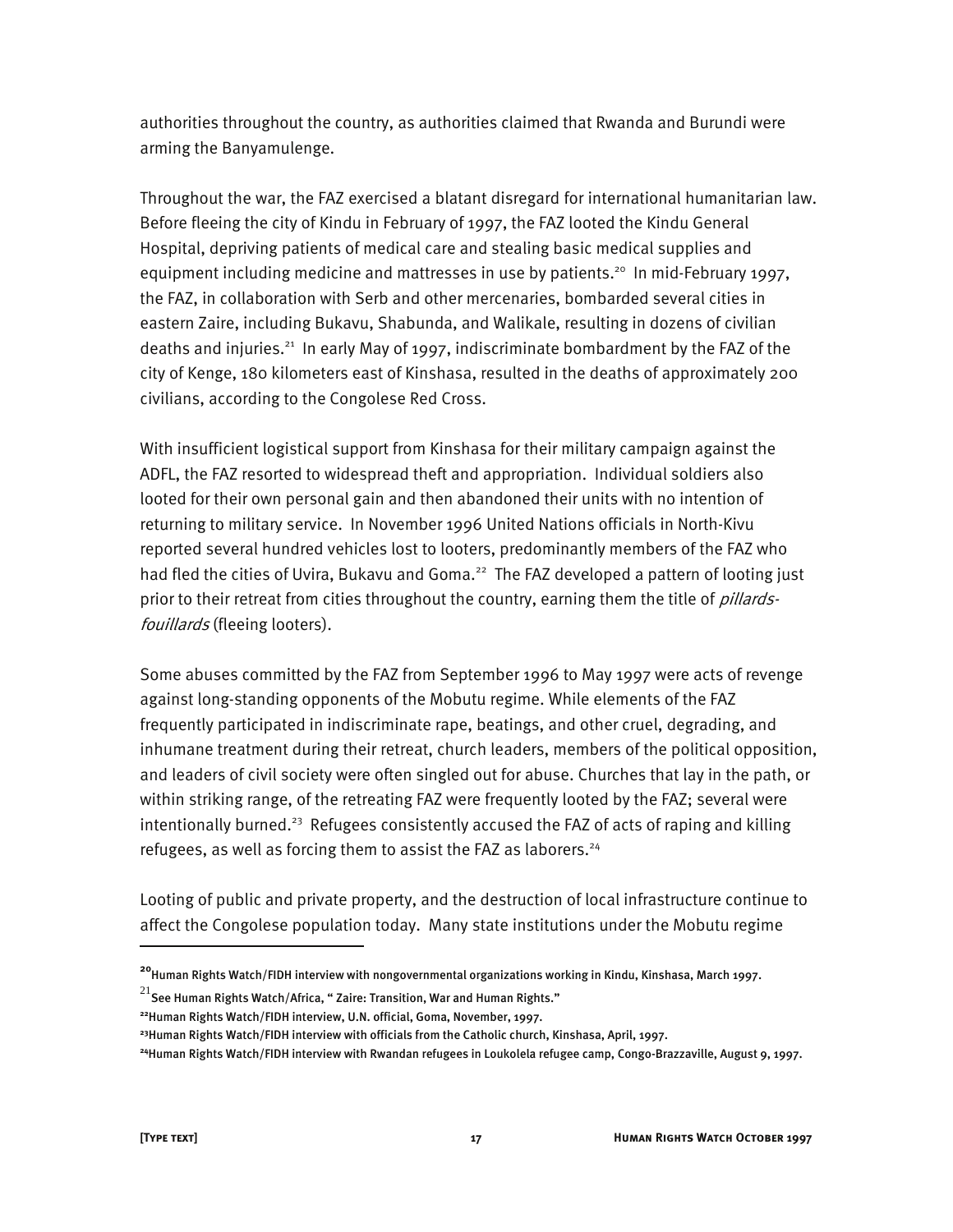were in a state of advanced decay, leaving churches and nongovernmental organizations often as sole providers in key sectors such as health and education. This destruction of property and services belonging to churches and nongovernmental organizations deprived the Congolese population to many basic rights including access to health care and education.

#### Human Rights Abuses by the ex-FAR and Interahamwe Militia

Abuses committed by the ex-FAR and Interahamwe militia after their flight from the camps of the border area were largely related to strengthening their forces for combat with the ADFL, their retreat, or simply their survival. Throughout their flight across Congo, ex-FAR and Interahamwe intimidated civilian refugees to discourage them from returning to Rwanda, as they had done since the establishment of the refugee camps in 1994. Ex-FAR and militia participated in sporadic killings of Congolese civilians and some refugees.

The ex-FAR, Interahamwe, and civilian refugees participated in widespread theft to sustain themselves. In addition to theft by these former military or armed militia, the presence of tens of thousands of fleeing civilian refugees had a profound impact on Congolese civilian communities. Schools, public buildings, and homes were used for shelter, health centers were emptied of their medical supplies, and crops were looted and destroyed as refugees passed through Congolese cities and villages. The massive loss of property and destruction of infrastructure contributed to the decline of economic activity as well as numerous deficiencies in public services—problems that persist today.

According to corroborated testimony, ex-FAR and armed militia were responsible for at least one large-scale killing of Congolese civilians during their trek across Congo.<sup>25</sup> On or about November 6, 1996, ex-FAR and Interahamwe attacked a convoy of trucks near Burungu, North-Kivu, resulting in the deaths of hundreds of civilians, according to survivors. Congolese from villages in Equateur, Haut-Congo, and North-Kivu told Human Rights Watch/FIDH of sporadic killings of their neighbors by armed Rwandans when food or supplies were withheld or were insufficient.

Other reports describe ex-FAR or armed militia intimidating and at times shooting at civilian refugee populations in attempts to direct their movements throughout their flight from the ADFL. One U.N. official described testimony from civilian refugees with machete wounds near Mbandaka who claimed that the ex-FAR had attacked them, complaining that the

**<sup>25</sup>**Human Rights Watch/FIDH interviews in Goma, Congo and Nairobi, Kenya, July and August 1997.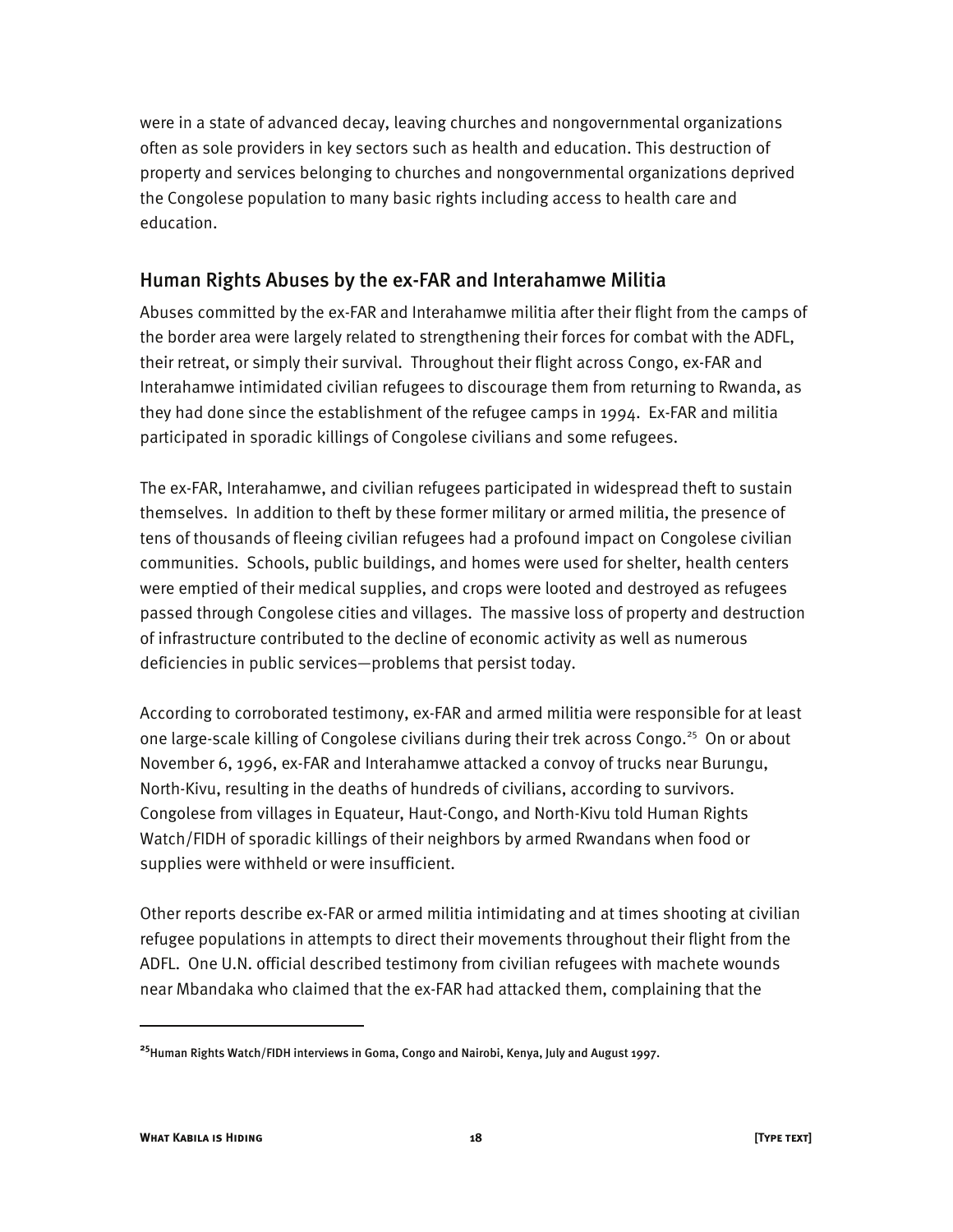civilian refugees had become a burden.<sup>26</sup> UNHCR officials in refugee camps as far west as Congo-Brazzaville stated that intimidation of refugees wishing to return to Rwanda continued in some areas at least until July 1997. $27$ 

The presence of ex-FAR and Interahamwe militia in several provinces of Congo remained a security threat as of this writing in September 1997. In the east, ex-FAR and militia have carried out attacks on civilian populations, primarily Tutsi, and continue to use North-Kivu as a rear base for incursions into Rwanda. In the central and western provinces of Congo, some internally displaced villagers still refuse to return to their homes, fearful of theft and violence by ex-FAR, or concerned that attempts by the ADFL to track down and eliminate both refugees and the armed exiles will create security problems for themselves.

### Human Rights Abuses Committed by the ADFL

The human rights abuses and violations of international humanitarian law committed by the ADFL and its allies are remarkably different in their scale, nature and motivation from abuses perpetrated in Congo by the FAZ and ex-FAR. From the beginning of the war up to the present, ADFL troops or their allies, in particular those of Rwandan or of ethnic Tutsi origin, have carried out large-scale killings of civilians, predominantly refugees as well as some Congolese. In addition, the intentional blocking of humanitarian assistance to civilian refugees by ADFL troops is likely to have resulted in thousands of additional deaths.

These killings and the intentional blocking of aid were apparently both in revenge for the 1994 genocide in which Tutsi and moderate Hutu were systematically massacred by ex-FAR and Interahamwe as well as an attempt to weaken their military organization in Congo and their support base of civilian refugees. From mid-1994 up to their dispersal, armed elements in the camps in eastern Congo benefited from aid destined for the civilian refugee population and used the camps as a rear base for incursions into Rwanda.

The presence of Rwandan troops on Congolese territory was confirmed by Rwandan Vice-President Paul Kagame during an early July interview with the *Washington Post<sup>e8</sup>* and again on September 9, 1997 when Kabila publicly thanked Rwanda for its help during the war on an official visit to Kigali.<sup>29</sup> Civilian refugees were often caught in areas of combat between these Rwandan forces and others backing the ADFL as they fought their FAZ and ex-FAR

1

**<sup>26</sup>**Human Rights Watch/FIDH telephone interview with former UNHCR official in Congo, September 23, 1997.

**<sup>27</sup>**Human Rights Watch/FIDH interview with UNHCR officials, Loukolela refugee camp, Congo-Brazzaville, August 9, 1997. **<sup>28</sup>**John Pomfret, "Rwandans Led Revolt in Congo," Washington Post, July 9, 1997.

**<sup>29</sup>**Integrated Regional Information Network, Update 245, September 10, 1997.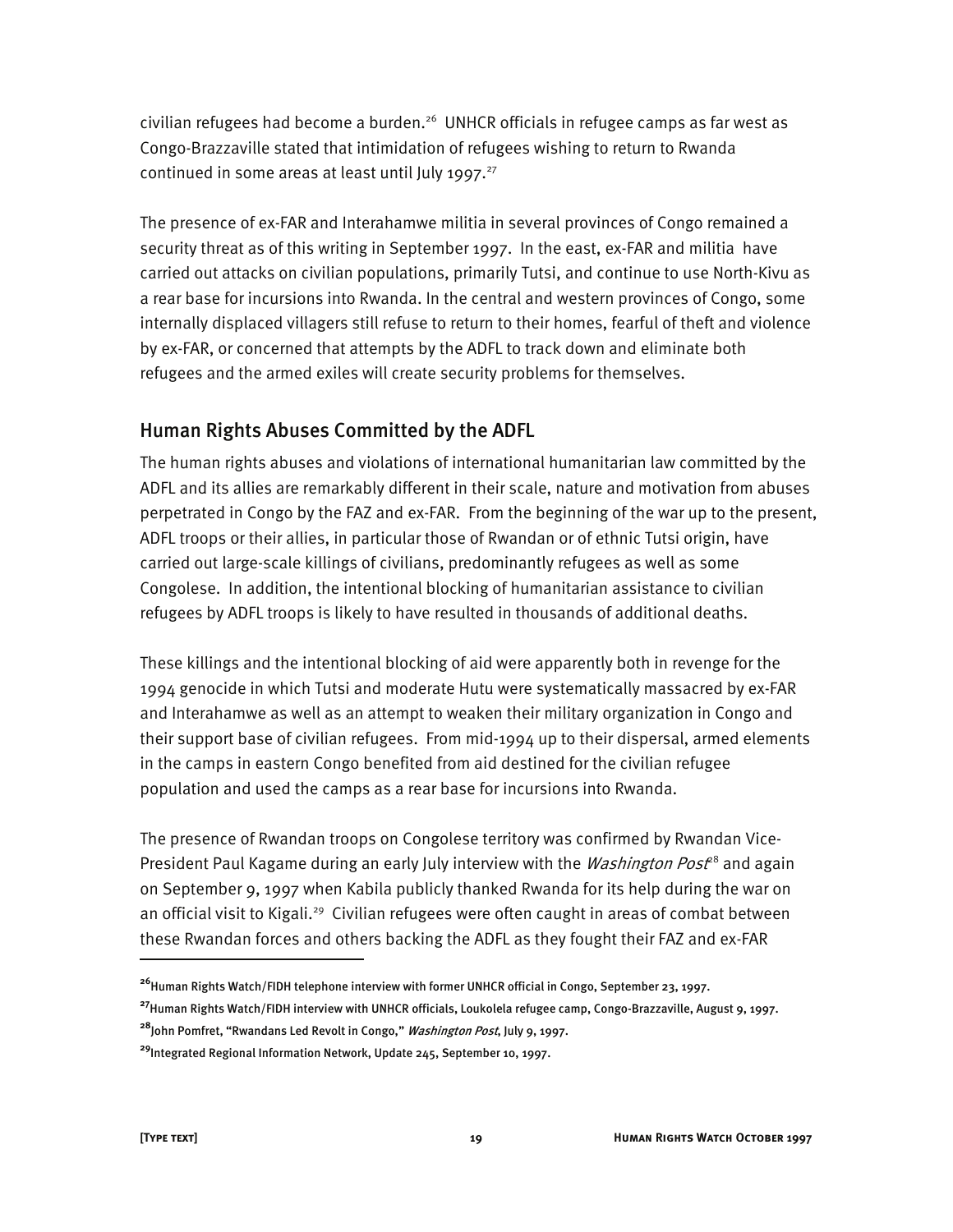opponents. In addition to deaths due to crossfire, however, refugees describe numerous examples of indiscriminate attacks on refugee camps, including the use of mortars and heavy machine guns in the attacks on the Kibumba refugee camp in North-Kivu.<sup>30</sup>,<sup>31</sup> These attacks on camps in eastern Congo marked the beginning of a series of attacks on refugees and temporary camps set up as refugees fled westward into the interior of Congo.

Other killings were more selective: numerous refugees reported being overtaken throughout their trek by military that they recognized as  $RPA.<sup>32</sup>$  They described systematic triage of refugees carried out by these troops that resulted in young men, former military or militia, former members of government, and intellectuals being selected for execution. Women and children were often encouraged to return to Rwanda but were occasionally allowed to flee further into the forest. Refugees returning from eastern Congo to Rwanda during the first months of the war were largely women, children, and elderly, who confirmed that male refugees among them had been taken away by the ADFL. As the refugees moved westward and into more remote areas, killings became more indiscriminate and women and children were more often included in massacres.

Testimonies taken in several provinces of Congo as well as in neighboring states concur that the perpetrators of most killings were from an ethnic Tutsi sub-group of ADFL troops, often described by Congolese as "Rwandan", "Ugandan", "Burundian", or "Banyamulenge." Numerous refugees described how, when overtaken by the ADFL or their allies during their flight, they had recognized and had conversations with members of the RPA who were from their home *communes* in Rwanda. Congolese villagers described numerous incidents in which refugees and members of the RPA recognized and spoke with one another in areas where massacres took place. Many commanding officers in areas where massacres took place, as well as troops under their command, were members of the RPA. Some stated that they had grown up in Rwanda, having left for studies or other reasons.<sup>33</sup>

Languages spoken by perpetrators similarly indicates their origin as primarily Rwandan, eastern Congolese, or Ugandan.<sup>34</sup> Congolese, foreigners in Congo, and refugees consistently

**<sup>30</sup>**Human Rights Watch/FIDH interviews, Mugunga refugee camp, October 29, 1996 and Loukolela refugee camp, Congo-Brazzaville, August 9, 1997.

**<sup>31</sup>**See Human Rights Watch/Africa, "Zaire: Transition, War and Human Rights" (April 1997).

 $^{32}$ Human Rights Watch/FIDH interviews, Nairobi, Kenya, July 28, 1997, and Loukolela refugee camp, Congo-Brazzaville, August 8, 1997.

**<sup>33</sup>**Human Rights Watch/FIDH interviews with church officials and humanitarian agents, Kinshasa and Goma, August 1997.

**<sup>34</sup>** Or possibly Burundian. Kirundi, the national language of Burundi, may be confused with Kinyarwanda by those not fluent in these languages.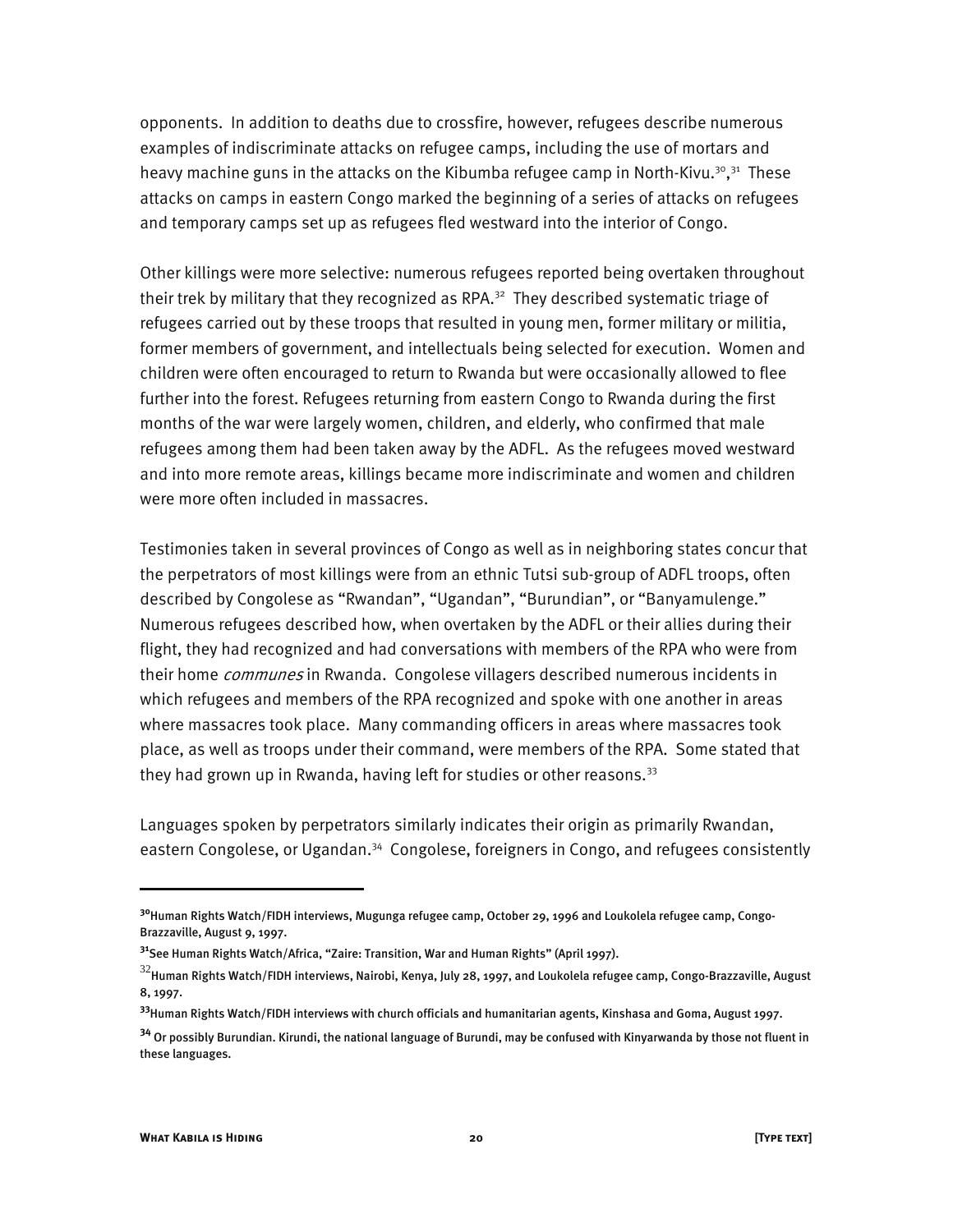described the perpetrators of massacres in several regions or those blocking humanitarian access to refugees as Kinyarwanda speakers. Many witnesses noted the divisions among the ADFL, claiming that the troops of the ADFL who killed were often from Rwanda, some speaking only Kinyarwanda.**<sup>35</sup>**

Others witnesses stated that the perpetrators spoke Kiswahili as well as Kinyarwanda, sometimes mixed with French or English. This indicates that some of the troops involved in killings were likely to have come from southern Uganda, as well as eastern Congo and Burundi. Many commanding officers and troops in areas where massacres took place were fluent English, Kinyarwanda, and Kiswahili speakers, characteristic of members of the Rwandan Patriotic Army (RPA) who invaded Rwanda from southern Uganda in 1990.

Certain military among the ADFL and especially the RPA appeared to be particularly motivated to kill refugees. Kinyarwanda and Kiswahili-speaking ADFL or Rwandan troops repeatedly demonstrated throughout the war a specific intent to hunt down and kill civilian refugees as well as armed exiles from Rwanda. Numerous residents of Mbandaka report that, upon the arrival of the ADFL on May 13, 1997, Kinyarwanda-speaking troops immediately asked "where are the refugees?" and proceeded to seek them out and begin killing.<sup>36</sup> Human Rights Watch/FIDH received similar reports from towns between Kisangani and Mbandaka, where the first order of business for the ADFL upon arrival in a village was to eliminate refugees.37

Congolese development workers described an incident during the arrival of the ADFL in Mbandaka during which ADFL troops demanded that a resident shout in Lingala, the local language, to tell people in a crowd to quickly get down on the ground. Refugees in the crowd, who did not understand Lingala, remained standing and were subsequently singled out and fired upon by ADFL troops.<sup>38</sup>

At a barrier south of Kisangani in April of 1997, soldiers blocked a high-level diplomatic delegation from proceeding into an area where massacres had recently occurred. An aid worker described their attitude:<sup>39</sup>

**<sup>35</sup>** Congolese in the Kivus also claimed that the Kiswahili spoken by perpetrators was the Kiswahili of Rwanda, easily distinguished from the Kiswahili of eastern Congo.

**<sup>36</sup>**Human Rights Watch/FIDH interview, Kinshasa, August 5, 1997.

**<sup>37</sup>**Human Rights Watch/FIDH interview, Equateur, August 17, 1997.

**<sup>38</sup>**Human Rights Watch/FIDH interview in Kinshasa, August 5, 1997; Robert Block, "Congo Villagers Describe Horrific Killings of Refugees," Wall Street Journal, June 6, 1997.

**<sup>39</sup>**Human Rights Watch/FIDH interview with aid worker in North-Kivu, August 27, 1997.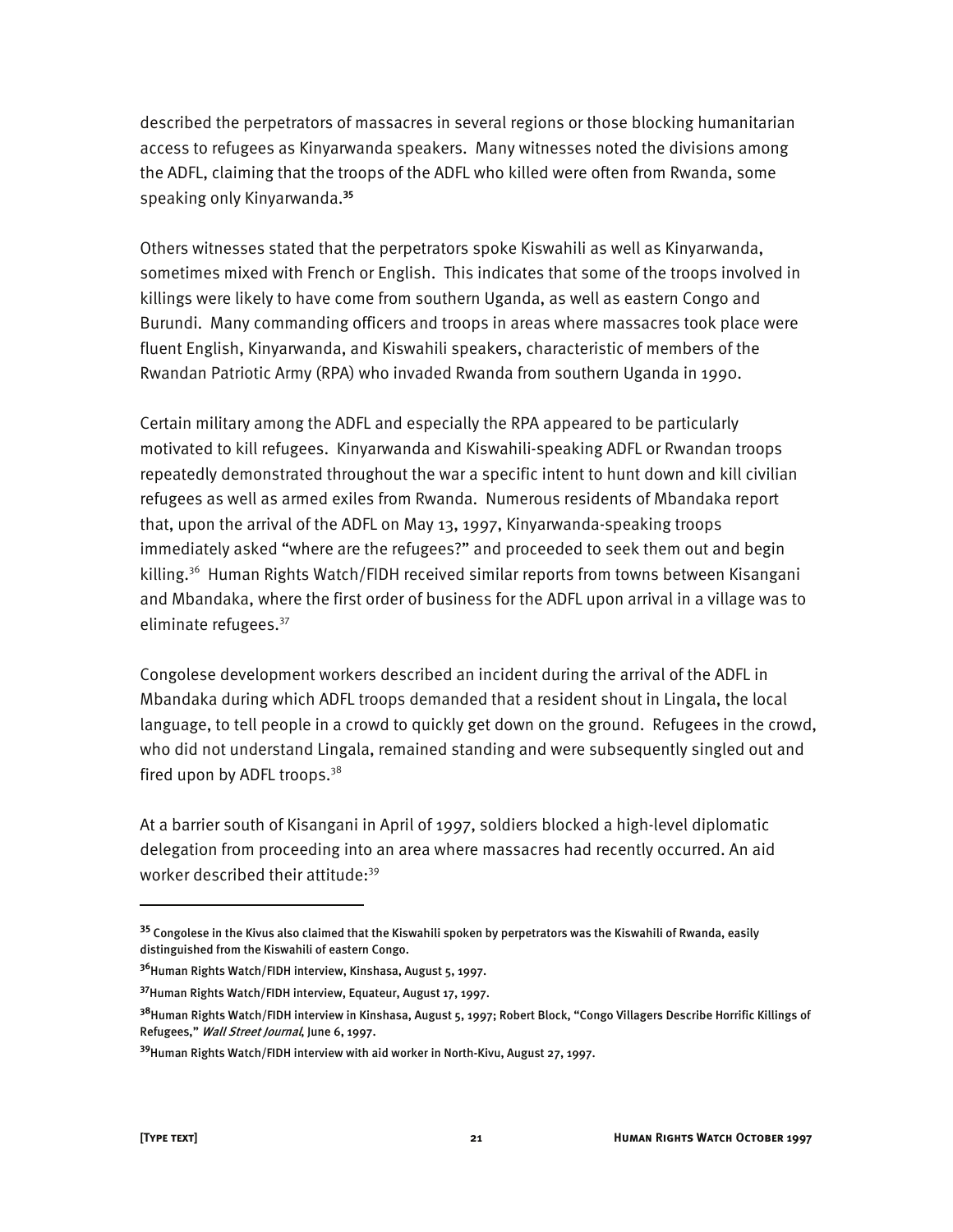The governor spoke with the soldiers, trying to convince them to let us pass. The soldiers told the governor in Kiswahili, 'we haven't finished our work yet. Tell them to go. We are not afraid to kill them. If they go past us, we will shoot to kill. We know that if we kill one of them, they will go away and leave us alone.'

The delegation could clearly hear the sound of heavy road machinery working nearby where refugees had been massacred in previous days.

The *Wall Street Journal* reported that the ADFL soldiers in Mbandaka had said that more important than fighting Mobutu's soldiers was the elimination of refugees.<sup>40</sup> To the contrary, non-Tutsi ADFL troops told Congolese in areas where massacres had taken place that the killing of refugees was not their business; $41$  one Katangese general stated in a private conversation that he had nothing to do with refugee affairs.<sup>42</sup>

Other humanitarian organizations operating in eastern and central Congo expressed their frustration from having been manipulated by the ADFL in what they described as "bait and kill" operations. While attempting to locate and set up assistance stations for refugees dispersed in the forest, agencies claimed that they were required to be accompanied by an ADFL "facilitator." According to their reports, after refugees had been located and put in groups to facilitate humanitarian assistance, access would be cut off to the refugees by ADFL military. Typically, after several days of no assistance, humanitarian groups would find the refugees had disappeared or been dispersed. Humanitarian agencies claimed that the "facilitators" would inform ADFL military of concentrations of refugees to expedite their killings.43

At least one agency ceased providing services to refugees in certain areas in protest of this practice by the ADFL, estimating that fewer refugees would die from a lack of humanitarian assistance than would die if their work continued to serve as an orientation tool for ADFL military seeking out refugees.44

1

**<sup>40</sup>**Robert Block "Congolese Villagers Describe Horrific Killings of Refugees," the Wall Street Journal, June 6, 1997.

**<sup>41</sup>**Human Rights Watch/FIDH interview with Congolese from Mbandaka, Kinshasa, August 5, 1997.

**<sup>42</sup>**Human Rights Watch/FIDH interview with resident of Mbandaka, August 19, 1997.

 $^{43}$ Human Rights Watch/FIDH interviews with several humanitarian organizations, Nairobi, July 1997.

**<sup>44</sup>**Human Rights Watch/FIDH interview with aid organization, Kinshasa, August 1997.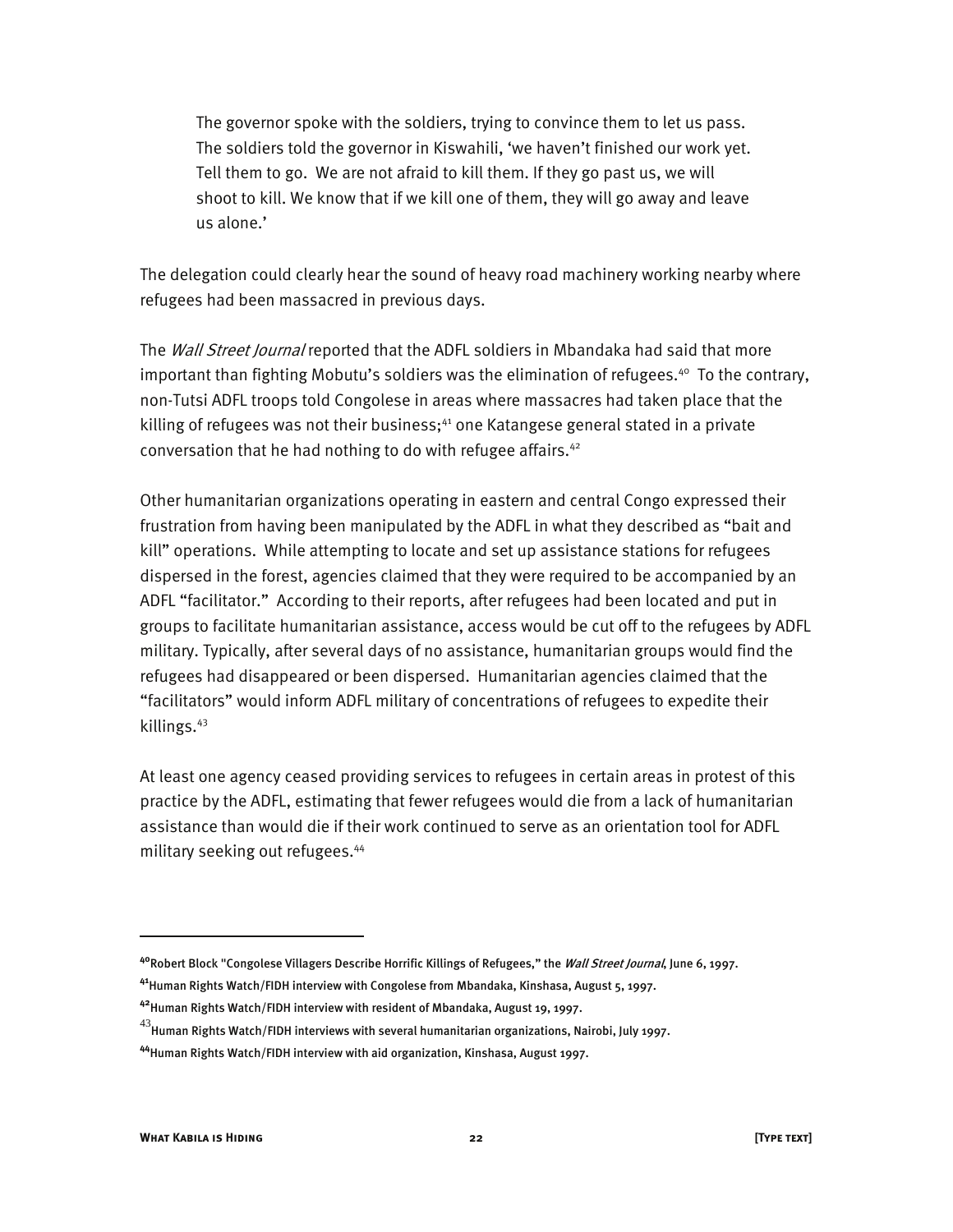## **V. WHAT KABILA HAS TO HIDE: A CASE STUDY**

Human Rights Watch/FIDH visited three villages along an eighty-kilometer length of road, one of the principal routes followed by Rwandan and Burundian refugees who fled the camps in eastern Congo in October and November of 1996. This same stretch of road was traveled by the FAZ, ex-FAR, and refugees, and finally by the ADFL.

Human Rights Watch/FIDH spent several days along this road, interviewing villagers and community leaders who had witnessed killings or other human rights violations or participated in burials. Civilian refugees who had survived the trek through this area were interviewed in Congo-Brazzaville and gave accounts that corroborated with those of the Congolese witnesses.

Several mass graves and execution sites were visited. Most of the killings occurred during a three-day period during which front-line ADFL troops advanced through this area, overtaking and killing civilian refugees with knives, machetes, and bayonets. The three-day period is described below.

Humanitarian law violations committed by the FAZ and the ex-FAR along this same length of road are also described below.

The three villages visited by Human Rights Watch/FIDH in August are like many others in the region. The exact locations and names of these villages may not be disclosed, and the names of witnesses have been changed due to their clearly stated fear of reprisal by Rwandan or Kinyarwanda-speaking elements of the ADFL (see Intimidation of Witnesses section below). The real names of the villages and the sources used by Human Rights Watch/FIDH have been submitted to the U.N. Secretary-General's Investigative Team for further investigation.

In addition to those mentioned below, many others killings by the ADFL are likely to have occurred over the same eighty-kilometer length of road over the same three-day period. As noted below, villagers were reluctant to give information regarding the killings by the ADFL due to fear of reprisals. Over the several days that Human Rights Watch/FIDH visited the area, villagers came forward with progressively more information, sometimes revealing execution sites of mass graves that had been "forgotten" the previous day. Villagers spoke openly and apparently without fear of reprisal about the violations committed by the FAZ or ex-FAR.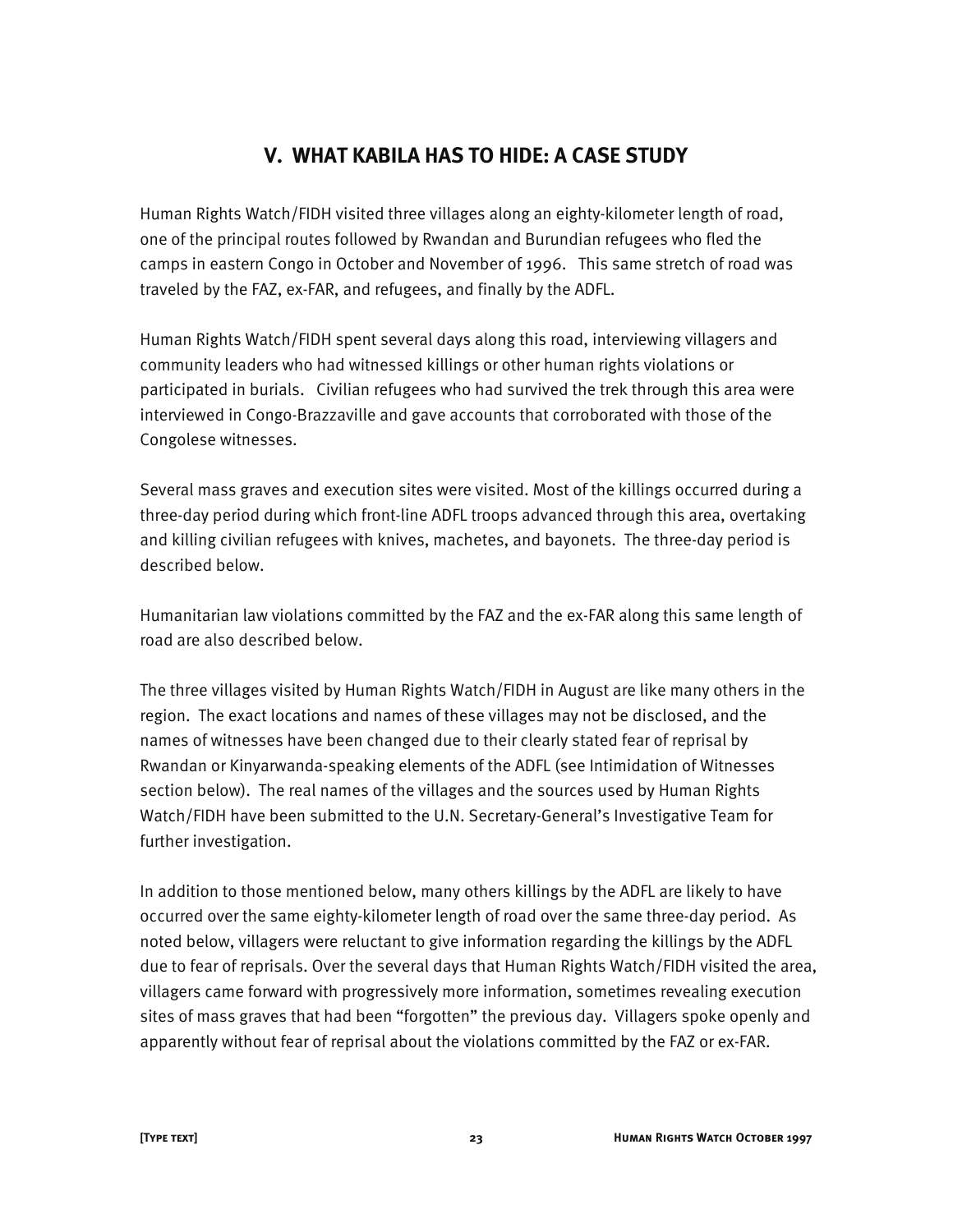#### Human Rights Abuses Committed by the FAZ

The FAZ arrived in the first village in small groups over a period of approximately three weeks. The first group of about seventy-five arrived in approximately eight vehicles, reportedly stolen en route, and consisted of many officers, including at least one colonel. The FAZ continued to arrive and depart progressively up until just prior to the arrival of the ADFL. No combat occurred in the area.<sup>45</sup>

In the area near the villages, measures taken by state authorities and traditional chiefs appear to have resulted in far fewer human rights abuses committed by the FAZ, as compared to other villages and cities in their path of retreat (see above). Local authorities in the first village, warned of the imminent arrival of the FAZ, instructed the local population to make cash and in-kind donations for the fleeing soldiers. Upon arrival, local chiefs and administrators presented the FAZ with abundant food and supplies, preventing widespread looting, according to those in the first village. Numerous residents of the village praised the measures taken by the local authorities and claimed that the FAZ created few problems:

The FAZ arrived first in about ten vehicles with ten people per vehicle. Hearing of their arrival, most of the population had fled into the forest. They were welcomed by the population that remained in the village. The military were treated well, given food, materials, gas, and money. The military behaved.46

It should be noted that the particular experience of villages in this area was an exception to the general pattern of human rights abuses committed by the FAZ during their retreat across Congo. Consistent testimonies from other regions depict acts of rape, killing, destruction, and looting perpetrated by the FAZ, as described above.

#### Human Rights Abuses Committed by the Ex-FAR and Interahamwe Militia

Community leaders and villagers in the villages stated that local authorities attempted also to prepare for the arrival of the ex-FAR, Interahamwe militia, and refugees, as had been done with the FAZ. Villagers described the arrival of the ex-FAR and the refugees as initially calm:

The first group was of about 3,000. They came in four single columns, two on the outside with guns, some in uniform, two columns of refugees on the

<sup>45</sup>Human Rights Watch/FIDH interviews with villagers, U.N. officials, and aid workers in the area, August 1997. 46Human Rights Watch/FIDH interview, first village, August 16, 1997.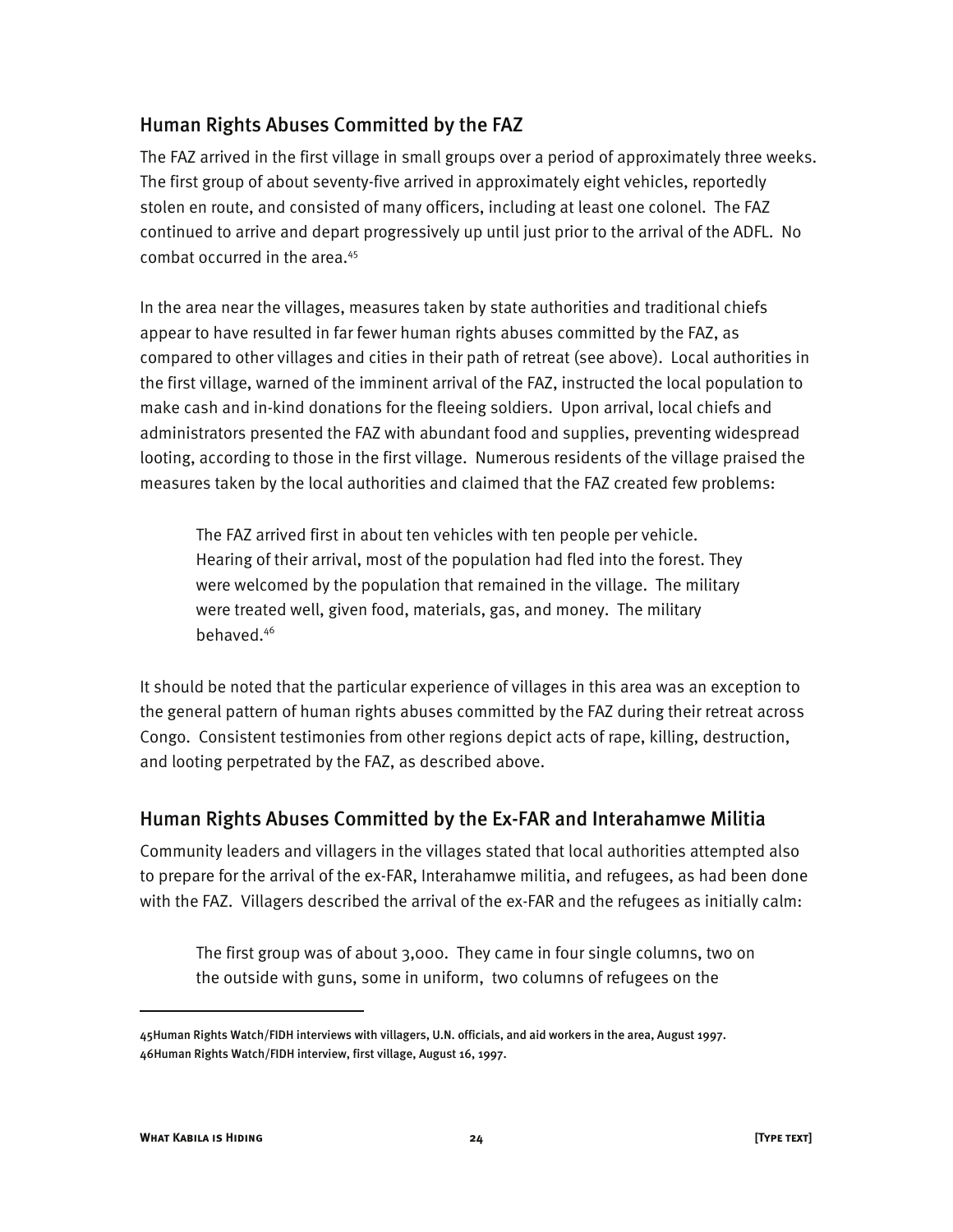inside. The military elements among them were strong and healthy; the civilian population was weak, emaciated, and sick. The chief had prepared their welcome. He had given instruction to give them free medicine in hopes of getting reimbursed afterwards. They stayed one night.<sup>47</sup>

With the arrival of more refugees the next day, the situation soon deteriorated. Employees of a major plantation in the area created a counting station near the first village where they recorded the passing of more than 9,000 refugees over the first three days. After that, they claimed they were too numerous to count. The flow continued over an eighteen-day period, ending with the arrival of the ADFL. UNHCR estimates that between 22,000 and 30,000 refugees traveled on this particular road between the villages, while thousands of others fled along different routes in the same area.

Abuses committed in the area by the ex-FAR and other armed exiles, presumed to be members of the Interahamwe militia, were largely related to foraging and pillaging to sustain themselves. These consisted primarily of theft, destruction, and violations of physical integrity, as well as some killings.

Many residents of the area claimed that refugees looted extensively along the main road between the villages as well as in peripheral villages. Villagers stated that ex-FAR in uniform or armed exiles would beat or kill people for food if they offered any resistance. Such allegations of killings or beatings were frequent but vague. Michel, a local humanitarian worker, described the impact of the refugees and ex-FAR in the first village:

Refugees looted extensively for food and materials. The local population fled into the forest. Refugees killed Congolese. I heard of one person killed twenty-two kilometers from here. I heard that two others were killed also.<sup>48</sup>

Accounts of looting and threats by ex-FAR or other armed exiles were more detailed. At a local plantation, one employee described how ex-FAR in uniform looted his home and threatened to kill his wife.49 Human Rights Watch/FIDH visited storehouses at the plantation that had been emptied by the ex-FAR and vehicles, now recovered, that had been stolen and extensively damaged by the ex-FAR.

**<sup>47</sup>**Human Rights Watch/FIDH interview, first village, August 16, 1997.

**<sup>48</sup>**Human Rights Watch/FIDH interview, first village, August 16, 1997.

**<sup>49</sup>**Human Rights Watch/FIDH interview, first village, August 15, 1997.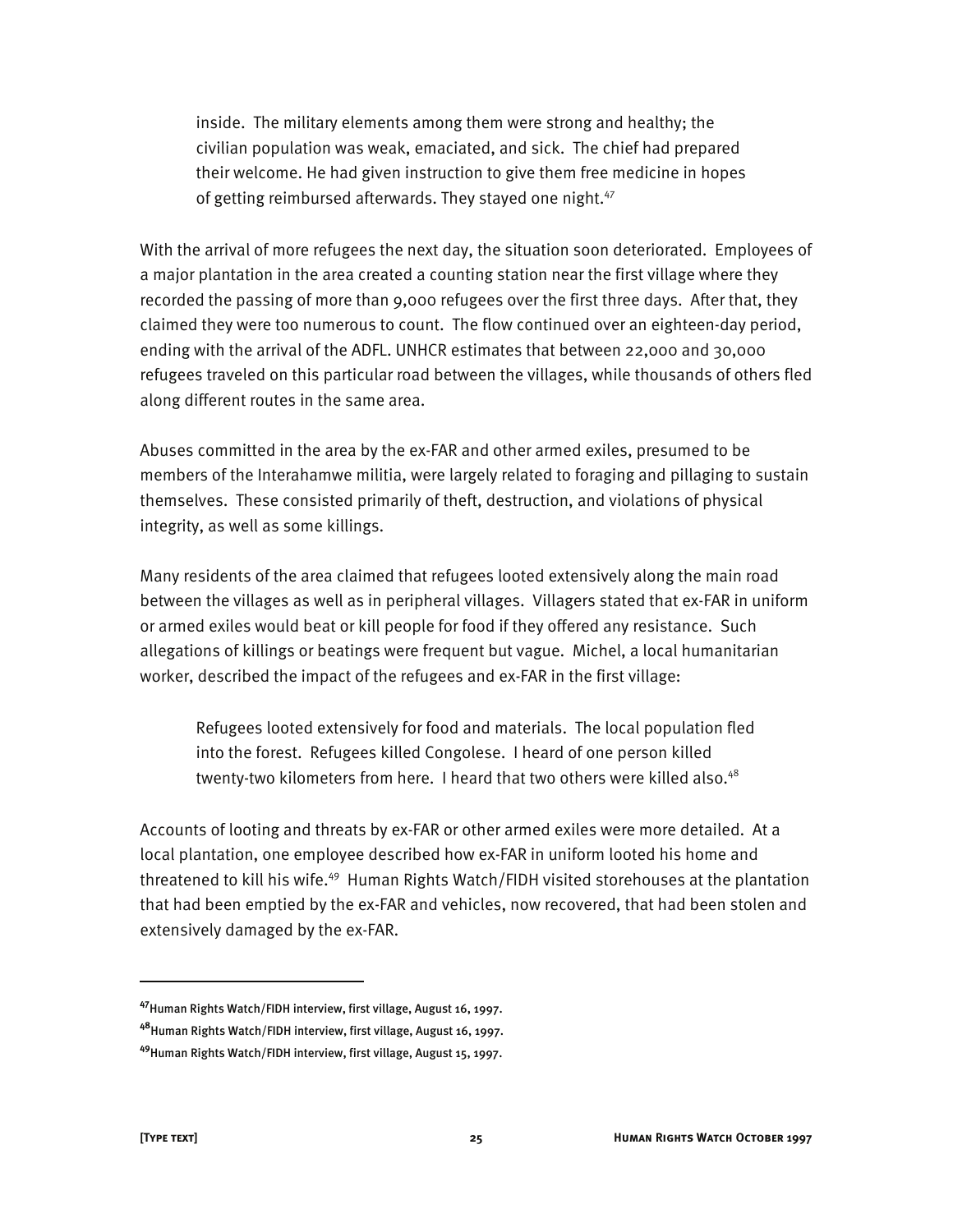The civilian refugee population, in a deplorable health and nutritional state, also had enormous impact on the population of the first village, numbering less than  $4,000.^{50}$  Civilian refugees stripped fields of their crops, used schools and houses abandoned by villagers for shelter, and overwhelmed local health centers. Residents of the first village claimed that the loss of material goods and damage to property was still having a profound impact on the local economy. Jean, an employee of the plantation explained the effects of the refugees:

The chief had done an impressive job of preparing food and assistance for their arrival, attempting to avoid looting. When the food supply became insufficient, the refugees looted. They threatened the local population for food, and they threatened a local doctor to give them all his medicine. If the food was insufficient, they killed. $51$ 

In August 1997, UNHCR reported estimates of several hundred civilian refugees in the surrounding area mixed with small numbers of ex-FAR.<sup>52</sup> At this time, villagers were concerned about the presence of civilian refugees, ex-FAR and militia in the area due to both the immediate security threat presented by armed elements and the fear that the ADFL forces would return to hunt them down. Months after the passing of the bulk of the refugees, many local villagers still had not returned to their homes out of fear of further abuses by either of these groups.

#### Human Rights Abuses Committed by the ADFL

The violations committed by the ADFL in the area near the villages consisted primarily of widespread killings of civilian refugees. Refugee men, women, and children who were too weak or sick to flee were killed by the first units of the ADFL coming into contact with them. The killings in the villages and on the road between the villages were carried out over a three-day period as the ADFL troops advanced and overtook refugees. No combat took place in the area as the last of the ex-FAR, Interahamwe, and FAZ had left several days before the arrival of the ADFL.

In the Gondi area, killings were carried out almost exclusively with knives, machetes, or bayonets. Villagers hypothesized that this deliberate strategy of not using bullets was to

**<sup>50</sup>**According to local health authorities.

**<sup>51</sup>**Human Rights Watch/FIDH interview, first village, August 16, 1997.

**<sup>52</sup>**Human Rights Watch/FIDH interview with UNHCR official, Congo, August 19, 1997.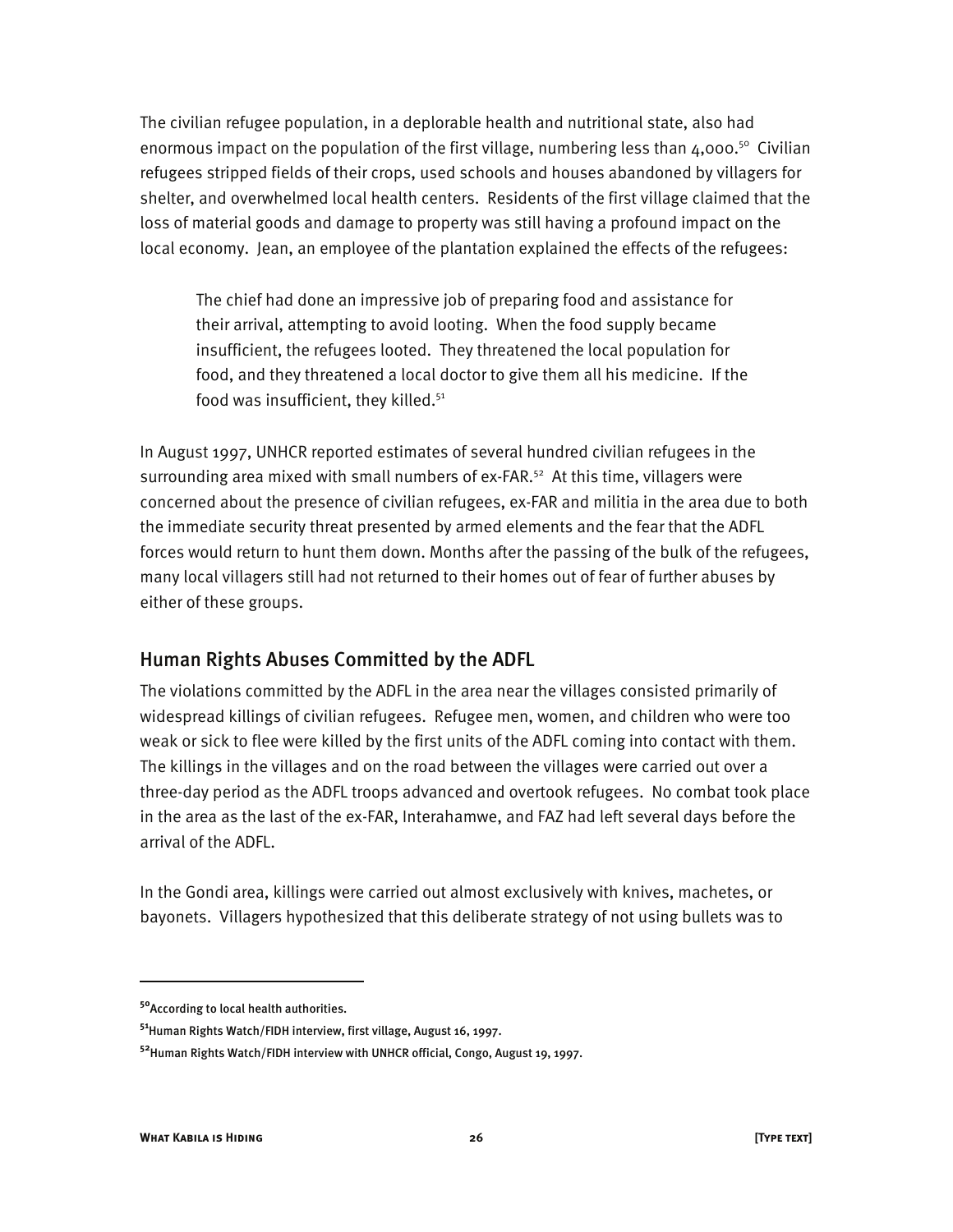avoid scaring off other refugees ahead on the road, to conserve ammunition, or to leave fewer traces of their killings.

The first three days of the ADFL presence in the villages are described below.

Day one: The ADFL troops arrived in the first village around 4:00 p.m.. Almost all the refugees had left at this point, except for a few too weak to continue. The first few hundred ADFL arrived on foot, eventually followed by commanders in vehicles. Villagers described most of the troops as "Rwandan" or "Kinyarwanda-speaking" and very well-armed. Two of their commanders spoke Kinyarwanda, English, and Kiswahili, while one was of Katangese origin.<sup>53</sup>

A nurse in the first village watched the arrival of the ADFL:

The first ADFL arrived on foot in a group of around one hundred. Their vehicles came later. Upon arrival, they killed thirteen refugees, ten in the yard by the Catholic church and school, three over there by the crossroads. The refugees were killed with knives and machetes; they were the weak ones who were sick or malnourished. The soldiers who killed them spoke Kinyarwanda and French and told us the refugees were bad and should not be helped.54

**<sup>53</sup>**Human Rights Watch/FIDH interview, first village, August 17, 1997.

**<sup>54</sup>**Human Rights Watch/FIDH interview, first village, August 16, 1997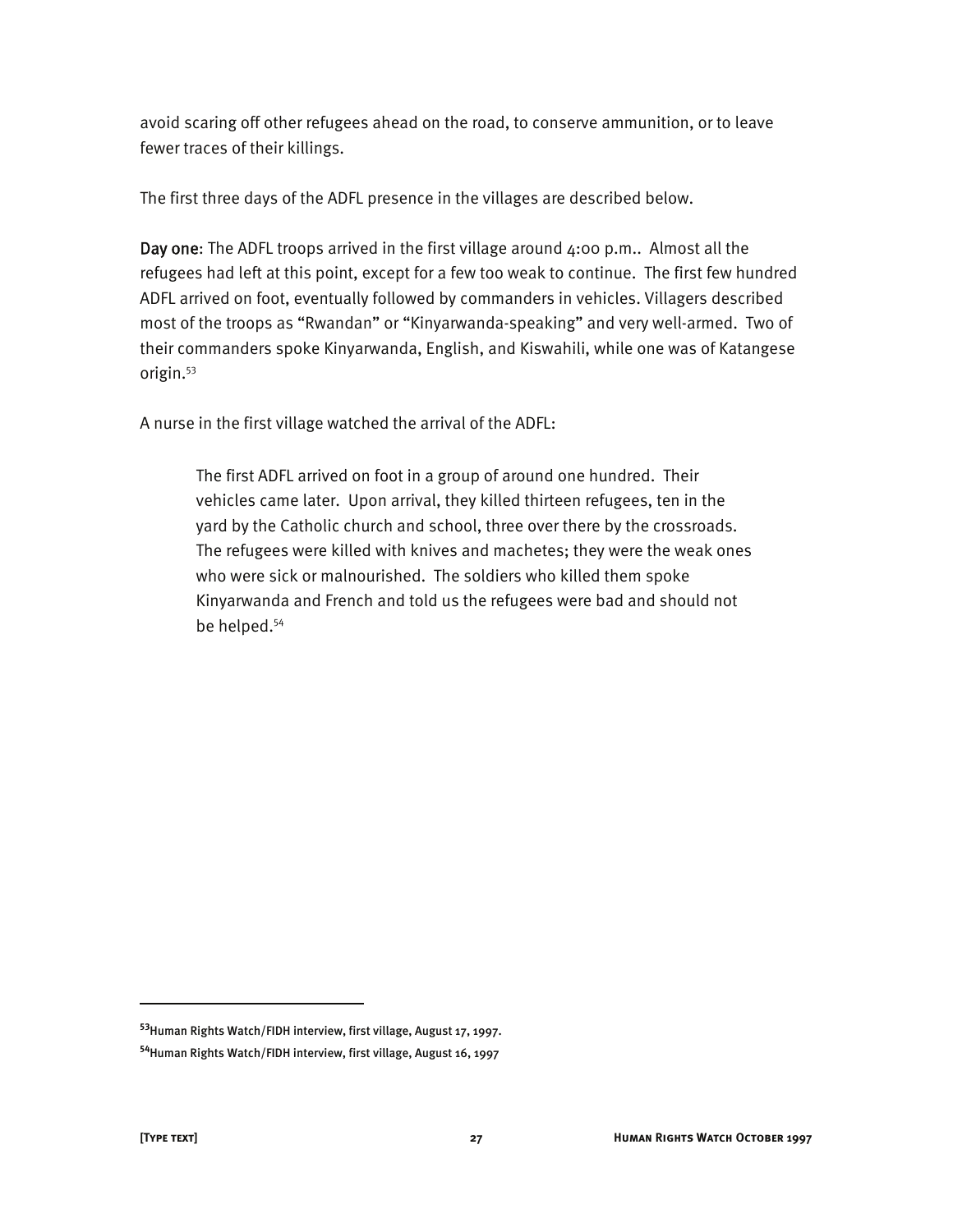

A community leader described the killings and going to the burial:

The ADFL came and found the last group of refugees. I didn't see the killings as everyone was fleeing. I went to the burial: they were fifteen in all. Nine were killed in front of the Catholic church, next to the school; four more at the crossroads, and two over by the public works office.<sup>55</sup>

Jean helped to bury the bodies near the Catholic church and school:

They were a mix of men and women. There was one child about three years old. We buried twelve of them here in this grave and put one in with the other grave with two people who died from sickness. There are two more people in that third grave over there.<sup>56</sup>

Seventeen people in all were reportedly buried, fifteen killed by the ADFL, two from disease. The graves were visited and photographed by a Human Rights Watch/FIDH researcher accompanied by villagers who had participated in the burials. The three graves measured 3.5 by 3.5 meters, 1 by 3.5 meters, and 1 by 3 meters. Each grave was marked by a depression of 15 to 20 centimeters of freshly turned earth.

**<sup>55</sup>**Human Rights Watch/FIDH interview, first village, August 18, 1997.

**<sup>56</sup>**Human Rights Watch/FIDH interview, first village, August 16, 1997.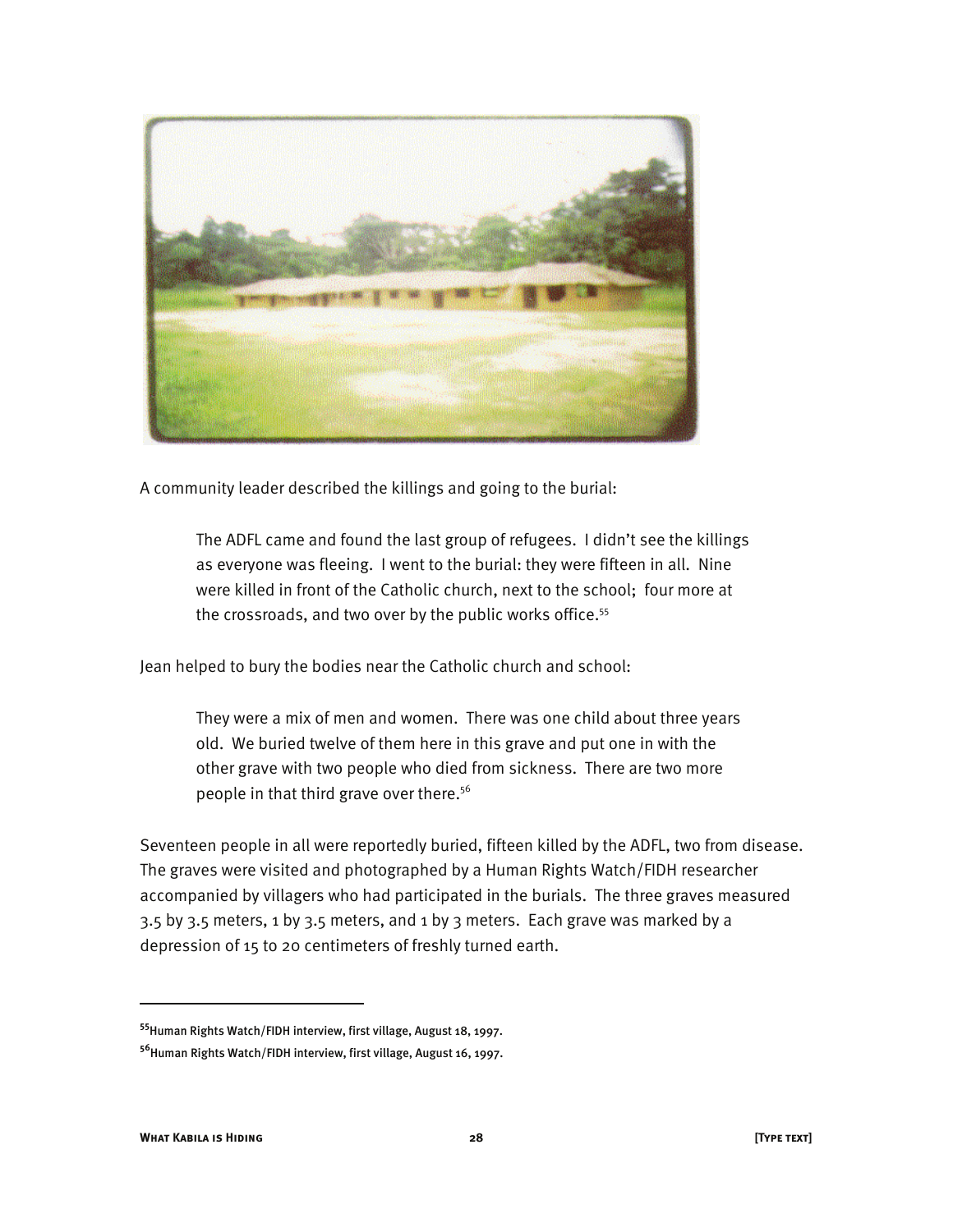One local health worker initially claimed that there had not been any killings by the ADFL. When we asked him about the fifteen in the mass graves that Human Rights Watch/FIDH had visited, he confirmed that he too had assisted in the burial and that the refugees had been killed with sharp objects. He later told Human Rights Watch/FIDH in private that everyone in the village was frightened to speak about the killings because of the assassination of a local administrator by the ADFL.

Day two. The wife of a community leader explained how most of the ADFL troops left the first village the next morning and headed toward the second village, approximately thirty-eight kilometers away:

The first Alliance troops left the first village around 5:00 a.m. The two colonels stayed and had breakfast, leaving around 10:00 a.m. The killings had been done with knives, axes and machetes.<sup>57</sup>

The ADFL troops arrived on day two in the second village where they came upon several groups of refugees who were camped for the night. The refugees were unarmed and a mix of men, women and children. One Congolese eyewitness, who was in the second village and described the ADFL as Kinyarwanda speakers, stated:

The ADFL killed them in front of me with knives and machetes. I saw around fifteen cadavers, but I was trying not to look. The villagers were already burying refugees in groups of four or six in common graves. There were many, many killed; more than fifty.<sup>58</sup>

Another witness from the first village, who had accompanied the ADFL as a driver, said he saw between forty and fifty dead refugees in the second village upon his arrival. Residents of the second village reportedly witnessed the killings by the ADFL and later disposed of fourteen of the bodies in a defunct well, ten adults and four children, all unarmed civilians.<sup>59</sup> Human Rights Watch/FIDH photographed the well in which some of the remains of fourteen refugees were still visible.

**<sup>57</sup>**Human Rights Watch/FIDH interview, near first village, August 18, 1997.

**<sup>58</sup>**Human Rights Watch/FIDH interview, near first village, August 19, 1997.

**<sup>59</sup>**Human Rights Watch/FIDH interview, second village, August 18, 1997.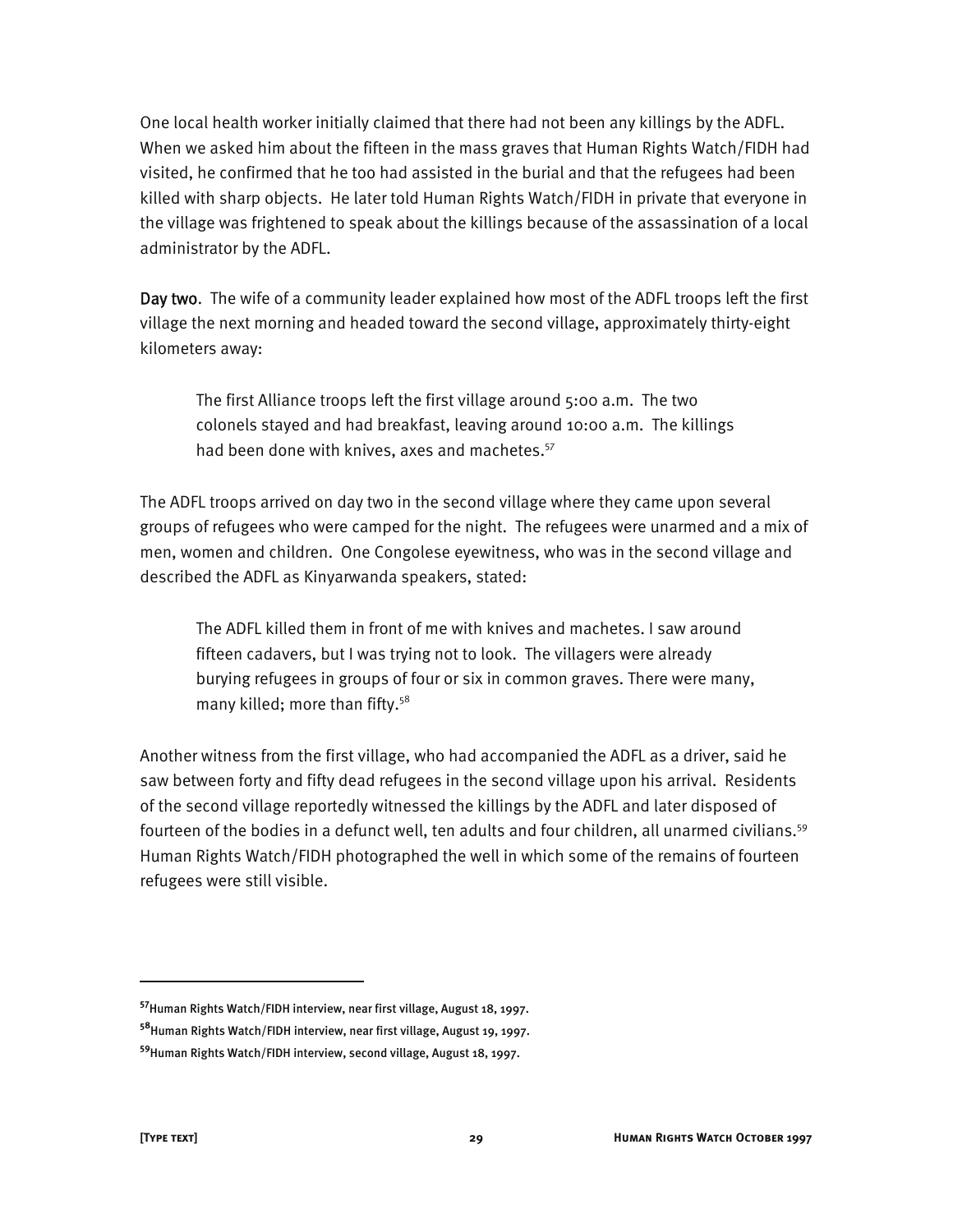

At a bridge just past the second village, the remains of several campfires were still visible, with bones and skulls scattered in the brush nearby. As many as an additional fifty refugees had been killed at this site; bodies had been thrown into the river.<sup>60</sup>

In addition to those refugees killed by the ADFL, humanitarian agents from the first village stated that they had buried at least fifteen other refugees who had died due to disease, dehydration, or exhaustion between the first and second villages.

**<sup>60</sup>**Human Rights Watch/FIDH interview, second village, August 17, 1997.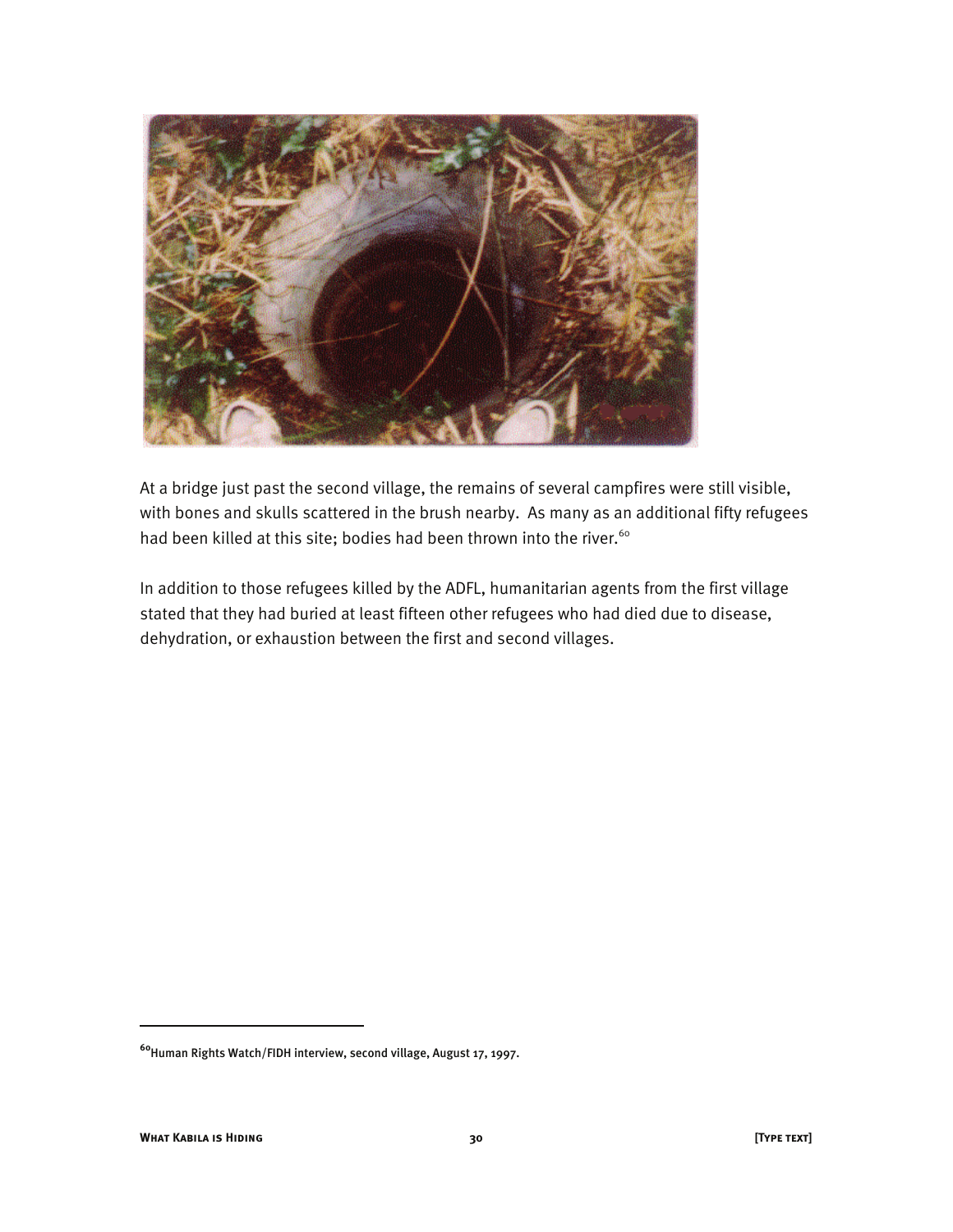

Day three: The front-line ADFL troops advanced twenty-two kilometers from the second village to the third village on their third day in the area.<sup>61</sup> Human Rights Watch/FIDH saw and photographed the remains of at least thirty refugees along this segment of the road. Eyewitnesses to killings or villagers who had assisted in disinfecting sites accompanied Human Rights Watch/FIDH and explained the circumstances of some of the killings or described the nature of the wounds of the dead. The cause of death was at times not known; most often, however, the testimony of eyewitnesses describing how certain refugees were killed was corroborated with physical evidence on the site, such as smashed skulls or other physical trauma.

Witnesses from the area estimate that hundreds of refugees had been killed between the second and third villages alone, but that some cleanup had already taken place. A medical doctor with extensive experience in the area estimated that up to 1,700 people may have been killed between the second and third villages. Residents of the area were particularly reluctant to accompany Human Rights Watch/FIDH along this segment of road due to a fear of reprisal by the ADFL.

All bodies or bones photographed were in the road or within a few meters of the road, some in groups of up to eight, often near or in the remains of campfires. Many of the skulls contained holes or were fractured, suggesting blows with a heavy object. All bodies were in

**<sup>61</sup>**Human Rights Watch/FIDH interview near the first village, August 18, 1997.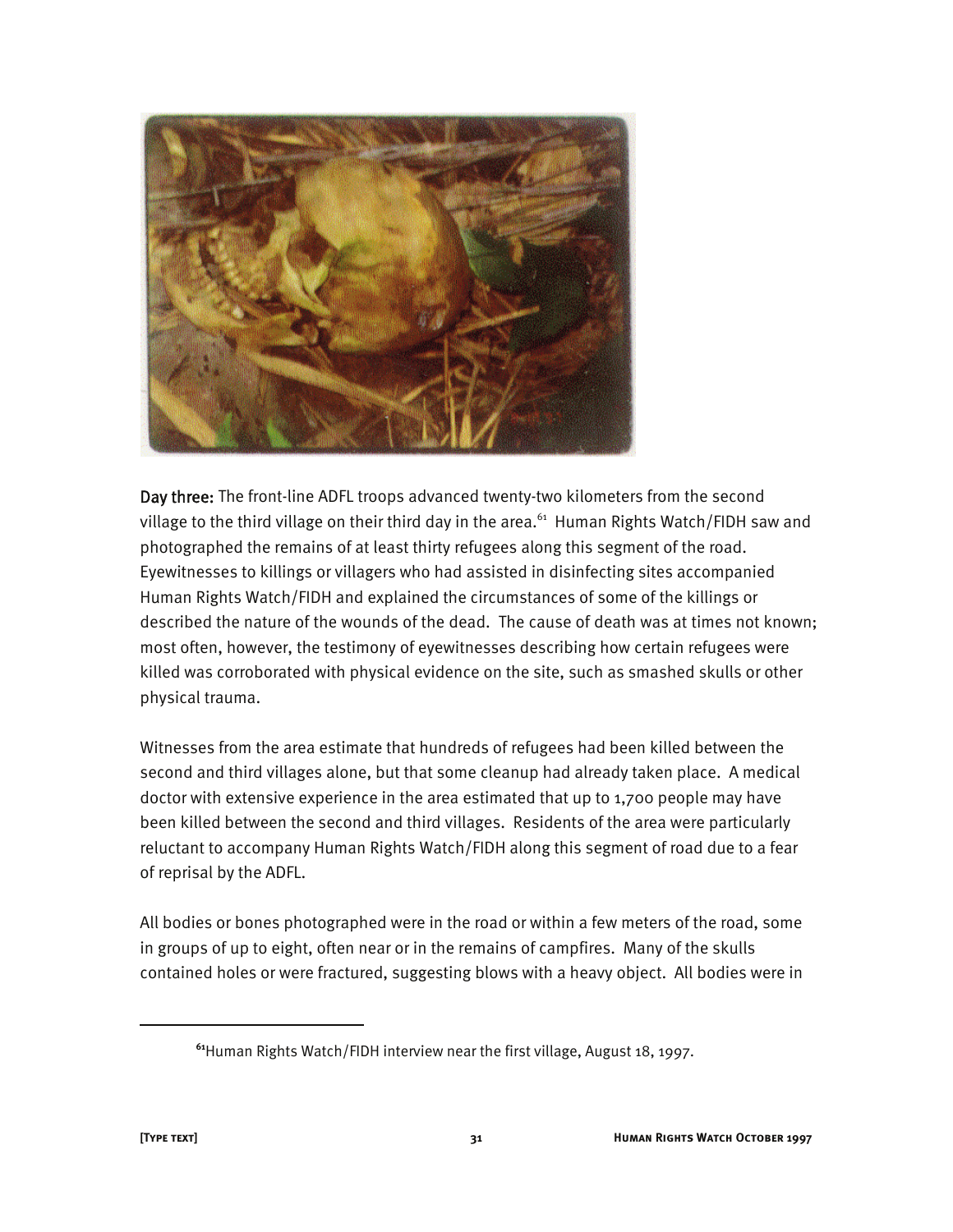approximately the same state of very advanced decomposition or were skeletons. Many of the remains were clearly identifiable as women or children.<sup>62</sup>

Human Rights Watch/FIDH was guided by individuals who had accompanied the ADFL troops or participated in clean-up activities. Jean-Pierre, who disinfected bodies in the area, described one site seven kilometers from the second village:

We disinfected bodies in this area for about a week. Right here, there were eight in all, where the refugees had been camped. Some of them are gone now; I think animals may have taken away some of the bones. The bodies all had knife wounds.



Another witness, who had carried gasoline for the ADFL, accompanied Human Rights Watch/FIDH to a site approximately one kilometer from this area where a refugee boy preparing food by the roadside was killed:

He was preparing food when the ADFL arrived and killed him with a knife and a machete. They cut his neck first, and then smashed his skull here on the left side. $63$ 

**<sup>62</sup>**By size, remnants of clothing, and in some cases eyewitness testimony.

**<sup>63</sup>**Human Rights Watch/FIDH interview, road between second and third villages, August 18, 1997.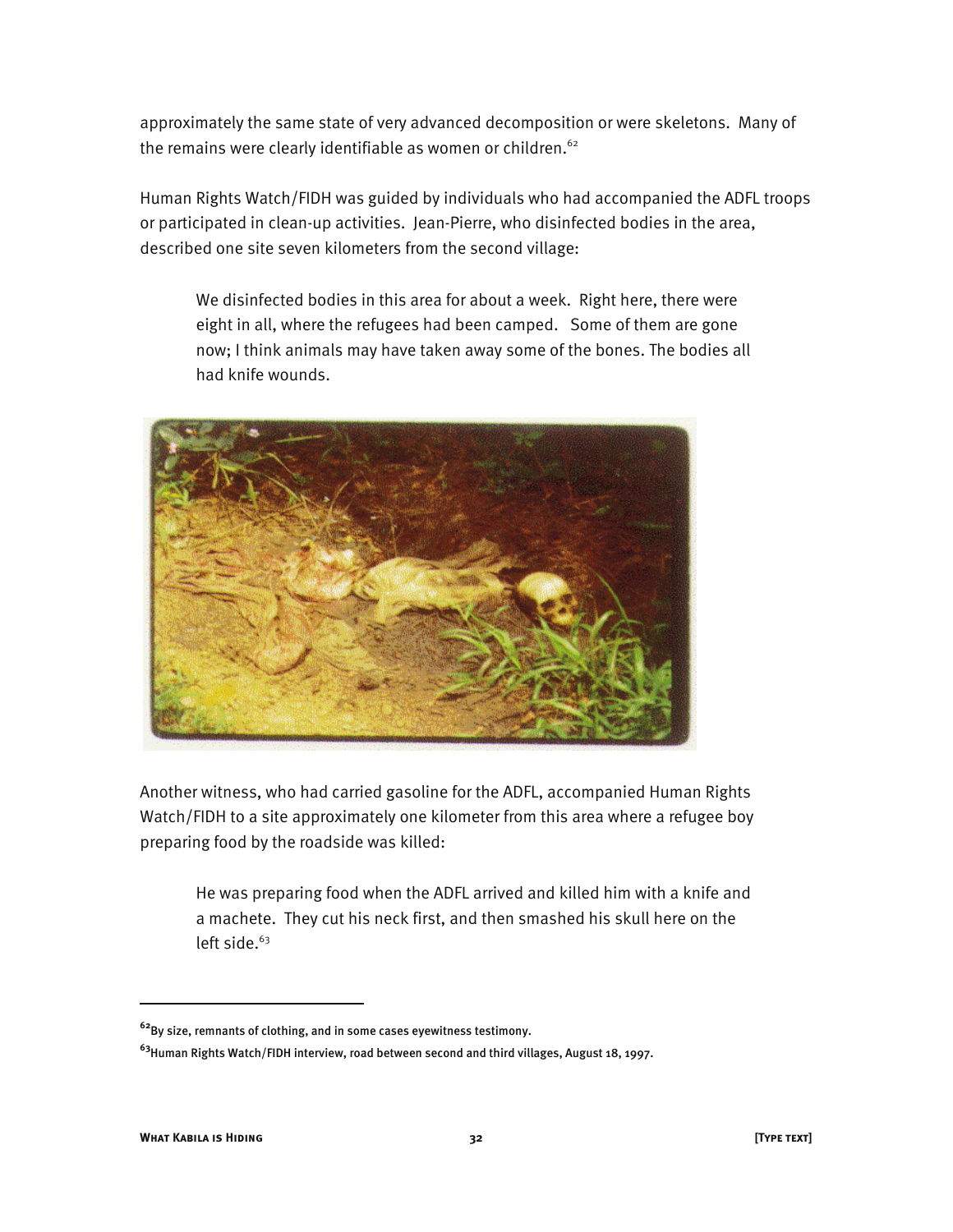

A photo taken by Human Rights Watch/FIDH of the site verifies a fracture to the left temple area of the skull. The skeleton of the boy lies in the remains of a campfire.

Seven kilometers further toward the third village lies a second bridge where Human Rights Watch/FIDH photographed the remains of six refugees. The skulls were partially smashed or contained holes and were in the vicinity of many campfires. One villager said he had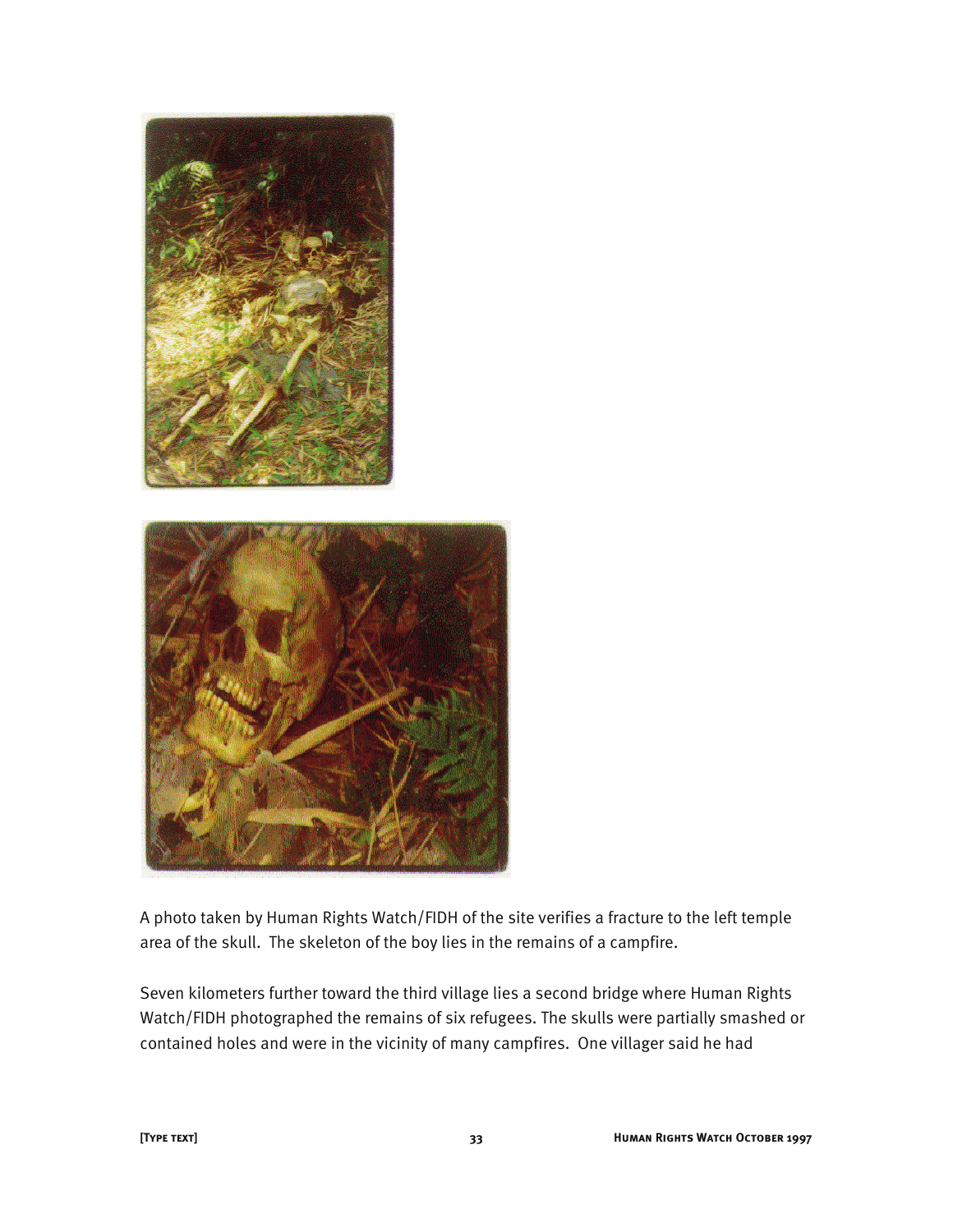accompanied a soldier whom he described as a Kinyarwanda-speaking colonel of the ADFL to the bridge shortly after the killings. He claimed that he had seen at least twenty-one bodies near the bridge but that many more had been thrown into the water:

We left [the first village] with a DAF truck and a motorcycle. We were in the second group with Colonel Cyiago. There were many cadavers near the second bridge. At night, the ADFL would do calisthenics and would go out into the forest. They held many meetings during the day. I remember a group of eight, a group of twelve, and one alone, but there were many more that had been swept away in the water.



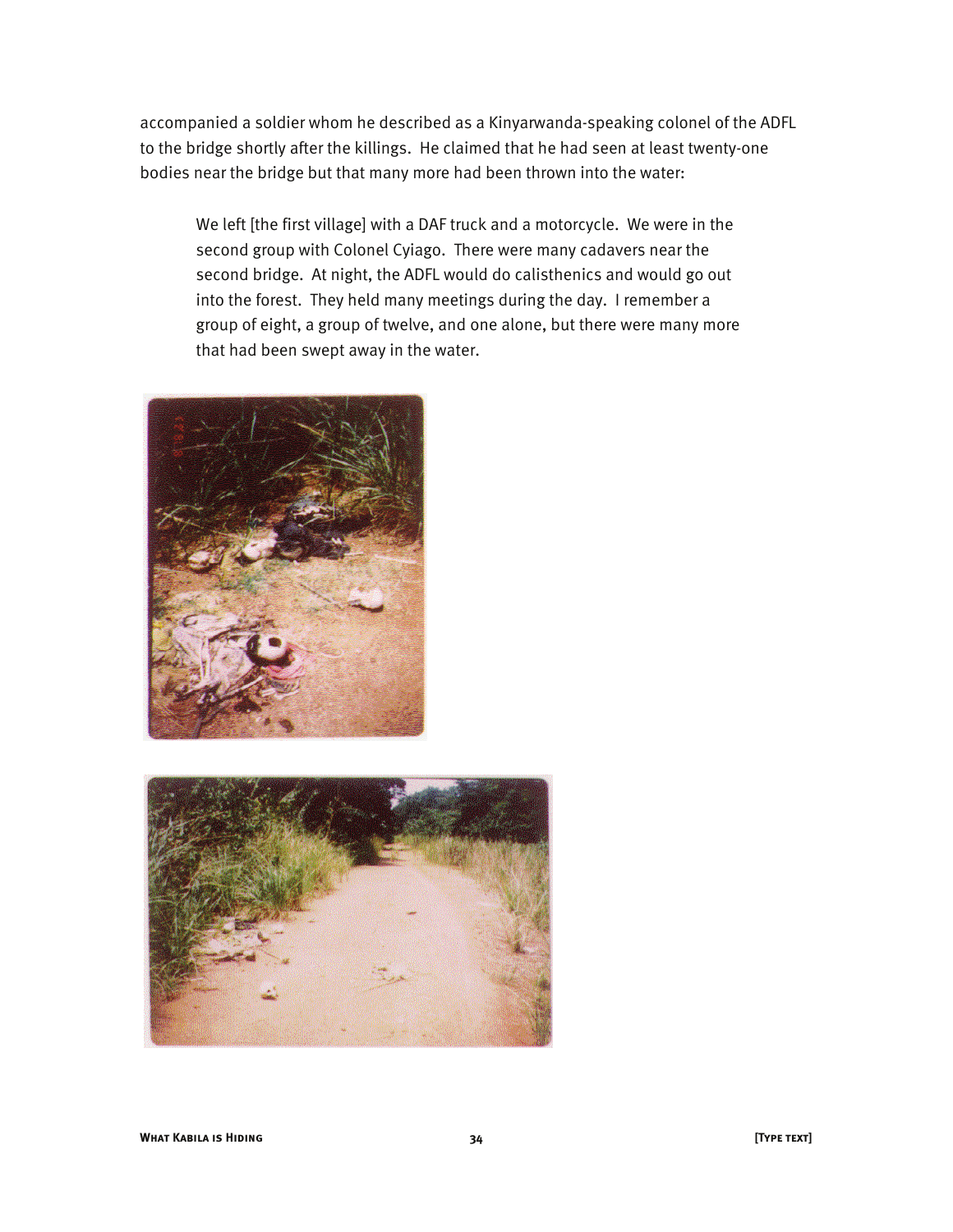Five kilometers from the second bridge is the third village, where UNHCR estimates that between 22,000 and 30,000 refugees had passed through a temporary camp. Numerous testimonies from Congolese, international humanitarian workers, and refugees in Congo-Brazzaville spoke of mass killings by the ADFL of refugees at the third village. A witness who had accompanied the ADFL to the third village stated that he saw several hundred cadavers in and around the camp upon his arrival:

On the road approaching [the third village], there were many, many cadavers. There were many more at the camp, several hundred. They were killed with knives and machetes, but right in the camp they had been shot, too.<sup>64</sup>

Civilian refugee survivors, interviewed in Congo-Brazzaville, stated that the ex-FAR had moved on long before the arrival of the ADFL and that no combat had occurred at the third village.65 Congolese in the area similarly denied that combat had taken place anywhere near the third village.

Human Rights Watch visited the former refugee camp site at the third village which spread over some 800 meters of road and into the forest. The camp was littered with clothing, shoes, equipment and many bullet shells. No evidence of bodies or mass graves was present. According to villagers and relief workers, the site had been cleaned by the ADFL and the bodies of refugees, numbering in the hundreds, were dumped in a nearby river.

According to witnesses, the majority of these killings were carried out by Kinyarwanda speaking members of the ADFL, ethnic Tutsi from Rwanda, Uganda, and eastern Congo. Villagers consistently described elements of the ADFL who participated in killings as being "Rwandans." When asked to explain how they knew they were Rwandan, witnesses claimed that often the only languages spoken by refugees were Kinyarwanda or Kiswahili, and their morphology was different from Congolese: many were tall, very dark, and had facial features characteristic of some Tutsi.

**<sup>64</sup>**Human Rights Watch/FIDH interview, first village, August 19, 1997.

**<sup>65</sup>**Human Rights Watch/FIDH interviews, Loukolela refugee camp, Congo-Brazzaville, August 9, 1997.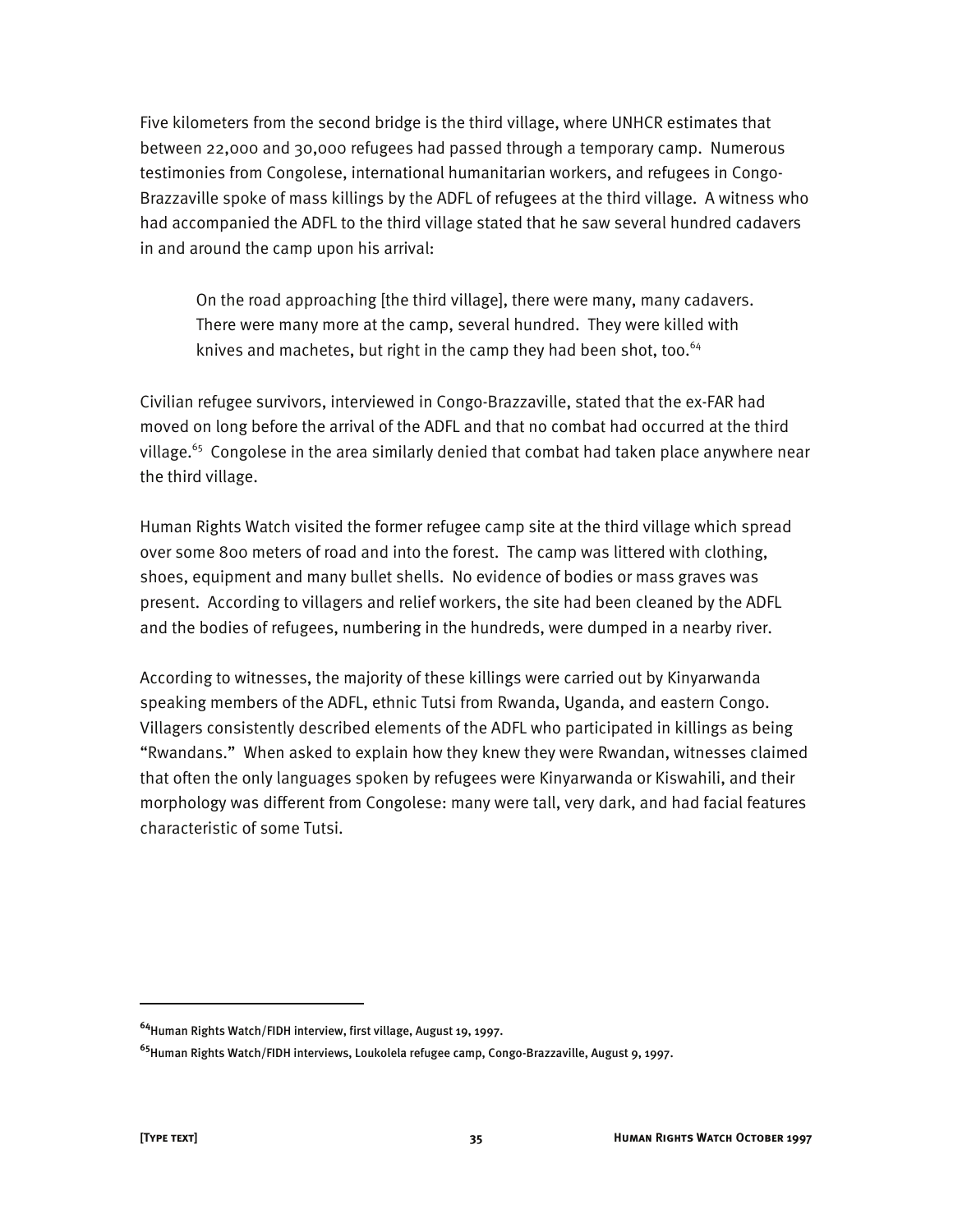## **VI. CLEANING UP: SITE PREPARATION AND THE INTIMIDATION AND KILLING OF WITNESSES**

Authorities in Congo have made concerted efforts to conceal the evidence of civilian killings. The ADFL and its allies, especially Kiswahili and Kinyarwanda-speaking elements, have engaged in a campaign to cover up civilian killings throughout Congo, largely through the physical cleansing of massacre sites and by the intimidation of witnesses. These efforts have been ongoing since the beginning of the war in October 1997 and up to the present throughout eastern, central, and western Congo. It is likely that efforts in both of these areas—cleanups and intimidation—have intensified since April 1997, paralleling an increase in allegations of massacres and the arrival in the region on four separate occasions of United Nations investigative teams.<sup>66</sup> Pressure from the international community on the Congolese government to cooperate with the U.N. missions may also have contributed to intensified cleanup and intimidation efforts by the ADFL and its allies.

Unlike the area near the three villages visited, located in a remote part of Congo, most massacre sites have been cleaned up by the ADFL or local villagers under their instruction. Major massacre sites have been subject to particularly concerted efforts, such as those in the Goma refugee camps or the area south of Kisangani, using dozens of villagers and heavy equipment.<sup>67</sup>

A large number of cleanups have taken place in North-Kivu where thousands of civilian refugees and Congolese have been killed since October 1996.<sup>68</sup>

Civilian killings increased with the attacks on refugee camps in North and South-Kivu in October 1996. In the city of Goma and the North-Kivu camp area alone, the UNHCR made arrangements for the burial of more than  $6,800$  people,<sup>69</sup> a mix of men, women and children in and around the camps themselves.<sup>70</sup> Residents of Goma, however, stated that roads leading to the camps were blocked by the ADFL immediately after the attacks. Before the U.N.

**<sup>66</sup>** March 1997 to Goma, Congo; May 1997 to Kigali, Rwanda; and June and August of 1997 to Kinshasa.

 $^{67}$ Human Rights Watch/FIDH interview with humanitarian organizations in Goma, Congo, August, 1997, and Nairobi, Kenya, July, 1997.

 $^{68}$ North-Kivu has been subject to state-sponsored ethnic conflict for several years, and violent conflict since March of 1993. This complex conflict has ebbed and flowed in North-Kivu over the past several years, and likely resulted in thousands of civilian deaths.

<sup>69</sup>According to UNHCR officials in Goma, Congo.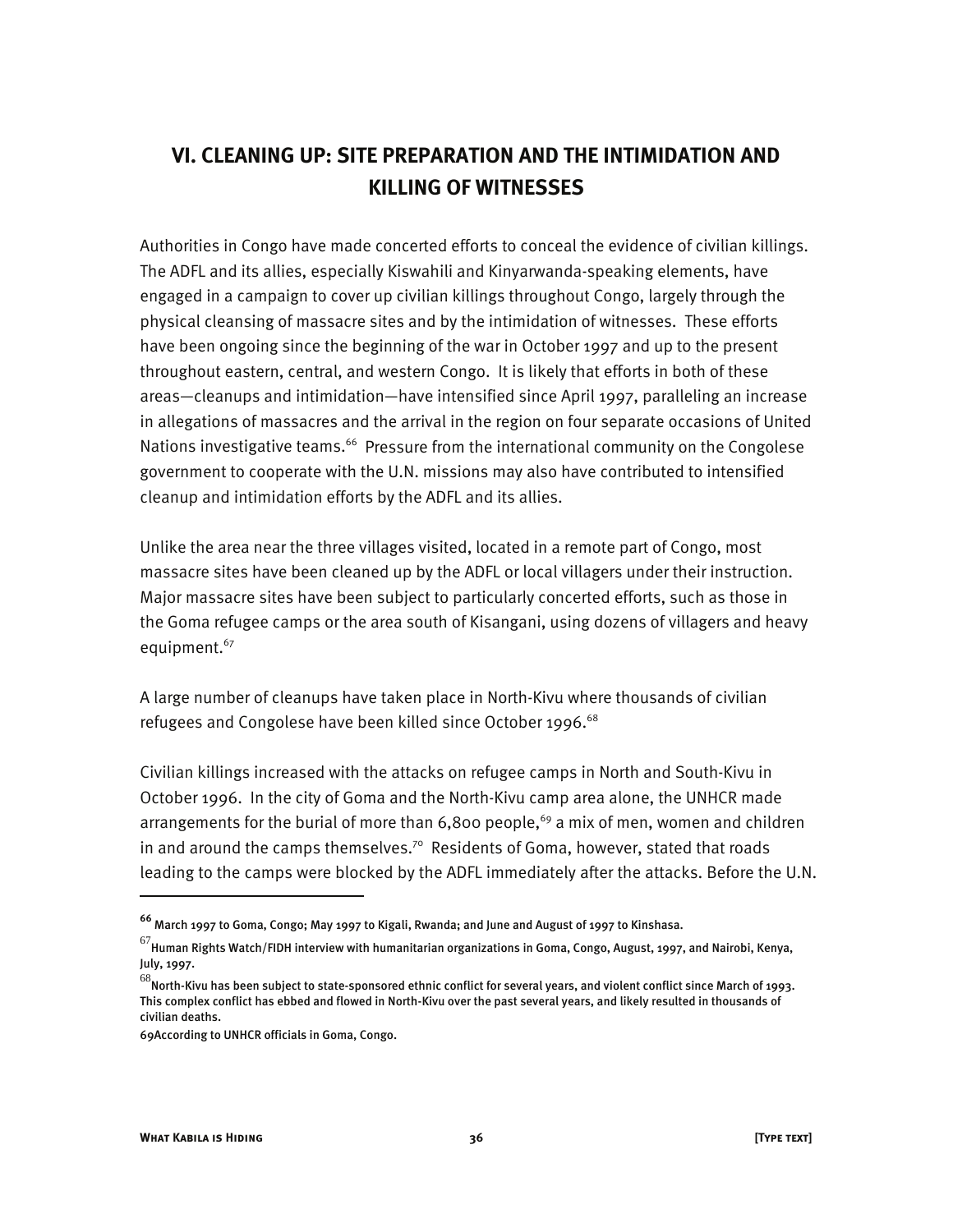had access to the camps, a front-end loader from the local public works department was seen heading toward the camps. An international journalist visited one site near the camps during this period where bodies were being dumped in a ravine, with heavy equipment tracks leading away.<sup>71</sup> Local villagers from the area stated that they had been eyewitnesses to the ADFL's use of a front-end loader to dispose of bodies from the camps in the ravine.<sup>72</sup>

Another notable cleanup operation was conducted south of Kisangani in late April and May 1997, following large-scale killings. Subsequent to several attacks in mid to late April on temporary refugee camps south of Kisangani by a mix of villagers and ADFL troops, humanitarian workers were denied access to the area by the ADFL troops. Independent eyewitnesses gave consistent reports to Human Rights Watch/FIDH of heavy machinery and trucks being used by the ADFL or workers engaged by them in the area where the camps had been.73 While access was cut off, many trucks loaded with firewood were seen heading toward the former campsites. Several sources reported that bodies were being burned and ashes disposed of in rivers or deep in the forest.<sup>74</sup> In mid-September, the *New York Times* reported that the driver of a tractor used in these cleanup efforts and a Belgian national who owned heavy machinery and land in the massacre area were arrested without charge.<sup>75</sup> This report was later corroborated by French and Belgian authorities who reported on September 26, 1997 that two residents of Kisangani, nationals of France and Belgium, had been arrested without charges and were being held for questioning. Knowledgeable sources stated that the two were in possession of a videotape of evidence pertaining to massacres in the Kisangani area.<sup>76</sup>

Villagers and aid workers reported that smaller cleanups have continued from the beginning of the war up to the present in several different regions. In the Rutshuru area of North-Kivu, several villages where massacres had occurred were visited by development workers in March of 1997. The evidence at sites consisted of the charred remains of houses with bones and skeletons visible inside. When the site was revisited several months later, the remains were gone: villagers told them that Kinyarwanda-speaking ADFL soldiers had come back to the sites and ordered them to clean up the sites and hide the remains in common graves. $77$ 

**<sup>71</sup>**Human Rights Watch/FIDH interview in Nairobi, July 28, 1997.

 $^{72}$ Human Rights Watch/FIDH interview in Goma, Congo with villagers from the Nyragongo zone, August, 1997.

**<sup>73</sup>**Human Rights Watch/FIDH interviews with aid workers in Kinshasa, Nairobi, and Goma, July-August 1997. **<sup>74</sup>**Ibid.

 $^{75}$ Howard French, "Hope for Congo's Revolution Dissolves Over Old Tensions," New York Times, September 28, 1997.

**<sup>76</sup>**U.N. Department of Humanitarian Affairs, Integrated Regional Information Network. "Great Lakes: IRIN Update 257 for 26 September, 1997."

<sup>77</sup>Human Rights Watch/FIDH interview with humanitarian organization in Goma, Congo, August 28, 1997.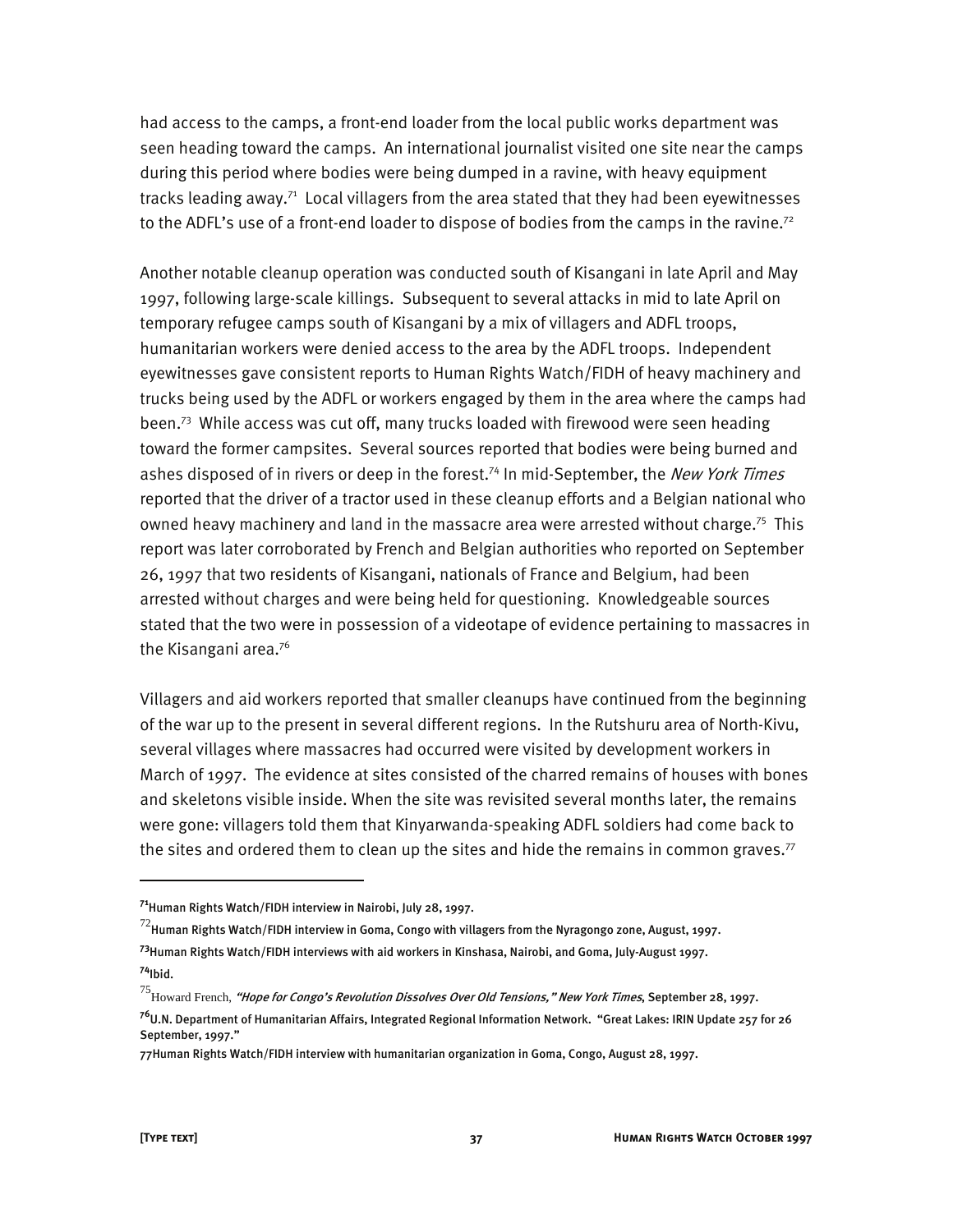Another recent cleanup was witnessed by a resident of Goma who was traveling into the Masisi area in July of 1997. The witness reported that ADFL soldiers stopped the truck he was traveling with and all traffic on the road for a period of thirty-six hours, claiming that the way ahead was unsafe. When the truck was allowed to proceed, the witness claimed that smoke and bones were visible near a small river by the roadside where the ADFL had been working.78

Congolese in villages visited by Human Rights Watch/FIDH were reluctant to speak of the killings and stated that they feared reprisals from Kinyarwanda-speaking members of the ADFL.<sup>79</sup> Congolese who have spoken out against the killings, or those who have been suspected of speaking out, have been subject to intimidation, beatings, arrests or killings by ADFL. Residents of Goma told Human Rights Watch/FIDH with apprehension of an incident during which two humanitarian workers in Bunyakiri, South-Kivu, had "disappeared" shortly after showing mass grave sites to foreigners.<sup>80</sup>

Such claims were frequent. In one village in Haut-Congo, residents spoke of a local civil servant, Mr. Kahama, who had been arrested at his home by a Kinyarwanda-speaking ADFL officer. The officer criticized Mr. Kahama for having made a call via high frequency radio to Kisangani, requesting gloves and disinfectant to bury a large number of refugees who had been massacred by ADFL troops in his village. Mr. Kahama was taken to Kisangani to meet with a local ADFL commander for questioning. Guards outside the home of the commander subsequently heard Mr. Kahama crying out for help and then gunshots being fired. Mr. Kahama's body remains missing.<sup>81</sup>

The president and executive secretary of the Regional Council of Non-Governmental Development Organizations (CRONGD) in the Maniema province were arrested by ADFL military under the orders of Commander "Bikwete" and Commander "Leopold" on August 6, 1997 in Kindu. Both commanders were described by residents of Kindu as "Banyamulenge." The two CRONGD officials, Bertin Lukanda and Ramazani Diomba, were suspected of providing information to the U.N. Investigative Team regarding the killings of refugees in Maniema.<sup>82</sup> Both men were beaten severely and detained at Lwama military camp. Mr. Ramazani Diomba, the executive secretary, was hospitalized due to the beating; Mr.

78Ibid.

<sup>79</sup> Villagers referred to these soldiers simply as "Rwandans" or "Burundians" or "Ugandans" or "Tutsi". 80 Human Rights Watch/FIDH interviews with aid workers in Goma and Kinshasa, Congo, August, 1997.

<sup>81</sup>Human Rights Watch/FIDH interviews with relatives and colleagues of Mr. Kahama in Kinshasa and in Haut-Congo, August 1997.

<sup>82</sup>Letter of appeal for assistance from Haki za Binadamu, September 15, 1997; Human Rights Watch/FIDH interview with Haki za Binadamu staff in Kinshasa, August, 1997.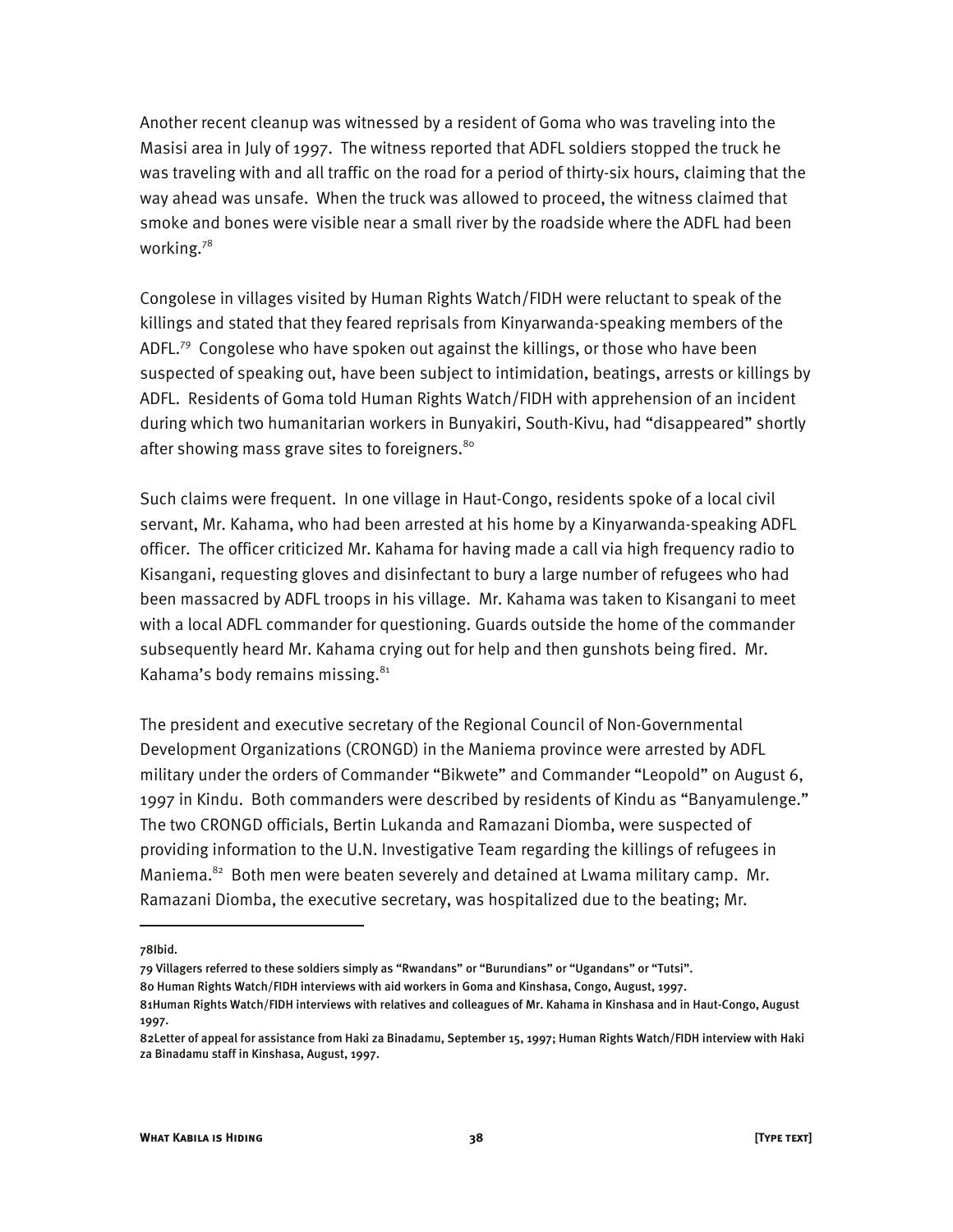Lukanda, also a staff member of a local human rights organization, remained in detention for thirty-one days. Two of Mr. Lukanda's colleagues from his human rights organization have been prohibited by the ADFL from leaving Kindu. $83$ 

A witness from Haut-Congo, Jean, stated in his first interview with Human Rights Watch/FIDH that there were no problems in his village in Haut-Congo when the ADFL arrived, describing them as the "liberators." When asked specifically about alleged killings in the area, he stated that he was not interested in talking about "politics." Over the next few days, Jean provided progressively more information regarding killings committed by the ADFL and brought additional eyewitnesses to Human Rights Watch/FIDH. Jean explained that he, like many in his village, were frightened after the abduction and killing of a local civil servant as the ADFL "did not joke around" when it came to killings.

Similarly, according to a local organization in Goma, on at least one public radio station there, *the Voice of the People*, announcements have been made in Kiswahili to discourage the population from cooperating with the U.N. team investigating the massacres. $84$  The ADFL led ideological seminars in the east throughout early 1997 informing local populations that all refugees who had wanted to return to Rwanda had done so; seminar leaders told participants that any Rwandans who remained were ex-FAR or Interahamwe and therefore should be exterminated.<sup>85</sup>

<sup>83</sup>Letter of appeal for assistance from Haki za Binadamu, September 15, 1997; interview with National Council of Development NGOs in Kinshasa.

<sup>84</sup>Human Rights Watch/Africa interview with a non-governmental organization in Goma, Congo.

<sup>85</sup>Situation Report from a humanitarian NGO operating in eastern Congo, April 13, 1997.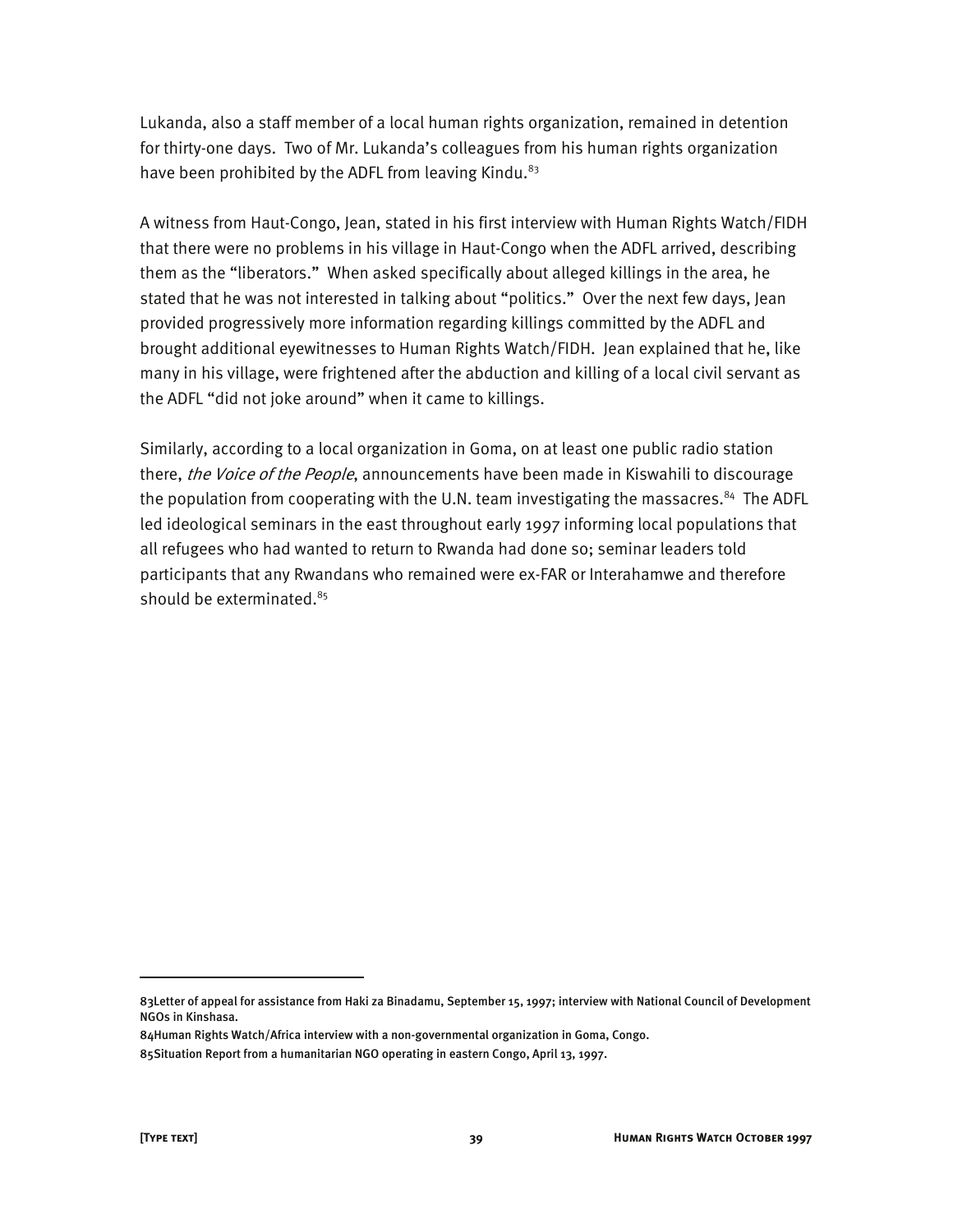#### **VII. WHO IS IN CHARGE: TOWARDS ESTABLISHING RESPONSIBILITY**

During a July 1997 interview with the *Washington Post*, Rwandan Vice-President Paul Kagame claimed that the Rwandan government had planned and led the military campaign that dispersed the refugee camps in Eastern Congo and ousted former President Mobutu.<sup>86</sup> According to the *Washington Post*, Kagame was unequivocal concerning his objectives:

The impetus for the war, Kagame said, was the Hutu refugee camps. Hutu militiamen used the camps as bases from which they launched raids into Rwanda, and Kagame said the Hutus had been buying weapons and preparing a full-scale invasion of Rwanda.

Kagame said the battle plan as formulated by him and his advisors was simple. The first goal was to 'dismantle the camps.' The second was to 'destroy the structure' of the Hutu army and militia units based in and around the camps either by bringing the Hutu combatants back to Rwanda and 'dealing with them here or scattering them.'  $87$ 

Kagame's third objective was to topple Mobutu. Congolese President Kabila confirmed Rwanda's military assistance in Congo during an official visit to Kigali on September 9, 1997, when he publicly thanked Rwanda for their help during the war.<sup>88</sup>

These statements lend support to the numerous testimonies taken by Human Rights Watch/FIDH from Congolese, refugees, and expatriates in Congo regarding the presence of Rwandan and other foreign troops in Congo during the war. Similarly, Kagame's stated objective of destroying "the structure" of the ex-FAR provides a possible explanation for the active pursuit of refugees, former military, and militia across Congolese territory to areas of minor strategic importance, such as Mbandaka.

Despite the public recognition of military involvement, both Kabila and Kagame have denied that any civilian massacres took place by troops under their command.<sup>89</sup> Both during the war and up to the present, however, the identities of many commanding officers and

<sup>86</sup>John Pomfret, "Rwanda Planned and Led the Attack on Zaire," Washington Post, July 9, 1997. 87Ibid.

<sup>88</sup>Integrated Regional Information Network, Update 245, September 10, 1997.

 $^{89}$ In his interview with the Washington Post, Kagame does not deny the possibility of "individual atrocities".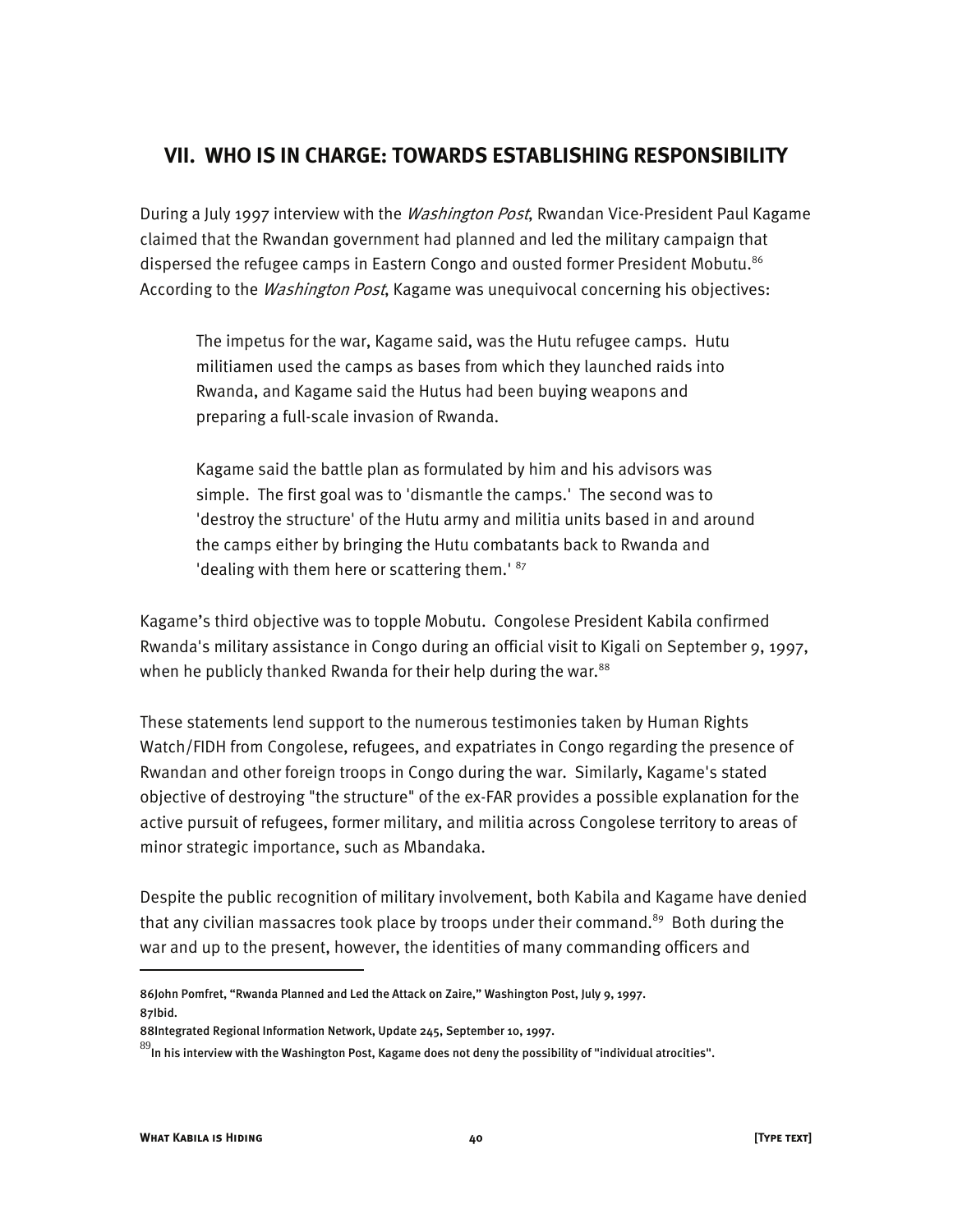strategists of the ADFL and its allies were kept secret. Throughout the seven-month military campaign, senior officers in the field were often out of uniform and many used only their first names in public. Similarly, ranks were apparently confused or intentionally simplified to avoid identification of the military hierarchy: many officers of Katangese or Angolan origin were given or assumed the rank of "general", while numerous Ugandan and Rwandan officers were known only as "commander" or "colonel" followed by their first name only. It is possible that many of these first names that were used in public are pseudonyms.

Regional power structures that reflect the pattern in Kinshasa have been put into place in many of the provinces. In several regions, governors from the political opposition or from local ethnic groups have been installed, at times through simple hand-raising elections in stadiums. Despite this apparent democratic method, Congolese community leaders and civil servants, international humanitarian workers, and U.N. officials claimed that civilian authorities have had little power in decision-making, especially regarding refugee issues, and that important questions were handled by military authorities.

In several provinces, Katangese generals have been installed as regional military commanders, seconded by Rwandan or Ugandan officers in charge of operations and questions related to refugees and security. Tension often exists between the various military factions, especially between those of Rwandan or Ugandan origin and those from Angola, Katanga, or non-Kinyarwanda speaking groups.<sup>90</sup> One Katangese general, allegedly responsible for the province of Equateur, stated flatly to a Congolese humanitarian official that he did not handle refugee issues.<sup>91</sup>

The identities of leading officers and strategists may have been intentionally hidden by the ADFL in order to protect those responsible for war crimes. Nevertheless, some became known to embassies in Kinshasa, humanitarian organizations, and Congolese, as either strategists or field commanders, or both. Lt. Colonel James Kabarebe, often known as Commander "James," or "James Kabare," was described by a U.S. Embassy official in Kinshasa as the most powerful commander in Congo and a principal strategist during the seven-month war.<sup>92</sup> An English-speaker, James claims to have grandparents from Rutshuru in North-Kivu, and has spent time in Uganda. James was active in the field during the war, telling an embassy official in Kinshasa how he changed the tactics of the ADFL after taking

ֺ

<sup>90</sup>In addition to numerous reports describing this tension, three separate shooting incidents in three different provinces occurred between Rwandan and Katangan elements during the Human Rights Watch/FIDH stay in Congo. At least four military deaths resulted.

<sup>91</sup>Human Rights Watch/FIDH interview, Mbandaka, August 20, 1997.

<sup>92</sup>Human Rights Watch/FIDH interview, U.S. Embassy, Kinshasa, August 22, 1997.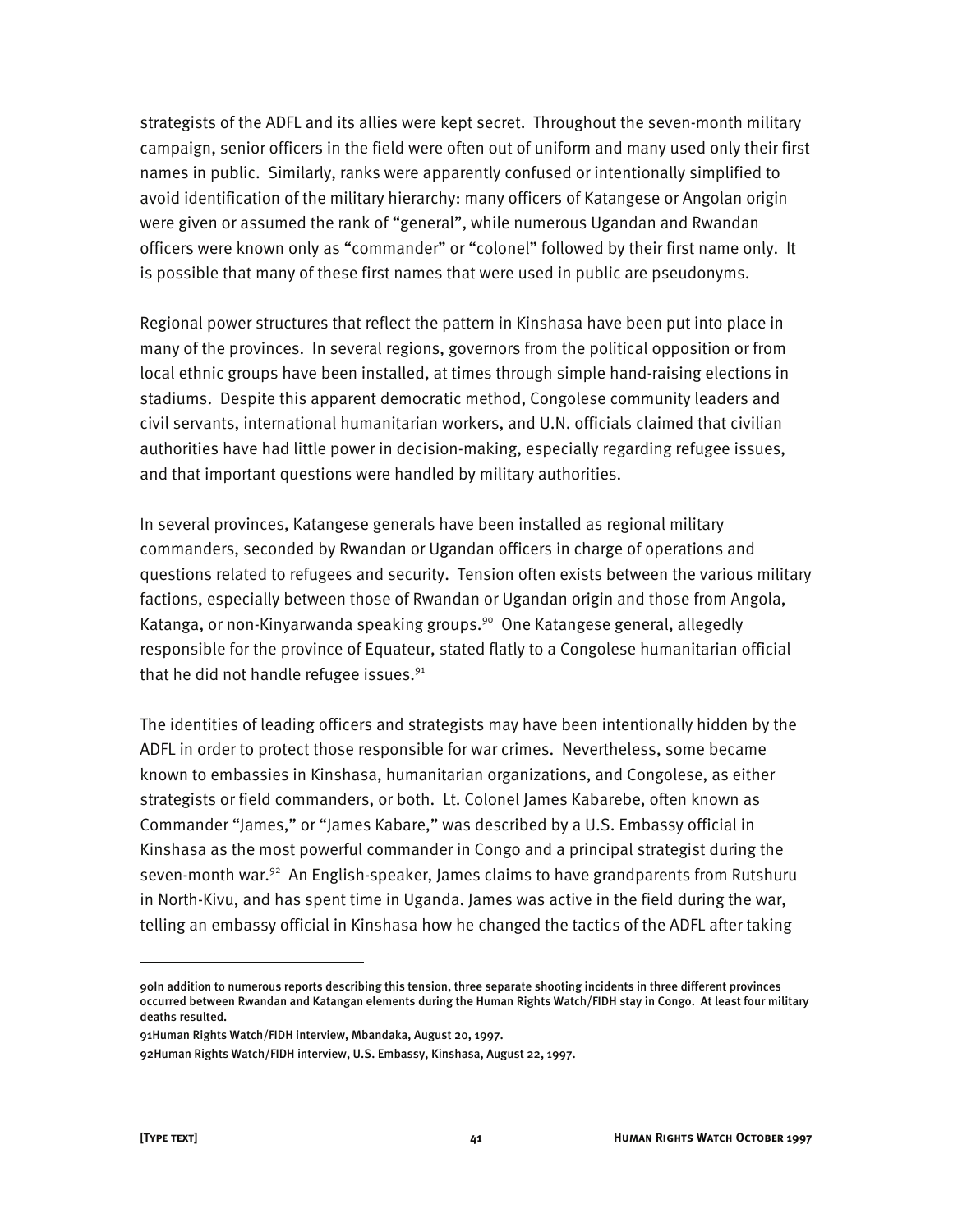Kisangani. He was reportedly the field commander for the decisive battle at Kenge just prior to the fall of Kinshasa and was subsequently responsible for troops taking the capital.

James continued to play a key role in the military structure in Kinshasa and is likely the most powerful officer in Congo as of this writing. He participated in the first official talks between President Kabila and U.S. Ambassador Bill Richardson in Lubumbashi in early June 1997. Rwandan Vice-President Kagame acknowledged that James was a key commander operating in Congo during the war and had been assigned to organize the new Congolese army. $93$ 

Other officers were seen regularly by many observers in areas where massacres took place. Below is a list of some of these individuals who may have been involved in, or been aware of, the organization or execution of civilian massacres in Congo. The list is incomplete, and likely represents a small fraction of those involved. Human Rights Watch/FIDH publishes the list not in an effort to accuse the below of war crimes but to insist that investigations are initiated by appropriate governments to clarify the role of each of these individuals and, equally important, other parties implicated in the massacres.

#### Commander "David"

Referred to as commander or major, originally from Rwanda or the Rutshuru area of North-Kivu. A fluent English and Kinyarwanda speaker, David has said that he left Rwanda at a young age to study in Uganda. By some reports, he also studied in Canada. According to numerous testimonies, he is approximately thirty years old, six foot one inch tall, thin, and has longish hair, very dark skin, and features characteristic of many ethnic Tutsi. David is a member of the RPA.94

David played an important role in the fall of Goma on October 31, 1997. Expatriates in Goma at the time were instructed by UNHCR to refer to "Major David" in the event that they encountered the RPA during their evacuation.<sup>95</sup>

David was in Beni in November 1996, in Isiro in early 1997, and finally in Kisangani in April 1997 during the period when access was cut to refugee camps and large-scale massacres were taking place.<sup>96</sup> David was in Mbandaka on May 13, 1997, where eyewitnesses report

**<sup>93</sup>**John Pomfret, "Rwandans Led Revolt in Congo," Washington Post, July 9, 1997.

**<sup>94</sup>**Human Rights Watch/FIDH interviews in Kinshasa and Goma, August 1997.

**<sup>95</sup>**Human Rights Watch/FIDH interview with aid workers in Goma, November 1996.

**<sup>96</sup>**Human Rights Watch/FIDH interviews with U.S. Embassy official, Kinshasa, August 22, 1997, and aid workers in Goma, August 28, 1997.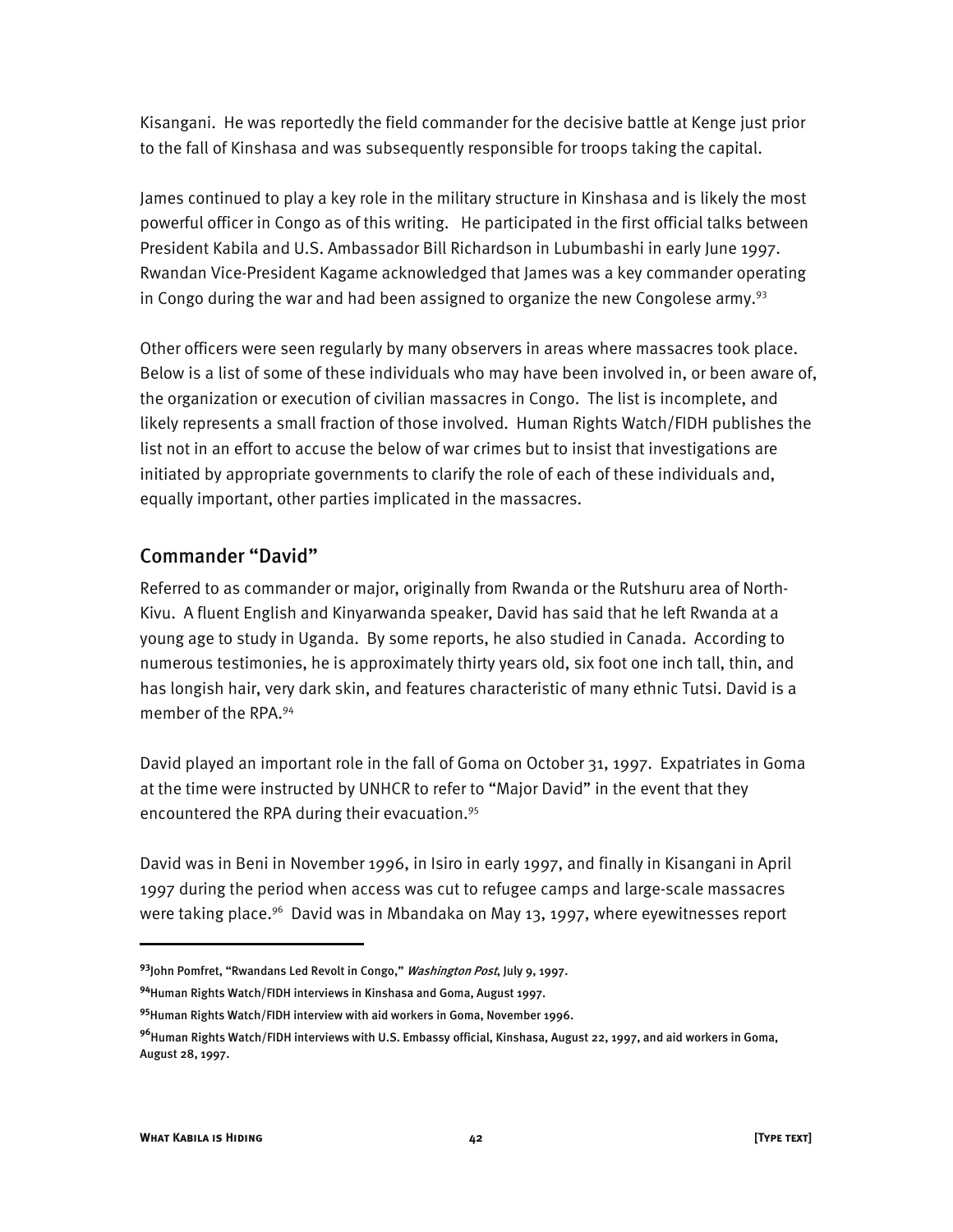over 1,300 people killed by ADFL troops and their allies.<sup>97</sup> David told several sources in Mbandaka how he had made the journey from Kisangani to Mbandaka on foot.

After the departure of Commandant Wilson and Commandant Godfrey (see below) from Mbandaka, David claimed to be responsible for Equateur. David was described by many who had dealings with him as being very intelligent, helpful, and a disciplinarian. On at least one occasion, he ordered a soldier under his command to be flogged in public for an alleged rape.<sup>98</sup> In an informal conversation with colleagues, he mentioned how easy it was to kill:

It's so easy to kill someone; you just go—[pointing his finger like a pistol] and it's finished.99

#### General Gaston Muyango

A native of the Katanga region, General Muyango is reportedly a Tshiluba, Lingala, and Portuguese speaker. Muyango was at numerous locations between Kisangani and Mbandaka shortly after killings took place. He arrived in Mbandaka on May 13, 1997 where over 1,300 refugees were killed by ADFL troops and their allies. In Mbandaka, he lived in ex-Minister Eduard Mokolo's house on Avenue Itela.<sup>100</sup>

Despite his rank of general, Muyango was described by numerous Congolese and expatriates as having little power in Mbandaka. Humanitarian workers claimed that for important decisions they were referred to Commanders David, Godfrey Kabanda, or Wilson. Muyango stated in several private conversations that he didn't deal with refugee issues. He was reportedly often in conflict with these commanders and left Mbandaka around the third week in June.

ֺ

**<sup>97</sup>**Human Rights Watch/FIDH interviews with development workers of Mbandaka, Kinshasa, August 5, 1997.

**<sup>98</sup>**Human Rights Watch/FIDH telephone interviews with aid workers formerly in Mbandaka, July 1997.

 $99$ Human Rights Watch/FIDH interview with colleague of David, Congo, August 27, 1997.

**<sup>100</sup>**Human Rights Watch/FIDH interviews with eyewitnesses between Kisangani and Mbandaka, August 1997.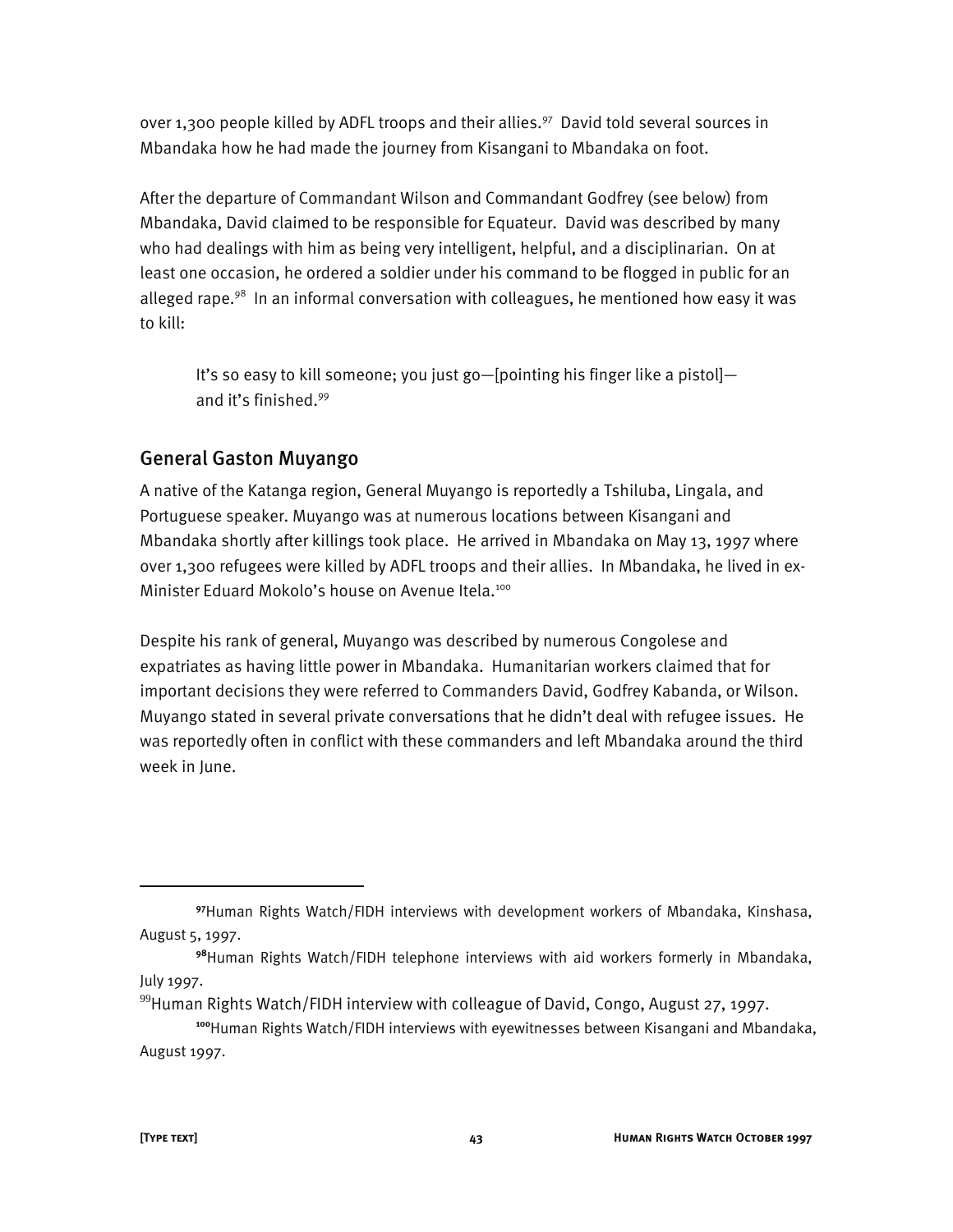#### Commander "Godfrey" Kabanda

Commander "Godfrey" was reportedly either the top commander or a commander of operations for the ADFL in Mbandaka on May 13, 1997 during the Mbandaka massacre. He is described as short and robust and having facial features characteristic of some Tutsi. Godfrey claimed to be the military commander for the Equateur region. According to press reports, Godfrey denied that any massacre had taken place in Mbandaka but spoke openly of how many of his soldiers were Tutsi survivors of Hutu refugee attacks on Congolese Tutsi in eastern Congo in 1996.<sup>101</sup>

Godfrey left Mbandaka within a few weeks after the May 13, 1997 massacre.

## Lt. Colonel or Col. Cyiago (Kiago)

Often seen just behind the front lines during the war, a Lt. Colonel or Colonel with a name close to Cyiago (or "Kiago") was responsible for some of the ADFL troops on the road between Kisangani and Mbandaka, an area where massacres took place. A Kinyarwanda and Kiswahili speaker, Cyiago is tall, dark, thin and reportedly used an interpreter for his communications. Cyiago has been accused of being involved in the abduction of at least one Congolese civil servant who had spoken out concerning the killings in Equateur. Cyiago is a member of the RPA.<sup>102</sup>

## Commander or Lt. Colonel "Wilson"

Wilson was at or near sites in South-Kivu, Haut-Congo, and Equateur during periods when massacres took place. Several reports indicate that he may be responsible for a special unit of RPA, composed primarily of experienced Rwandan soldiers, that has been implicated in several large massacres in Congo.<sup>103</sup>

Wilson was in Kisangani during military interventions that took place at Biaro, Kasese I, and Kasese II that likely resulted in thousands of refugee deaths. According to aid workers in Kisangani, Wilson was responsible for training and inciting the local Congolese population south of Kisangani to launch attacks against refugees. He was a commander for RPA operations in Mbandaka on May 13, 1997, when a massacre took place. He was in

<sup>101</sup> Colin Nickerson, "Refugee Massacre Unfolds in Congo," Boston Globe, June 6, 1997. 102Human Rights Watch/FIDH interviews, first village, Kinshasa, and Nairobi, July and August, 1997. 103Human Rights Watch/FIDH interviews with journalists and aid workers in the field, July and September 1997.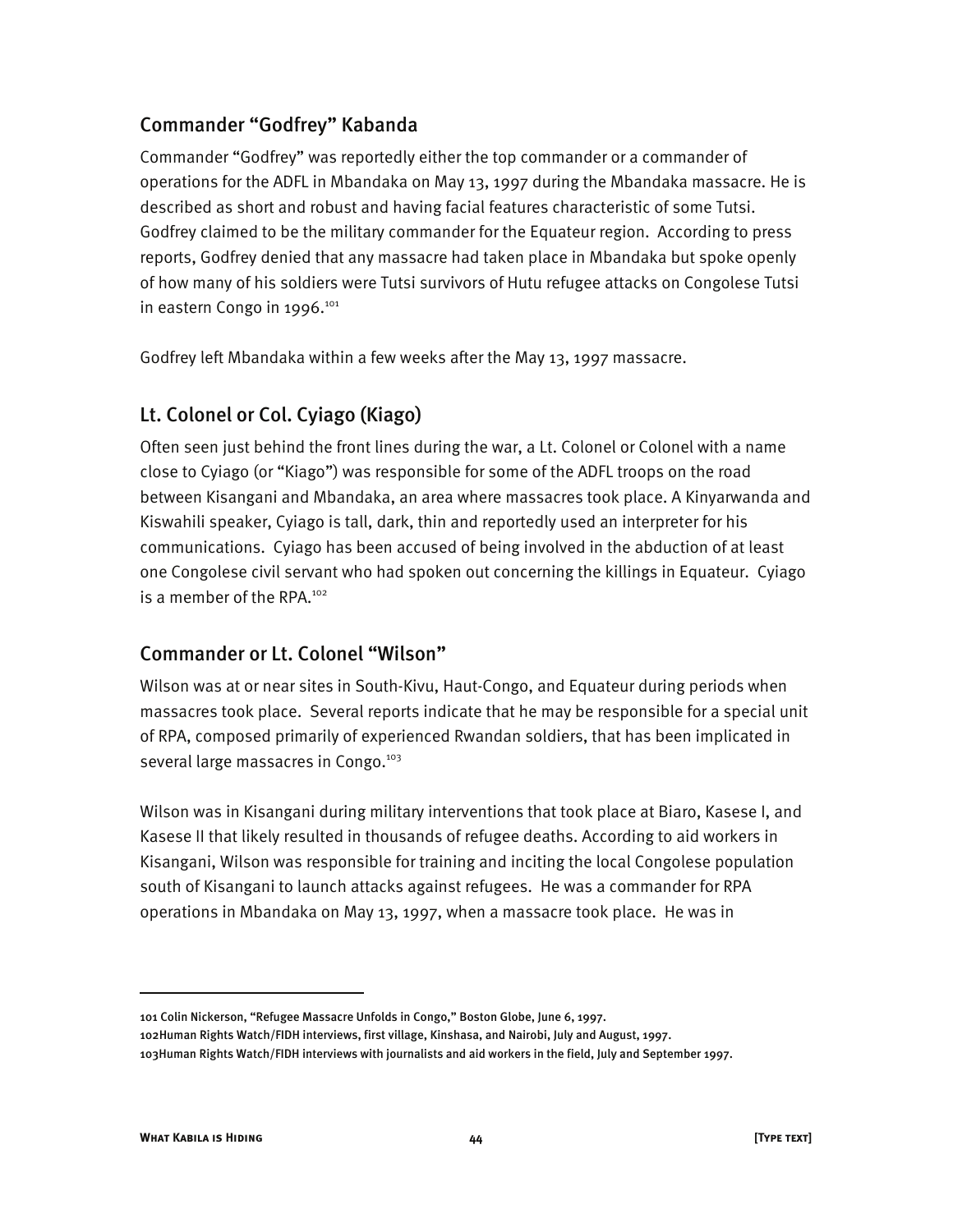Mbandaka until approximately May 24, 1997 when he was reportedly replaced by Commander David.104

Wilson has striking facial scarification and, in addition to English, speaks the Kiswahili typical of Uganda. He claims to be from Uvira, in eastern Congo and is described as professional and intelligent by many who dealt with him on refugee issues. Wilson reportedly often went by the alias "Khadafi" in Rwanda as an RPA officer.<sup>105</sup>

## Colonel "Richard"

According to members of the ADFL military in Mbandaka, Colonel Richard, a member of the RPA, was one of the commanders responsible for operations at Mbandaka during the massacre May 13, 1997.<sup>106</sup>

## Major "Jackson" Nkurunziza (or Nziza)

An officer reported to be Major Nkurunziza (also referred to as Colonel or Commander "Jackson") was seen by numerous sources in Maniema, South-Kivu and Haut-Congo near sites where refugees were concentrated and/or massacres took place. Jackson, according to Congolese and aid workers also known as "the exterminator," speaks the Kiswahili of Uganda as well as fluent English and Kinyarwanda.<sup>107</sup>

In early April, Jackson was a commander in the Shabunda area where he told aid workers that his mission was to eliminate ex-FAR and Interahamwe. During this period, humanitarian sources saw mass graves and decomposing bodies of what they state were civilian refugees in the Shabunda and neighboring areas. Corroborating sources state that Jackson was at barriers south of Kisangani during mid- to late April 1997 when massacres allegedly were taking place at refugee camps in the area. He was in Kisangani until mid-May and later in South-Kivu and Maniema as late as July 1997 during a period in which UNHCR was organizing voluntary repatriation.108 He was seen again in Kisangani as recently as early September 1997.109

ֺ

**<sup>108</sup>**Ibid

**<sup>104</sup>**Ibid.

**<sup>105</sup>**Human Rights Watch/FIDH telephone interviews with U.N. officials in Europe, July 1997.

**<sup>106</sup>**Human Rights Watch/FIDH telephone interview with journalist in Washington, September 30, 1997.

**<sup>107</sup>**Human Rights Watch/FIDH interviews, Congo, Nairobi, and New York, July-September 1997.

**<sup>109</sup>**Human Rights Watch/FIDH interviews with journalists, aid workers, and U.N. officials, July-September 1997.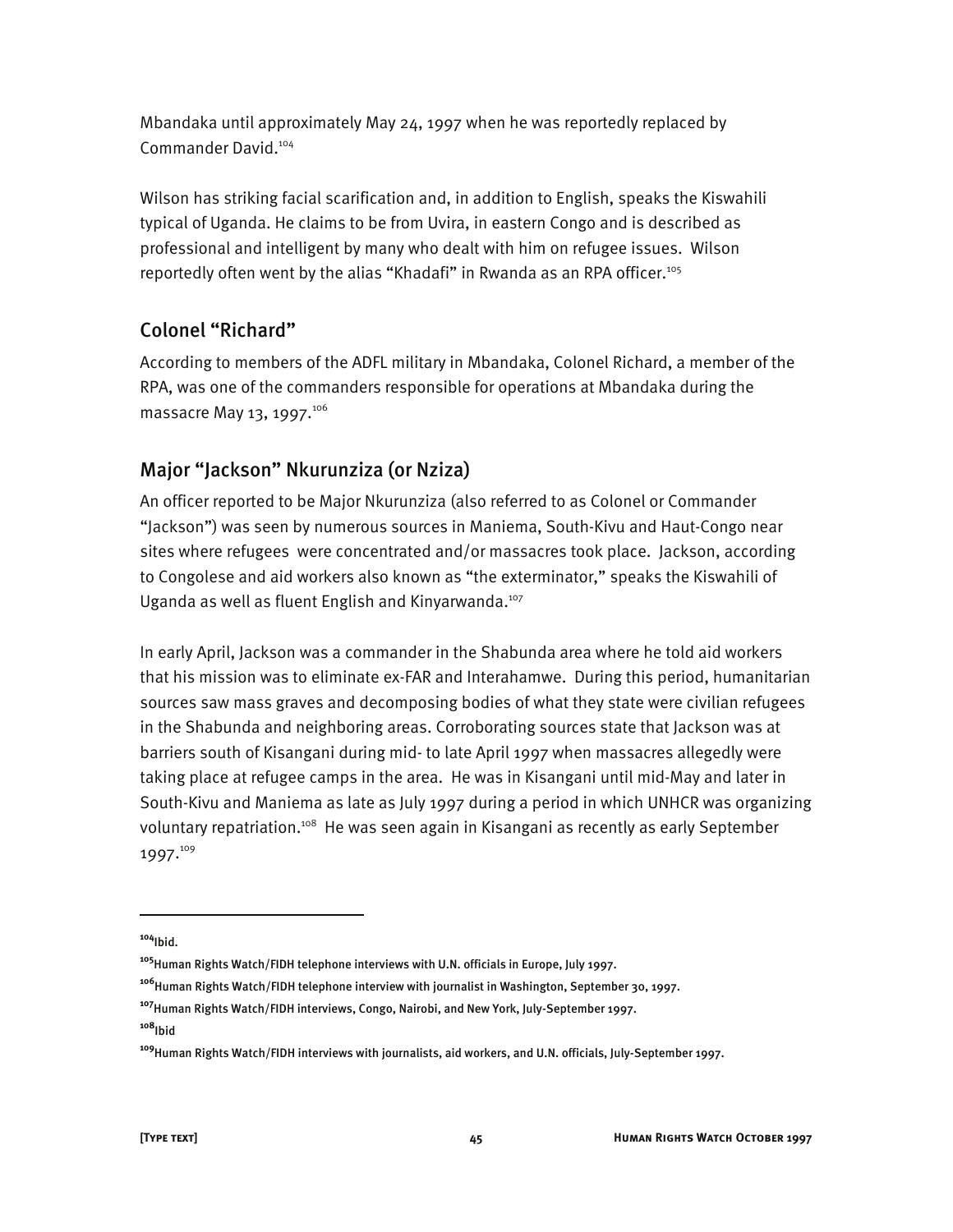#### Commander "Joseph"

Commander "Joseph" or "Yusef", according to witnesses from the Masisi area, was in charge of ADFL troops based in the village of Rukwi in North-Kivu in late 1996. Joseph, reportedly a captain from the Burundian army, has been accused by eyewitnesses of commanding troops who participated in massacres in the villages of Nyakariba and Nyamitaba in late December 1996.110

## Colonel "Dominic Yugo"

According to testimony from local Congolese NGOs, countless journalists, and international humanitarian workers, a commanding officer among Mobutu's mercenaries in the Kisangani area by the name of Colonel "Dominic Yugo" was responsible for numerous abuses and violations of international humanitarian law. Yugo, a Serb, personally executed and tortured Congolese civilians suspected of collaborating with the ADFL. On March 8, 1997, on a road near the Kisangani airport, Yugo shot and killed two Protestant missionaries, with bibles in hand, accusing them of being ADFL spies.<sup>111</sup> A beef importer from Goma was arrested by mercenaries on February 23, 1997 under Yugo's command and later described how he and others in detention were tortured and subject to inhumane treatment by Yugo himself.<sup>112</sup>

According to an aid official, Yugo claimed responsibility for air attacks on Walikale and Bukavu, incidents which resulted in numerous civilian deaths and casualties.<sup>113</sup>

1

**<sup>110</sup>**Human Rights Watch/FIDH interviews, Nairobi, March and August 1997.

**<sup>111</sup>**James McKinley, "Serb Who Went to Defend Zaire Spread Death and Horror Instead," New York Times, March 19, 1997. **<sup>112</sup>**Ibid.

**<sup>113</sup>**Human Rights Watch/FIDH interview, UNHCR official, September 1997.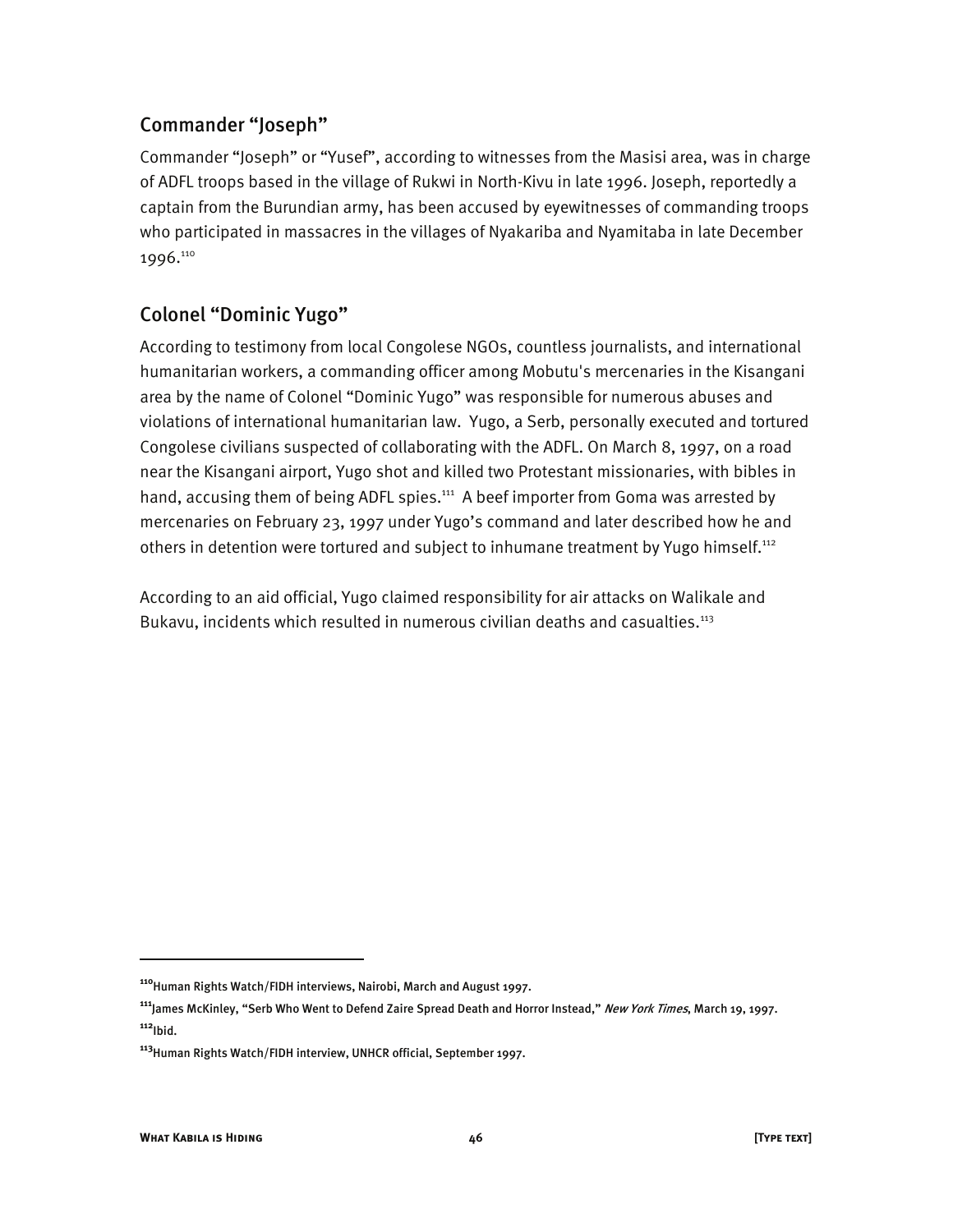## **VIII. UNCERTAIN PAST, UNCERTAIN FUTURE: CIVILIAN KILLINGS IN NORTH-KIVU TODAY**

Most of the civilian killings in Congo today are in the province of North-Kivu, providing an example of perhaps the worst possible futures for the newly re-baptized Congo. North-Kivu has been subject to several waves of immigration from Rwanda since the 1920s, setting the stage for the state-condoned ethnic violence of more recent years. In particular, since March of 1993, civilians in the region have been the victims of government policies that inspired extremists and community leaders to take up arms to resolve their disputes. These differences revolved around three intertwined themes: customary and civilian power, citizenship, and land rights. These problems, left festering under the Mobutu regime, have yet to be resolved by the new ADFL government.

The conflict in North-Kivu was complicated and exacerbated by the arrival of ex-FAR and armed militia in the region in July of 1994. Alliances between ethnic groups changed at this point, as they have done several times in North-Kivu from 1993 to the present, while abuses inflicted by armed groups upon the civilian population have remained a constant. From late 1994 until the arrival of the ADFL in North-Kivu, civilian casualties numbered at least in the hundreds, and thousands were displaced from a range of ethnic groups including the Tutsi, Hutu, Hunde, Nyanga, Tembo, and Nande.

Under the Mobutu regime, civilians from the Hunde and other ethnic groups indigenous to the Masisi zone became targets of the FAZ during their operations "*Mbata"* and "Kimia" in 1996 aimed at eliminating armed militia from these ethnic groups.114 Hutu communities in North-Kivu were frequently under attack throughout 1995 and 1996 and displaced by these militia who sought to force all Banyarwanda,<sup>115</sup> including Hutu refugees, "back to Rwanda." Ethnic Tutsi in North-Kivu were subject to increasing attacks by Hutu militia and ex-FAR from mid-1994 through October 1996. Thousands of Tutsi fled North-Kivu to refugee camps in Rwanda throughout 1996 due to these attacks. Ethnic Tutsi throughout Congo came under increasing pressure to flee Congo in the months leading up to October 1996, due to a statesponsored intimidation campaign against them.<sup>116</sup>

**<sup>114</sup>** Primarily Hunde and Nyanga, these militia included members of the Nande, Tembo, and other groups.

**<sup>115</sup>** Banyarwanda are people whose ancestors are from Rwanda.

<sup>116</sup>Human Rights Watch/FIDH, "Forced to Flee: Violence Against the Tutsis in Zaire"; Human Rights Watch/FIDH, "Attacked By All Sides,"; Human Rights Watch/Africa, "Transition, War and Human Rights".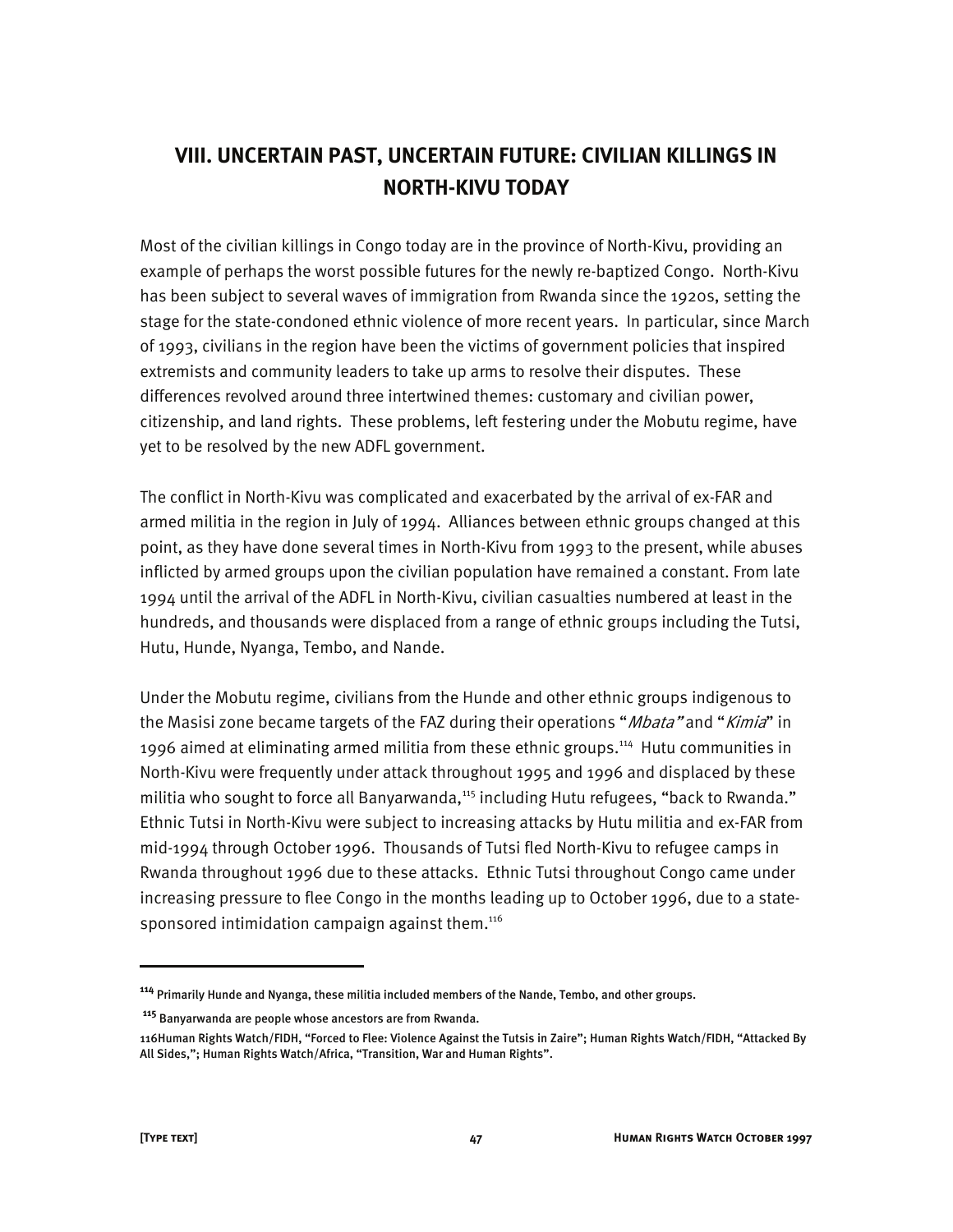Under the ADFL, civilian killings have continued on an alarming scale in North-Kivu, particularly in the early months of the war and from April 1997 to the present. While some deaths may have been associated with combat between the ADFL or its allies and their foes from the ex-FAR, ex-FAZ , and armed militia, many civilians were deliberately attacked by these different armed groups and the ADFL, resulting in hundreds of deaths.<sup>117</sup>,<sup>118</sup>

Many of the killings in recent months have been related to the unresolved issues of land rights, customary power, and political leadership. With the arrival of the ADFL in October and November 1996 and the dispersal of the ex-FAR and Interahamwe, many ethnic Tutsi Congolese attempted to return from exile in Rwanda to their land in the Masisi area. Their return, coupled with rumors of an annexation of North-Kivu and South-Kivu by Rwanda, the installation of ethnic Tutsi to positions in the new civilian administration, and brutal repression by ADFL and RPA forces in Masisi has increased tension among Tutsi civilians and other ethnic groups. Many returning Tutsi have been attacked by what they describe as a mix of ex-FAZ, ex-FAR, and militiamen from indigenous groups including the Mai-Mai.<sup>119</sup>

These attacks have caused several massive displacements of ethnic Tutsi civilians in North-Kivu and an unknown number of civilian deaths. In July 1997, several thousand Tutsi fled the Masisi area after attacks from ex-FAZ, ex-FAR, and militia on villages in the Masisi, Ngungu, and Minova areas. In August, many of these displaced attempted to return to their homes under the protection of RPA troops. Following further attacks, many of these ethnic Tutsi Congolese were again forced out of the Masisi and Goma area in early September, several thousand seeking refuge in Rwanda.<sup>120</sup>

Human Rights Watch/FIDH received numerous reports from the Masisi, Rutshuru, and Nyragongo zones of North-Kivu where civilian killings were carried out by the ADFL or RPA since November of 1996. Villagers and humanitarian workers gave eyewitness accounts of scores of civilians killed by ADFL or RPA troops in the Masisi area during the month of August 1997 alone. In the town of Masisi itself, humanitarian workers counted over sixty bodies of civilians on August 25, 1997 following a raid on the town by ADFL and RPA troops. The general hospital was razed during the raid and the bodies of patients were disposed of in latrines. Other civilian killings in late August took place in the villages of Kalangala and Ruzirantaka, where twenty-four and nineteen people respectively were killed by

:

<sup>117</sup>Human Rights Watch/FIDH interviews in Goma, Congo with villagers from the Masisi zone, August, 1997. 118Mission d'enquete sur la situation des droits de l'homme dans la province du Nord-Kivu, Action paysanne pour la reconstruction et le developpement communitaire integral, September, 1997.

<sup>119</sup> Human Rights Watch/FIDH interviews with returnees in Gisenyi, Rwanda, September, 1997.

 $120$ <sub>Ibid.</sub>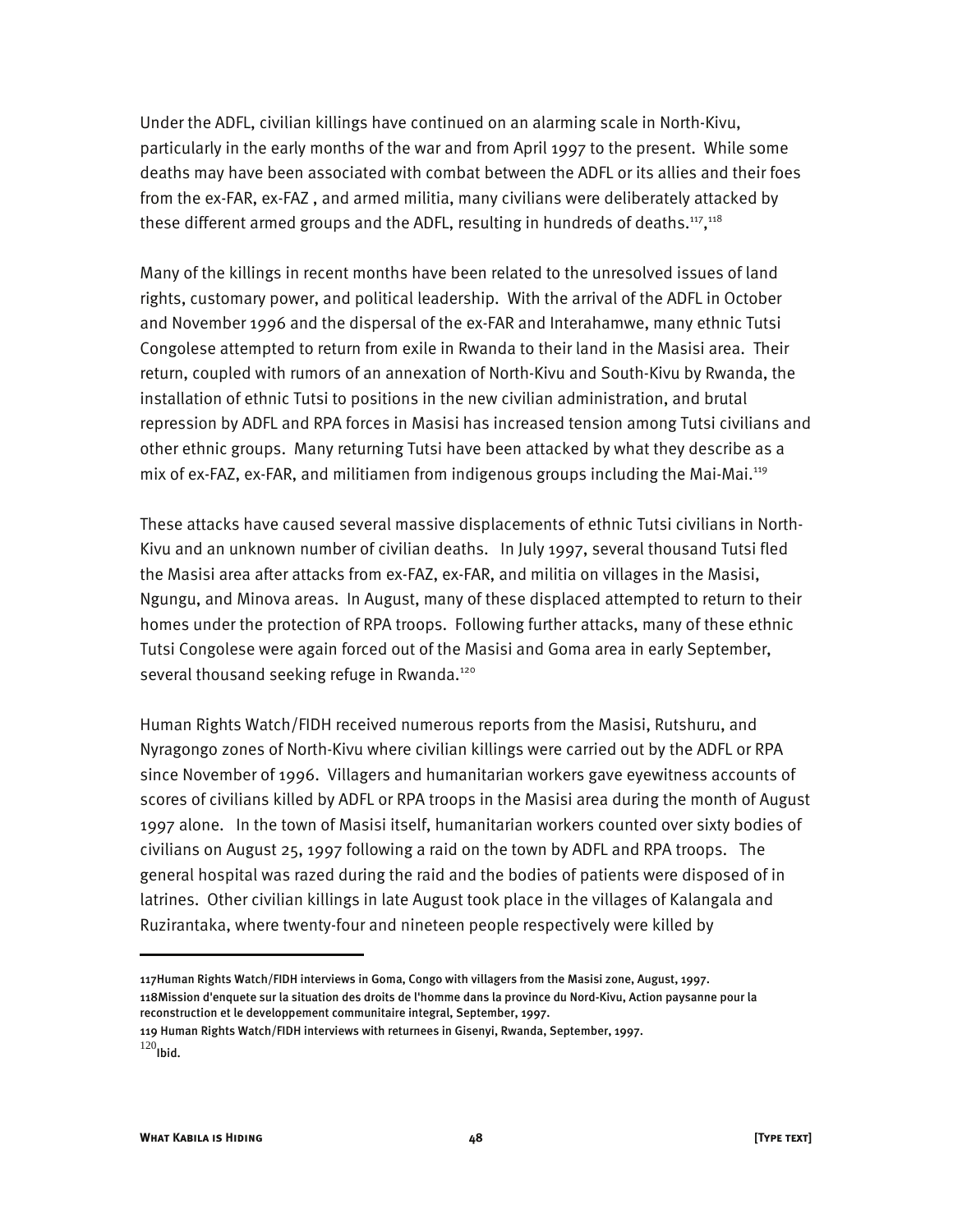Kinyarwanda-speaking members of the ADFL or RPA. Among the dead were many women, children and elderly.

Human Rights Watch/FIDH received numerous testimonies in Goma of helicopters being flown repeatedly between Rwanda toward the Masisi area, allegedly for military purposes.<sup>121</sup> Many residents in Goma declared that convoys of trucks of RPA soldiers could be seen routinely entering from Gisenyi, Rwanda and heading into the Masisi area. It is likely that some of these soldiers have been used in the attacks on civilians in the Masisi area described by villagers from the area to Human Rights Watch/FIDH. Residents of Goma also reported a general insecurity in the town due in large part to frequent looting and killings by Rwandan soldiers, who would often slip across the border to Rwanda following abuses.<sup>122</sup>

The lack of functioning legislative or judicial institutions in Congo to address these issues has aggravated the resurgence in violence since March of 1997. It is likely that these cycles of violence will continue or increase in eastern Congo, and perhaps in other provinces, if political solutions to the core problems of citizenship, land rights, and customary power are not found. The commander of Congo's 4th Military Brigade, based in Goma, stated shortly after his arrival in Goma in late July that there would be "no prison for killers, bandits, and armed robbers" and declared that military or bandits caught committing crimes would be subject to public execution.<sup>123</sup>

**<sup>121</sup>**Human Rights Watch/FIDH interviews in Goma, Congo with several individuals including an international pilot, August 27, 1997.

**<sup>122</sup>**Human Rights Watch/FIDH interviews in Goma, Congo, August 26, 1997.

 $^{123}$ Integrated Regional Information Network, Emergency Update No. 227 on the Great Lakes, August 8, 1997.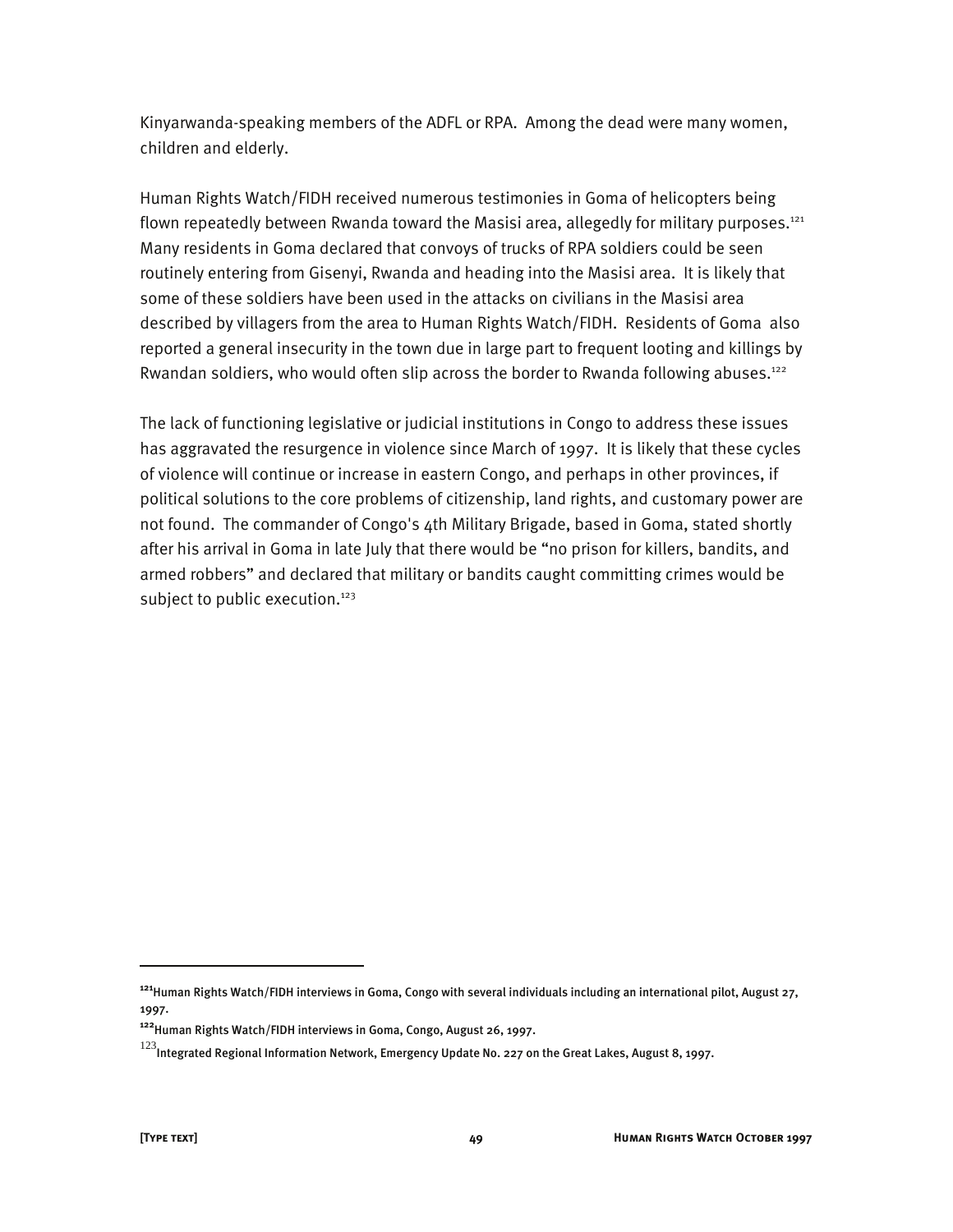### **IX. THE INTERNATIONAL RESPONSE**

Beginning in 1994, the international community helped create and perpetuate problems in eastern Congo by dealing only with the humanitarian needs and neglecting the more complex political and military issues concerning the refugee camps. Aware that authorities responsible for the genocide in Rwanda controlled the camps and that soldiers and militia were using them as bases for raids into Rwanda, donor nations still continued to support them. Despite appeals from the UNHCR, humanitarian groups and human rights organizations, they refused to invest the resources needed to separate armed elements from actual refugees or to move the camps further from the Rwandan border. The only solution they offered, partially effective and only for the short-term, was financing FAZ soldiers seconded to the service of the UNHCR.

Not long after seizing power in Kigali in July 1994, Rwandan authorities insisted that the refugees be repatriated and the camps dispersed, an insistence that grew during 1996 as incursions from Zaire increased in number and scale. In the face of such clear warnings, the international community still did not take action to defuse the situation.

When the ADFL attacked the camps, the international community once more addressed simply the humanitarian issues of facilitating repatriation and delivery of aid. It spent a month preparing for a multinational military force to provide security for refugees and humanitarian workers but then dropped the plan after the U.S., the U.K. and Canada decided not to send combat troops.

Having decided against armed intervention, the international community was reduced to repeatedly deploring the ADFL attacks against the refugees and obstruction of humanitarian assistance, whether by the ADFL or the government of Zaire. In the face of reports of massacres, they engaged at most in public protestations and private diplomacy, all of which seemed equally ineffective. Even after the United Nations special rapporteur on Zaire, Roberto Garretón, presented evidence that massacres had occurred in his April 2, 1997 report to the United Nations Commission on Human Rights, the U.N. proposed a more thorough investigation but made no intervention that might have averted subsequent slaughter, such as that to the south of Kisangani in mid to late April 1997 and in Mbandaka on May 13, 1997.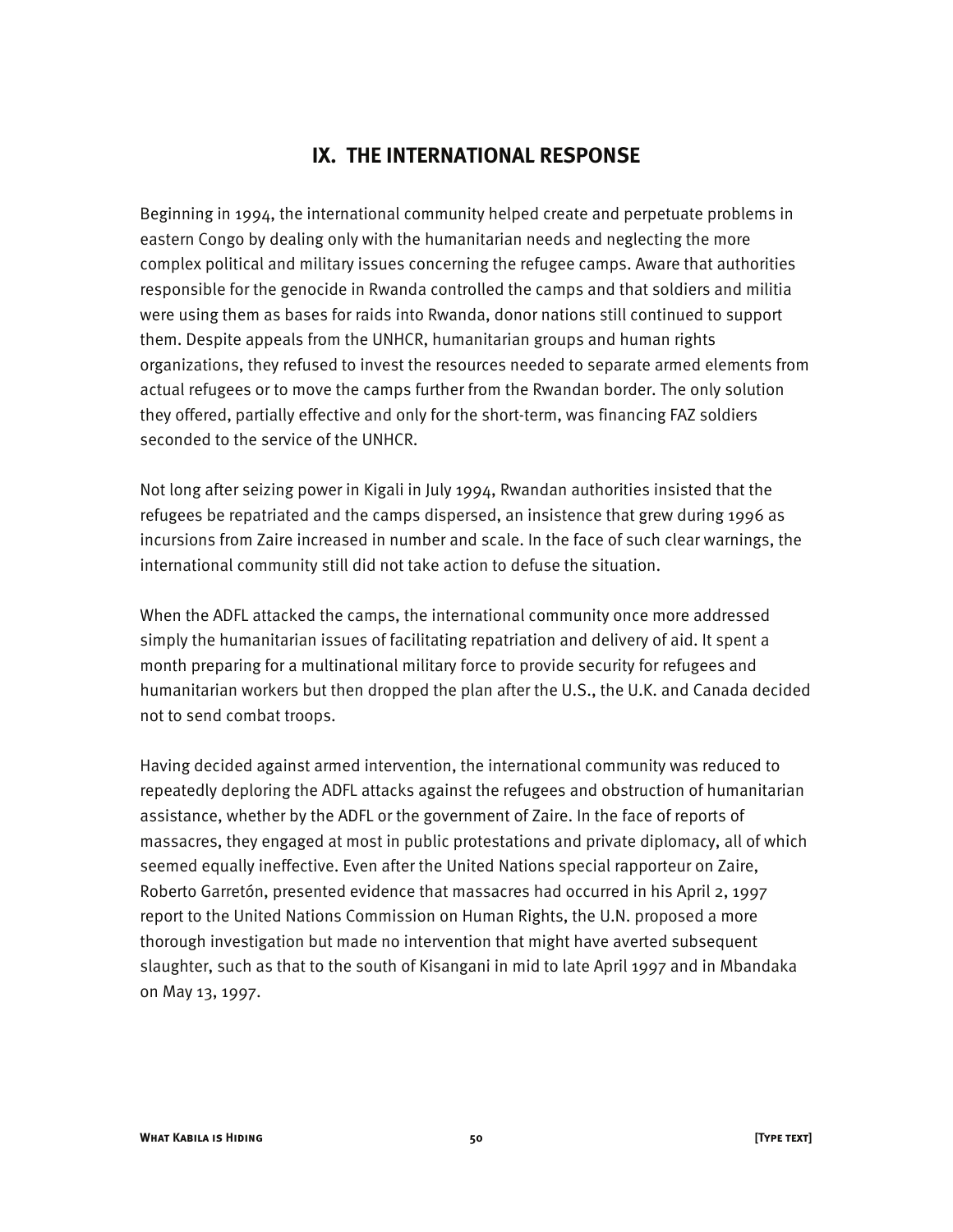The U.S., torn between concerns for the stability and territorial integrity of Congo and a desire to have the problem of the refugees resolved, long remained silent on the massacres and obfuscated important questions, such as the number of refugees in Congo after November 1996 and the role of Rwandan troops in the ADFL forces. Such positions seemed to indicate backing for the ADFL, a conclusion strongly reinforced by revelations of U.S. military aid to Rwanda. An important number of African nations have also supported Kabila and downplayed or denied accusations of crimes against humanity by his troops.

After mounting an initial effort to seek accountability through a U.N. investigation, the secretary-general and others backed down, permitting Kabila to veto Garretón as chief investigator. More recently, the U.S., the European Union, and the secretary-general appeared ready to meet Kabila's stonewalling with the firmness which if sustained could break the cycle of violence and impunity. African supporters of Kabila, however, have not joined this renewed effort at demanding accountability.

#### The United States

U.S. policymakers saw the refugee camps as a threat to regional stability. Although the U.S. itself was not prepared to use force to break up the camps, Department of Defense officials had decided as early as August 1995 not to oppose such action by Rwanda, provided it was a "clean" operation, meaning one with limited civilian losses.<sup>124</sup> In August 1996, Kagame informed State Department officials that Rwanda was ready to dismantle the camps if no one else acted, and, according to him, the U.S. took "the right decisions to let it proceed."125

As it became clear that the ADFL attacks had caused a new humanitarian crisis, the U.S. eventually agreed to join the multinational force, authorized by the U.N. Security Council, which was to provide assistance to refugees and to facilitate their return home. But within days of the decision, attacks by Kabila's forces drove hundreds of thousands of refugees home, opening the way to a debate between various governmental, U.N. and NGO actors about how many Rwandans were left in Congo. According to a senior administration official, from the start of the crisis the U.S. used the latest technology of satellite and airplane reconnaissance to produce daily and, later, weekly assessments of numbers and locations of refugees. This information was shared at least with UNHCR, raising the possibility that it might have ended up in other hands as well.<sup>126</sup> In a November 1996 briefing in Kigali, U.S.

**<sup>124</sup>**Human Rights Watch/FIDH field notes, August 1995.

**<sup>125</sup>**John Pomfret, Washington Post, July 9, 1997.

**<sup>126</sup>**Human Rights Watch/FIDH interviews by telephone, one with a senior administration official, October 3, 1997.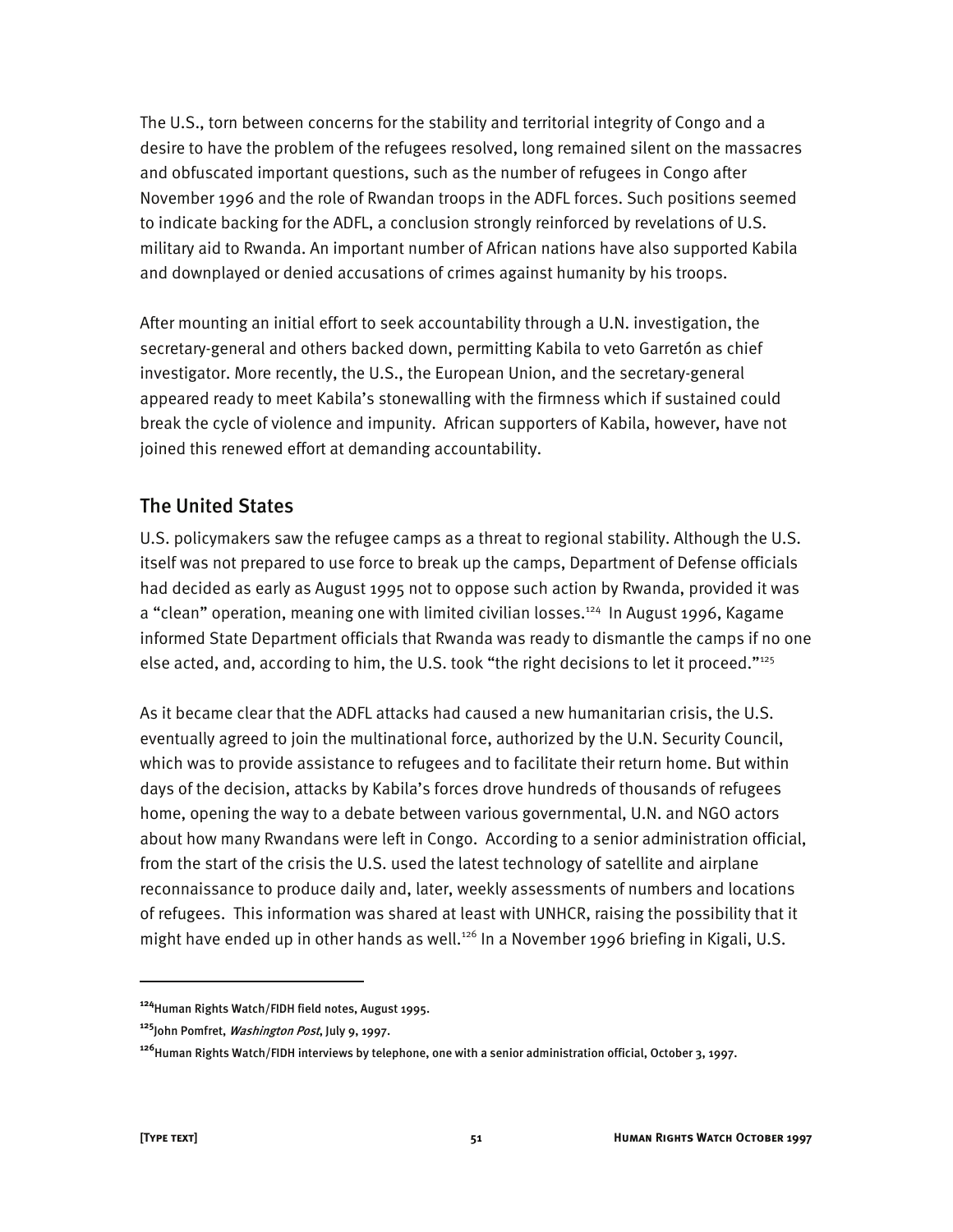embassy officials told representatives of NGOs that aerial reconnaissance data showed no evidence of the missing hundreds of thousands. Soon after, officials admitted that this assessment had been wrong, because it was based on data relating to a only a small part of the region.<sup>127</sup> In a subsequent statement, that echoed closely the official Rwandan position, the U.S. ambassador in Kigali claimed that refugees remaining in Zaire numbered only in "the tens of thousands."128 At the December 4, 1996 hearing before the House Internaitonal Relations Subcommittee on International Operations and Human Rights, U.S. officials finally agreed that between 200,000 and 400,000 Rwandans were left in Congo, an estimate at least in the general range of that given by humanitarian NGOs in the field and the UNHCR, which put the number at between 400,000 and 450,000.<sup>129</sup>

The debate over numbers provided a pretext for delaying the force, as was pointed out by critical observers like Representatives Lee Hamilton and Christopher Smith. At the December 4 hearing, Hamilton stated:

I certainly understand that we don't have all the information we want, you never have all the information you want. . . . You always have to operate on less-than-perfect information.  $\dots$ <sup>130</sup>

By the time there was general agreement that a minimum of 200,000 persons were still in need of aid, the U.S., followed by the U.K. and Canada, had concluded that a multinational force was not the best way to deliver that aid, thus ensuring its demise.<sup>131</sup>

Throughout this period, the governments of Rwanda and Uganda consistently denied that their soldiers were fighting in Congo, a deception which the U.S. did not publicly question. Like others in Europe, the U.S. knew from the start that Rwanda and Uganda had each sent at least 1,000 troops to support Kabila, but for months it maintained the position that the ADFL was a purely Congolese force.<sup>132</sup> In February 1997, the Deputy Chief of Mission of the Kigali embassy told Human Rights Watch/FIDH that "there was no proof" whatsoever that

1

**<sup>127</sup>**Human Rights Watch/FIDH interview by telephone , London, October 6; Chris Mc Greal, "Officials Play Numbers With Missing Refugees," The Guardian, November 25, 1996.

**<sup>128</sup>**Refugees International, "Refugees International Demands Recall of U.S. Envoy from Kigali," November 21, 1996, November 1997.

**<sup>129</sup>**Conversation with UNHCR Deputy High Commissioner, Kinshasa, December, 1997.

**<sup>130</sup>**Hearing of the International Operations and Human Rights Subcommittee of the House International Relations Committee, December 4, 1996.

**<sup>131</sup>**Human Rights Watch/FIDH, "Attacked by All Sides," page 13.

**<sup>132</sup>**Human Rights Watch/FIDH interview, by telephone, Washington, October 29, 1996; James Rupert and Thomas W. Lippman, "U.S. Stance on Zaire Draws Foreign Fire," Washington Post, March 15, 1997.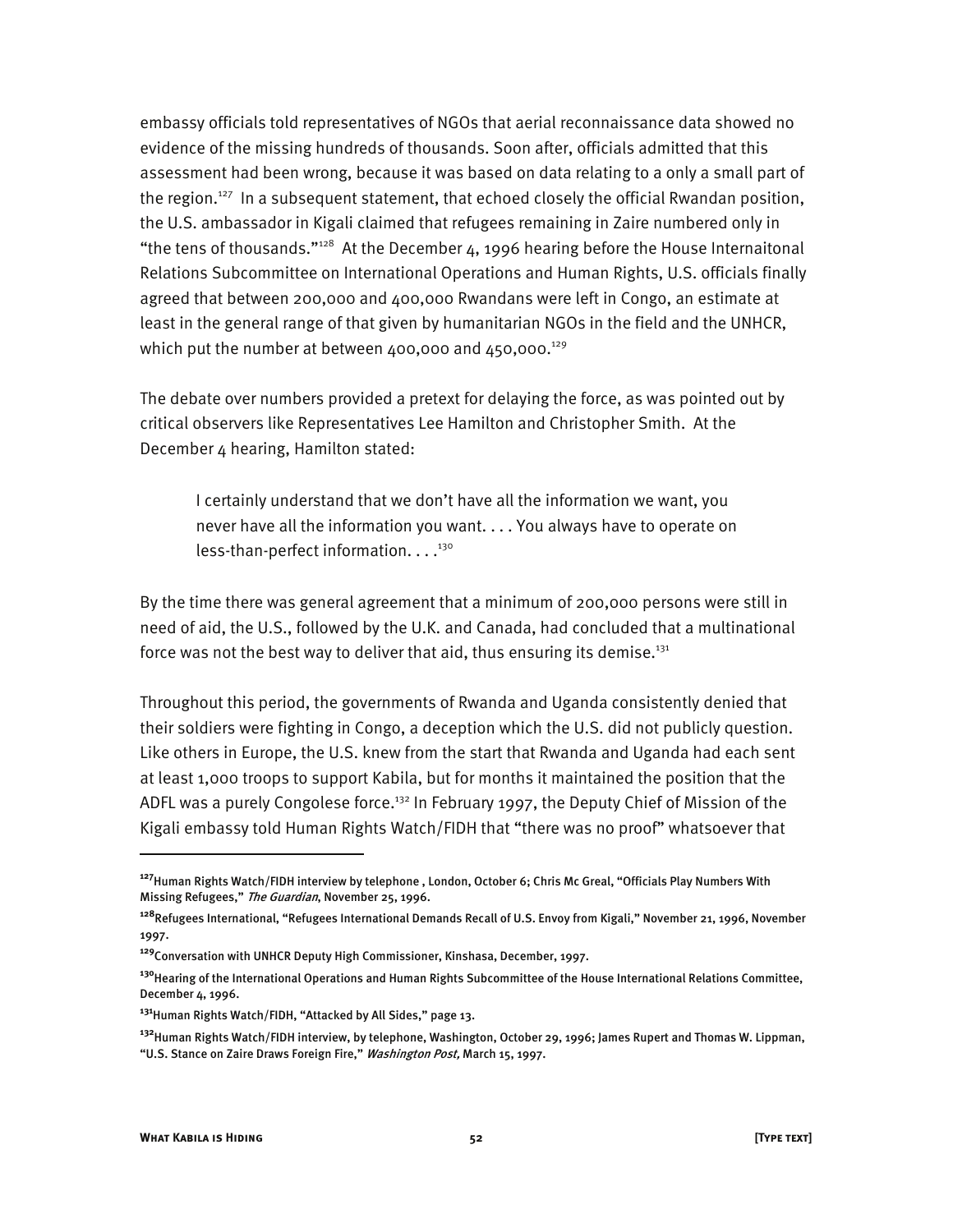Rwandan troops were present in Congo.133 Only the U.S. ambassador in Kinshasa, particularly concerned about the territorial integrity of Congo, broke ranks to denounce a Rwandan invasion in January 1997. At about the same time, Washington and Paris moved towards acknowledging the reality by urging Rwanda, Uganda and Burundi to stay out of the fighting. On March 17, the State Department spokesman finally admitted that the U.S. was "still concerned by the flood of reports" about Rwandan, Ugandan and Burundian assistance to the ADFL.<sup>134</sup> Several days later, a high-ranking State Department official confirmed to Human Rights Watch/FIDH that Rwandan troops were playing an important part in Congo conflict.<sup>135</sup>

At the December 4, 1996 hearing, Ambassador Richard Bogosian told the congressional panel that the U.S. was "concerned" about reports of human rights violations by the rebels. He went on to say that the U.S. had raised the issue with the governments of Uganda and Rwanda. Implicitly acknowledging the role they played in the abuses, he stated that the U.S. had sent out instructions "to urge restraint on their part  $\dots$ ."<sup>136</sup>

The extent of U.S. political, economic and military support for Rwanda raised the question of whether such assistance was also benefiting the ADFL. Questioned closely about this possibility by Representative Smith on December 4, administration officials downplayed U.S. military assistance to Rwanda. Vincent Kern, Deputy Assistant Secretary of Defense described these military programs as the "softer, kinder, gentler" side of military training, void of any instruction for combat situations or "any of the sort of basic military training that you would get at Fort Bragg; officer training, those sorts of things."137

At a hearing by the House International Relations Committee on July 16, 1997, however, testimony by Physicians for Human Rights raised new questions both about massacres in Congo and about U.S. military presence in the region. Following questions by members of Congress, the Department of Defense released a report on August 19, 1997 detailing one training program that included marksmanship, tactical skills and patrolling, small unit leader training, and leadership development training, some of which was conducted by U.S. Army Special Forces, in fact, from Fort Bragg.<sup>138</sup>

:

**<sup>133</sup>**Human Rights Watch/FIDH interview, Kigali, February 12, 1997.

**<sup>134</sup>**Reuter, "U.S. Troubled by Reports of Aid to Zaire Rebels," March 17, 1997.

**<sup>135</sup>**Human Rights Watch/FIDH interview, Washington, March 20, 1997.

**<sup>136</sup>**U.S. House of Representatives Committee on International Relations hearing, December 4, 1996.

**<sup>137</sup>**Ibid.

**<sup>138</sup>**The report was written in response to a request from U.S. House of Representatives Committee on International Relations Chairman Benjamin A. Gilman.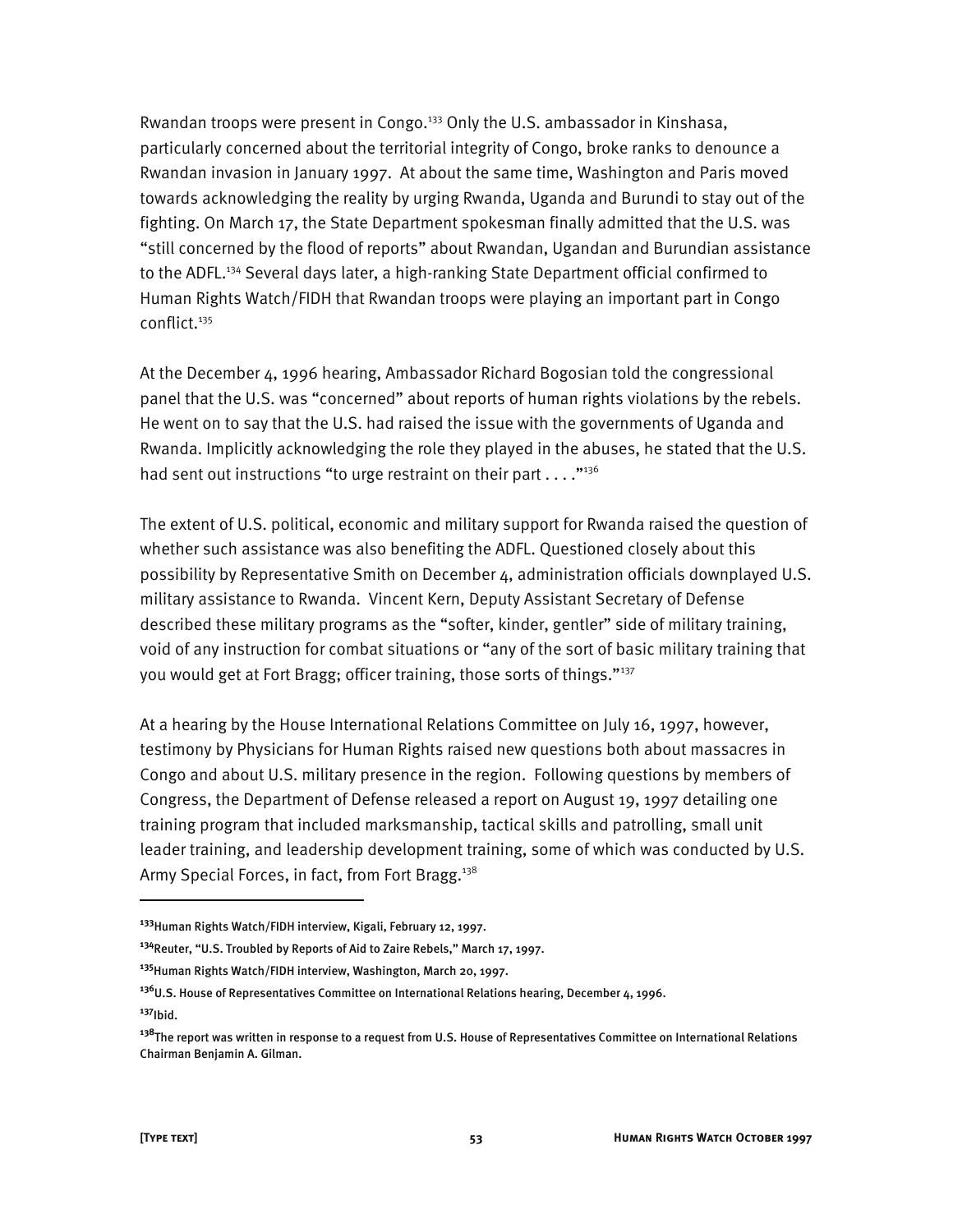At the July 16 hearings, Amb. Thomas Pickering, Under Secretary for Political Affairs, reiterated the administration position from the December hearings, calling the Kabila government's early human rights record "troubling." He also said that neighboring governments were pressed "to use their influence with the ADFL to ensure respect for internationally recognized human rights.

In August and September, European journalists, citing French intelligence and other sources, charged the U.S. with having its own soldiers in Congo. Witnesses in Kinshasa and Goma reported to Human Rights Watch/FIDH that they had seen U.S. military in Congolese territory on different occasions between November 1996 and August 1997. One eyewitness with extensive military experience reported seeing U.S. Army Special Forces in uniform in the villages of Walikale and Kanyabayonga in North-Kivu on July 23 and July 24, 1997, apparently advising and training RPA soldiers.<sup>139</sup> Other witnesses reported U.S. military in Goma in November 1996 as well as accompanying Ugandan troops in the Ruwenzori area of Congo as recently as August 1997.<sup>140</sup> Senior officials from the National Security Council and the Department of State denied that there had been any U.S. military presence in Congo.<sup>141</sup>

Unwilling to confront Kabila's allies on their role in the massacres, the U.S. took a clearer position on the responsibility of Kabila himself due to increasing reports of massacres in late February and early March 1997. In early April, a high-ranking U.S. official telephoned Kabila to express concern about allegations of massacres and about the problem of access for humanitarian workers.142 By late April, the U.S. felt compelled to publicly warn Kabila that failing to act "in a credible way and a humanitarian way" could damage his standing in the international community.<sup>143</sup>

Although the U.S. apparently did no more than issue warnings while killings were taking place, it did later support the investigation. When Kabila rejected the presence of Garretón on the investigating team, however, the U.S. Ambassador to the U.N. Bill Richardson played a leading role in negotiating an accommodation with Kabila. Faced with mounting evidence of gross violations of international humanitarian law, officials at the State Department bitterly debated how much human rights considerations should influence policy towards

<sup>139</sup>Human Rights Watch/FIDH interview in Congo, August, 1997; an August 19 Defense Department report, as well as statements by the U.S. ambassasor to Rwanda during the same month, confirmed that there were U.S. Army Special Forces involved in a training program in August at the Gako military camp in Rwanda.

<sup>140</sup>Human Rights Watch/FIDH interviews in Kinshasa and Goma, August, 1997; during this period, U.S. Army Special Forces were conducting trainings for the African Crisis Response Initiative in nearby Fort Portal, Uganda.

<sup>141</sup>Human Rights Watch/FIDH interview in Washington, D.C., September 8 and 9, 1997.

<sup>142</sup>Human Rights Watch/FIDH interview, by telephone, Washington, April 2, 1997.

<sup>143</sup>Reuters, "Annan and the United States Warn Zairean Rebels," April 24, 1997.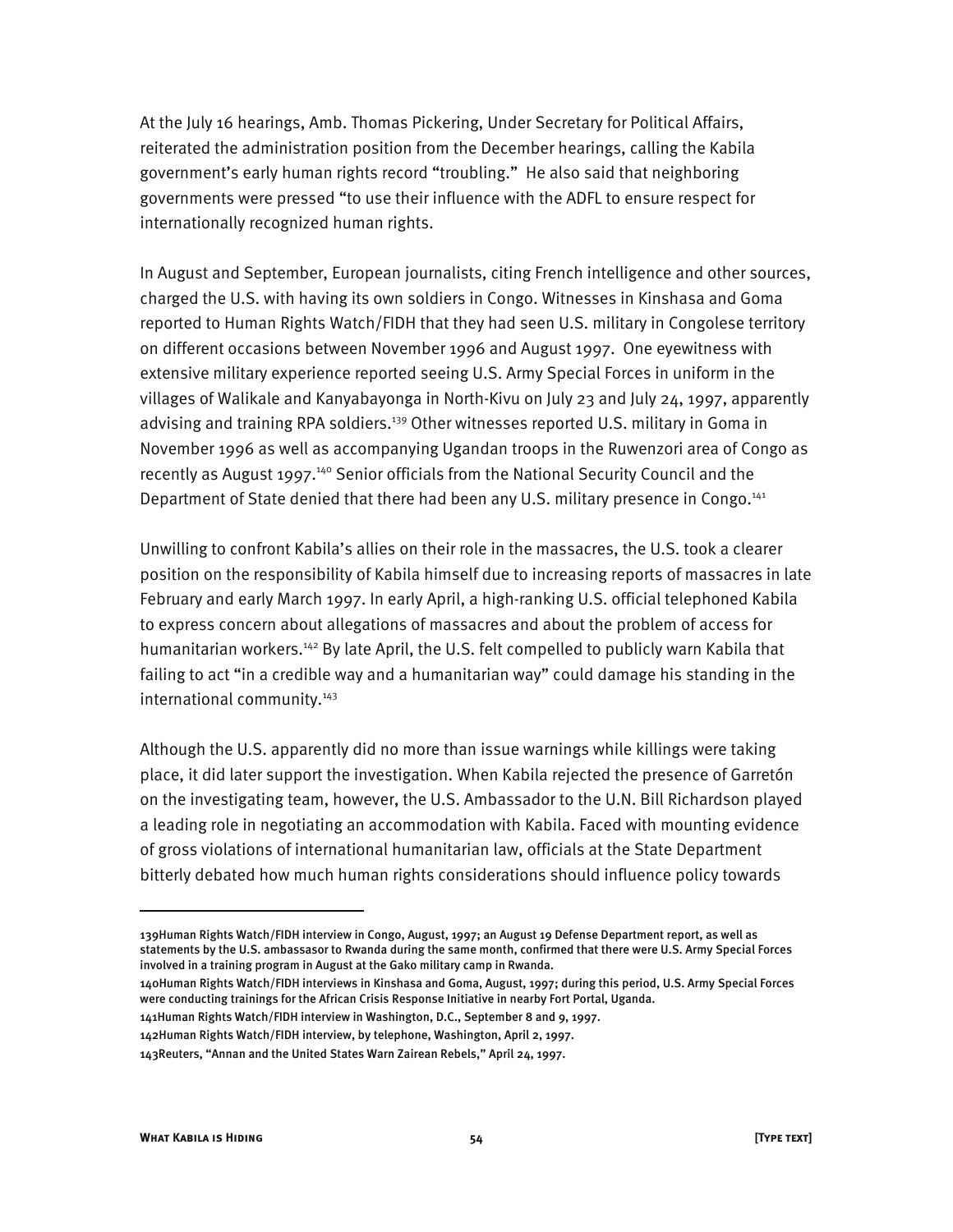Kabila's new government. In July, they decided that the U.S. could not grant aid to the new government until it had cooperated with the U.N. investigation.

After the team of investigators arrived in Kinshasa on August 24, Kabila attached new conditions to the investigation, as described in the United Nations section below. U.S. officials hesitated and again debated whether taking a strong stand on massive human rights abuses would lead to greater stability in the region, their ultimate goal. Some argued that to do so would rupture relations with Kabila and so end the possibility of future influence in this nation of major importance. Others argued that buying stability by silence was too high a price and would at best produce only a brief halt in violence in the region.<sup>144</sup> By October 1, the U.S. appeared to have decided to insist on some measure of accountability for the massacres and Ambassador Richardson declared that "there should be no negotiations on whether the team would have unimpeded access. It should." On the same day, U.S. Ambassador at Large for War Crimes David Scheffer stated that U.S. aid to Congo would depend on how the Congolese government received the U.N. Mission: "Such assistance is contingent on cooperation with the U.N. investigating team," said Scheffer, adding that "Kinshasa has nothing to gain and much to lose if it continues to obstruct.''145 Also on October 1, State Department Spokesperson James Foley warned that "it would be an enormously significant setback to the goal of achieving accountability in Central Africa" if Kabila evicted the U.N. team.<sup>146</sup>

#### Europe and Africa

In November 1996 France and Spain proposed a multinational force to assist the refugees, an effort which France repeated in early March 1997 following publication of dramatic accounts of massacres in the French press. The long French alliance with Mobutu and larger French political interests in the region raised questions about its objectives in urging intervention, however, and other governments refused the March initiative, despite backing from the U.N. secretary-general. France berated other governments for a "conpiracy of silence," but in fact the massacres were frequently denounced by many officials of European governments as well as of the U.N., including Belgian Secretary of State for Development Cooperation Reginald Moreels, European Union Humanitarian Commissioner Emma Bonino, and U.N. and OAU special envoy Ambassador Mahmoud Sahnoun.

**<sup>144</sup>**Human Rights Watch/FIDH interviews, Washington, September 8 and 9, 1997.

**<sup>145</sup>**"U.S. Withholds Congo Aid," Associated Press wire story, September 24, 1997.

**<sup>146</sup>**AFP wire story, "U.S. Warns Kabila Aid at Stake over Human Rights Probe," October 1, 1997.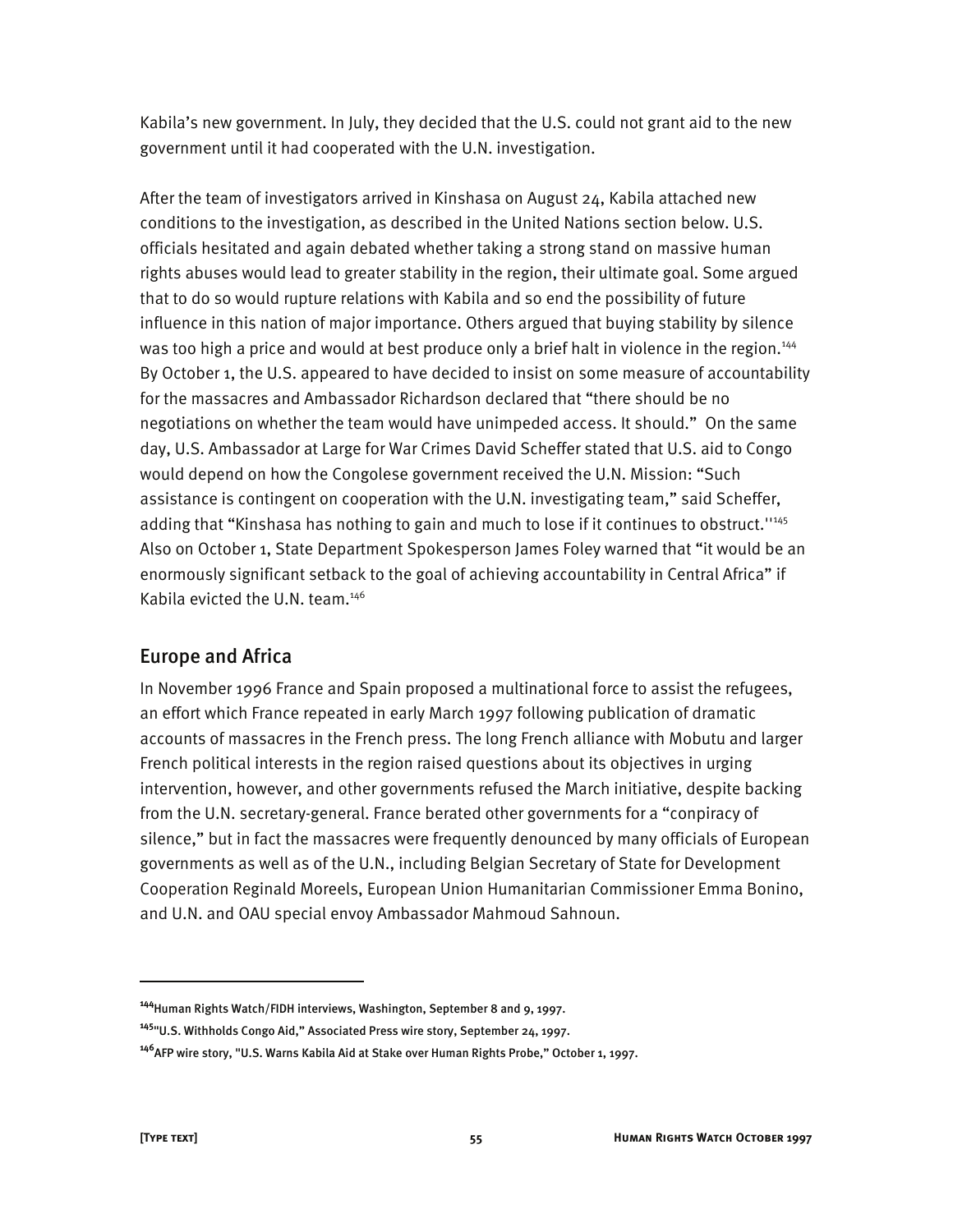Moreels and Sahnoun both evoked the Rwandan genocide in their statements, a reference accurate for the pattern of international behavior: as in 1994, the international community at times denounced but took no effective action to stop the killings and then demanded accountability from the parties responsible only after the fact.

Once Kabila's government was established, some European officials appeared ready to place reconstruction over the needs of justice. On May 28, 1997, European Development Commissioner Joao de deus Pinheiro sent encouraging signals to Kabila and, in August, two delegations visiting Kinshasa, one from Belgium led by Moreels, and one from the European Union, both concluded that the environment in Congo was largely favorable for reestablishing cooperation. More recently, however, on September 24, 1997, the European Union adopted a position similar to that of the U.S. and stated that aid to Congo would be conditioned upon Kabila's cooperation with the U.N. investigative team.

Some of Kabila's military supporters, including Rwanda, Uganda, and Angola, have been joined by others who have offered their encouragement to the new Congolese government. South African President Nelson Mandela referred to Kabila as "an outstanding figure, a dynamic leader"147 and appeared ready to accept Kabila's assurances that allegations of massacres were false.<sup>148</sup> Other leaders from the region have also sought to protect Kabila's human rights record. Representatives of African states,<sup>149</sup> meeting in Kinshasa at the invitation of Organization of African Unity Chairman and Zimbabwean President Robert Mugabe, expressed their support for Kabila in the face of accusations of mass killings. They denounced with "dismay the persistent unsubstantiated disinformation campaign against the Democratic Republic of Congo" and "condemned this campaign of vilification and the unjustified pressures being exerted on the Democratic Republic of the Congo."<sup>150</sup>

#### The United Nations

With mounting reports of massacres and other atrocities coming out of the areas of Zaire occupied by the ADFL, on March 6, 1997 the High Commissioner for Human Rights requested that the U.N. special rapporteur for Zaire investigate the allegations. After a short mission to the region, Rapporteur Roberto Garretón issued a preliminary report in which he identified

**<sup>147</sup>**Sapa-dpa wire story, Harare, May 21, 1997.

**<sup>148</sup>**Integrated Regional Information Network, Emergency Update 235 for August 26, 1997.

**<sup>149</sup>**In attendance at the meeting were representatives of Angola, Central African Republic, Congo, Eritrea, Ethiopia, Gabon, Mozambique, Namibia, Rwanda, South Africa, Tanzania, Uganda, Zambia, Zimbabwe. IRIN, "DRC: Joint Communique of the Kinshasa Meeting 20 July 1997."

**<sup>150</sup>**Ibid.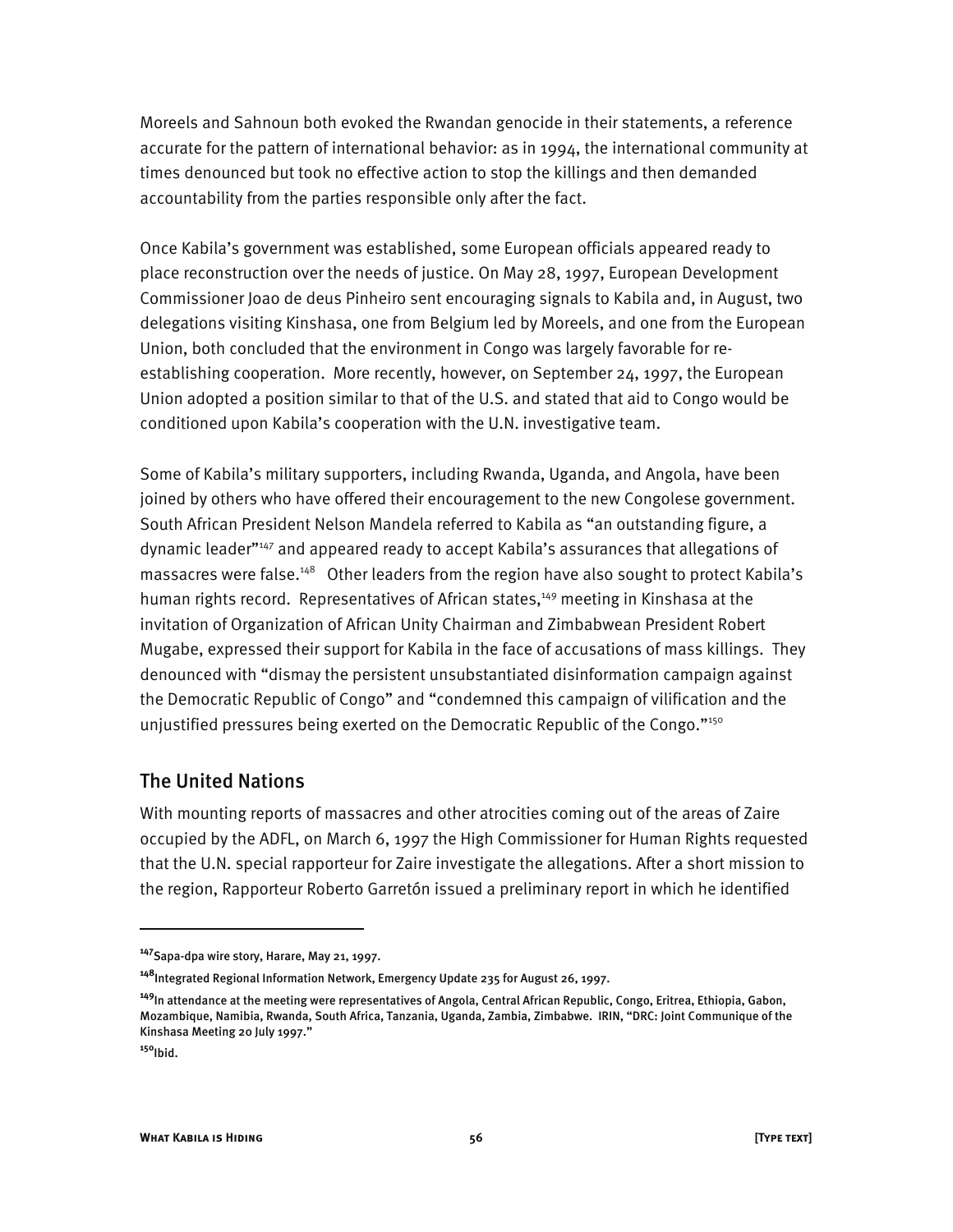more than forty massacre sites and recommended further investigation by the Commission on Human Rights.151 Such information led Secretary-General Kofi Annan to denounce the inhumanity of the rebels and to speak of "killing by starvation."

The Commission then directed him, together with the special rapporteur on extrajudicial, summary or arbitrary executions and a member of the Working Group on Disappearances, to carry out an inquiry into massacres alleged to have taken place since September 1996. The team was mandated to report to the General Assembly (GA) by June 30 and to the Commission's Fifty-Fourth Session in March/April 1998.<sup>152</sup>

When the team, accompanied by forensic experts, arrived in the region in early May, Kabila refused to admit team leader Garretón into Congo, apparently in retaliation for his previous report. After a brief standoff, the team left the region but prepared a report based on sources already available to it.

In separate meetings in early June, Secretary-General Annan and Ambassador Richardson obtained Kabila's agreement that the U.N. investigation would start within a month. In its June 9, 1997 press release, the U.N. implied that the investigation team was to be that appointed by the Commission. But sources both within the U.S. administration and the U.N. told Human Rights Watch that Kabila had been assured that Garretón would not be heading the investigation.<sup>153</sup>

The team headed by Garretón, known as the Joint Investigative Team of the Commission on Human Rights, published a report on July 2, 1997 stating that some of the alleged massacres could constitute acts of genocide (para. 80). It also concluded that "there are reliable indications that persons belonging to one or other of the parties to the conflict . . . probably committed serious violations of international humanitarian law, particularly article 3 common to the four Geneva Conventions of 1949" and that "[s]uch crimes seem to be sufficiently massive and systematic to be characterized as crimes against humanity" (para. 95).154

**<sup>151</sup>**E/CN.4/1997/6/Add.2

**<sup>152</sup>**Commission on Human Rights Resolution 1997/58, para. 6.

**<sup>153</sup>**The June 9, 1997 statement in which Ralph Zacklin, the Officer-in-Charge of the High Commissioner/Centre for Human Rights, welcomed the arrangement reached between the U.N. and Laurent Kabila, mentioned, among other things, that members of the Commission's Joint Investigative Team had been informed of the developments; HR/97/35. **<sup>154</sup>**A/51/942.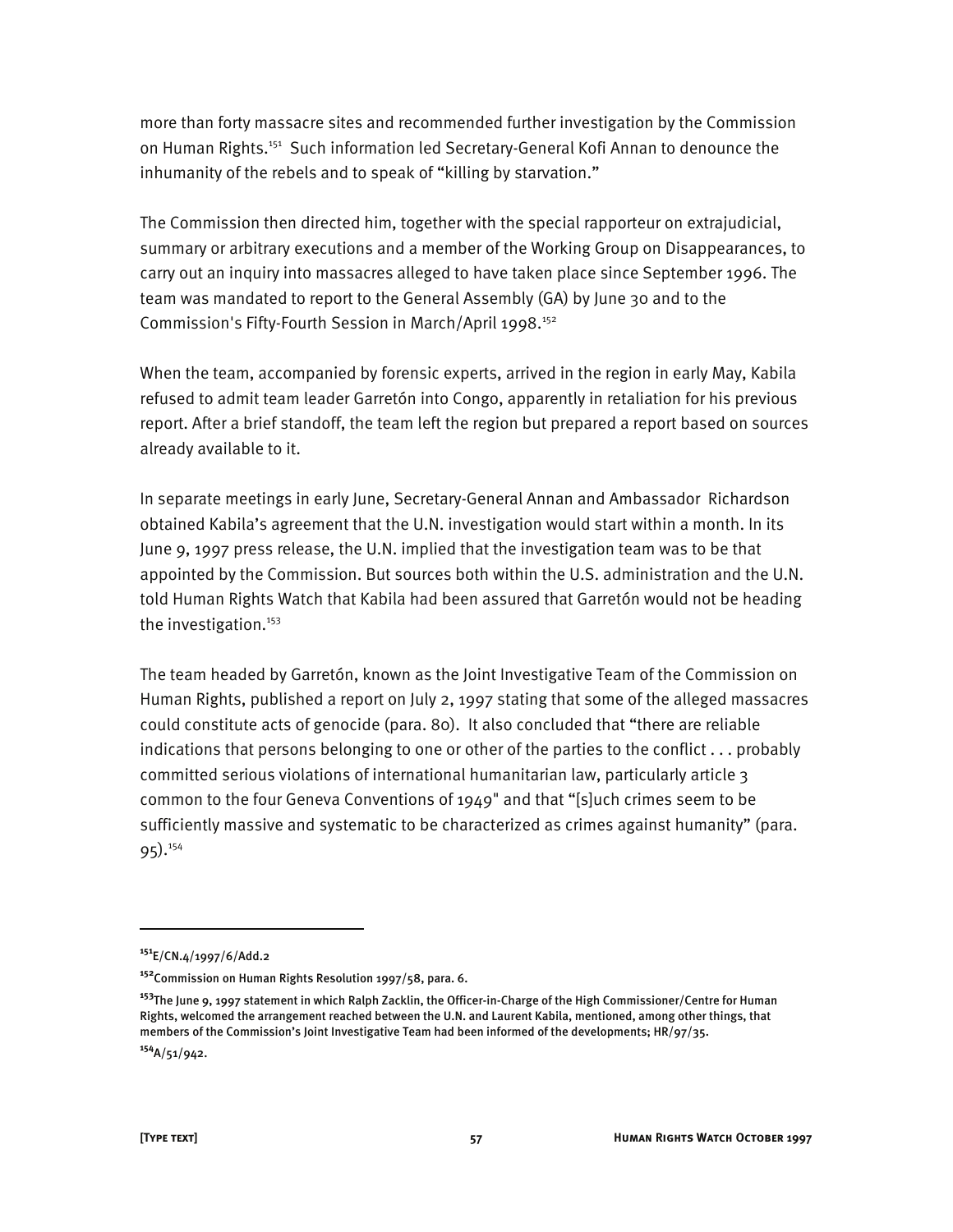Although the team had not been able to visit sites in Congo, its conclusions could not be ignored and compelled further investigation. On July 8, the secretary-general was authorized by the Security Council to create an investigative team under his own authority. It was not until more than a month later, however, that the team was actually set up, consisting of Atsu Koffi Amega of Togo, Andrew Chigovera of Zimbabwe, and Reed Brody of the United States, and a support team of several forensic and human rights experts.

Within a few days of the team's arrival in Kinshasa, the Congolese government set new conditions for its work. In an August 27 letter, Minister of Reconstruction Etienne-Richard Mbaya and Minister of International Cooperation Thomas Kanza insisted that: (1) team's Togolese chairman, Mr. Atsu-Koffi Amega, be replaced by someone from a neutral country an apparent allusion to Togo's close relationship with the prior Zairian government of former President Mobutu Sese Seko; (2) it not be accompanied by its unarmed U.N. security personnel; and, (3) the U.N. investigation be conducted in conjunction with a proposed parallel investigation by the Organization of African Unity.

The secretary-general rejected the additional conditions on August 29 and gave Kabila a deadline of noon September 2 to confirm that the team could begin its work.<sup>155</sup> Foreign Minister Bizima Karaha delivered the assurance by telephone but the secretary-general reportedly insisted on a written confirmation from the country's president.

On September 6 the letter from Kabila finally arrived.<sup>156</sup> It stated that the team could start its work, but insisted that the investigation was to be "limited in time and space" to the period before May 17, the date when Kabila took power, and to the eastern part of the country. In addition, the government insisted that its own team participate in the investigation.

Having by then spent three weeks in Kinshasa without being able to conduct its work, the team decided to test the limits of government compliance. A few members traveled to a refugee camp in Congo-Brazzaville and, on September 13, the team attempted to purchase plane tickets to Mbandaka, in the northwestern part of the country, where a massacre was alleged to have occurred in May. The travel agent refused to sell the tickets and said it was acting under instructions from the government. Meanwhile, the government presented the U.N. with a budget request for \$1.7 million to pay the costs of its own team to accompany the investigators, including a per diem payment of \$700 for each Congolese member.

**<sup>155</sup>**August 29, 1997 letter by Secretary-General Kofi A. Annan to President Laurent-Désiré Kabila.

**<sup>156</sup>**September 6, 1997 letter from Laurent-Désiré Kabila addressed to the Secretary-General.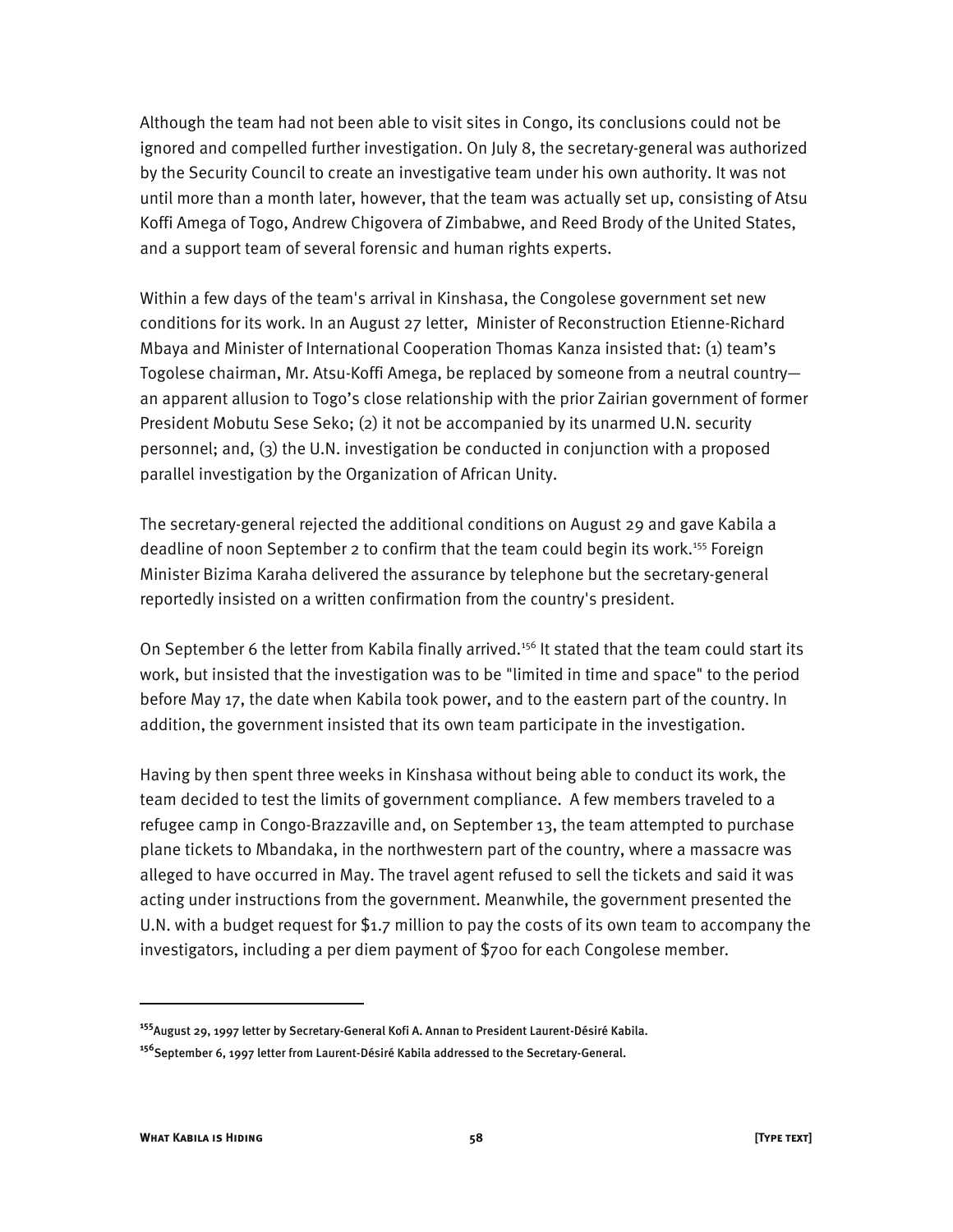On September 16, Minister Mbaya, designated as the government's chief liaison with the team, invited its members to a meeting which turned out to be a media event complete with journalists and five television cameras. The minister informed the team that they were not authorized to go to Mbandaka and, further, should not attempt to go. The minister also read a press statement in which he reiterated all previous government objections and demands, including those related to the time, space, and budget.

Secretary-General Annan and Ambassador Richardson continue to make public statements putting pressure on Kabila to cooperate. Ambassador Richardson recently declared:

We very much wanted to give him the benefit of the doubt and to help him, but when it appears that his government turns its back on important international commitments made to the international community, he leaves us with few options.<sup>157</sup>

Following a series of phone and direct contacts between the secretary-general and members of the Congolese government, on October 1, 1997 the secretary-general decided to summon the leaders of the team to the U.N. headquarters in New York for consultations. The forensic and human rights experts remained in Kinshasa as of this writing.

After the Rwandan genocide, the international community insisted on justice for the victims. It has encountered many financial and logistical problems in carrying out that commitment, but its efforts have been made easier because those responsible for the crimes had been defeated. Because the ADFL has been victorious, international actors are finding their commitment to justice complicated by a desire to ensure future good relations with the authorities who may well be charged with serious violations of international law. It remains to be seen if they will realize that firmness in demanding justice does not require ignoring the objectives of stability and prosperity for the region but rather is the best way of promoting those goals.

**<sup>157</sup>**Editorial, "Cloud Over Congo," Washington Post, September 1997.